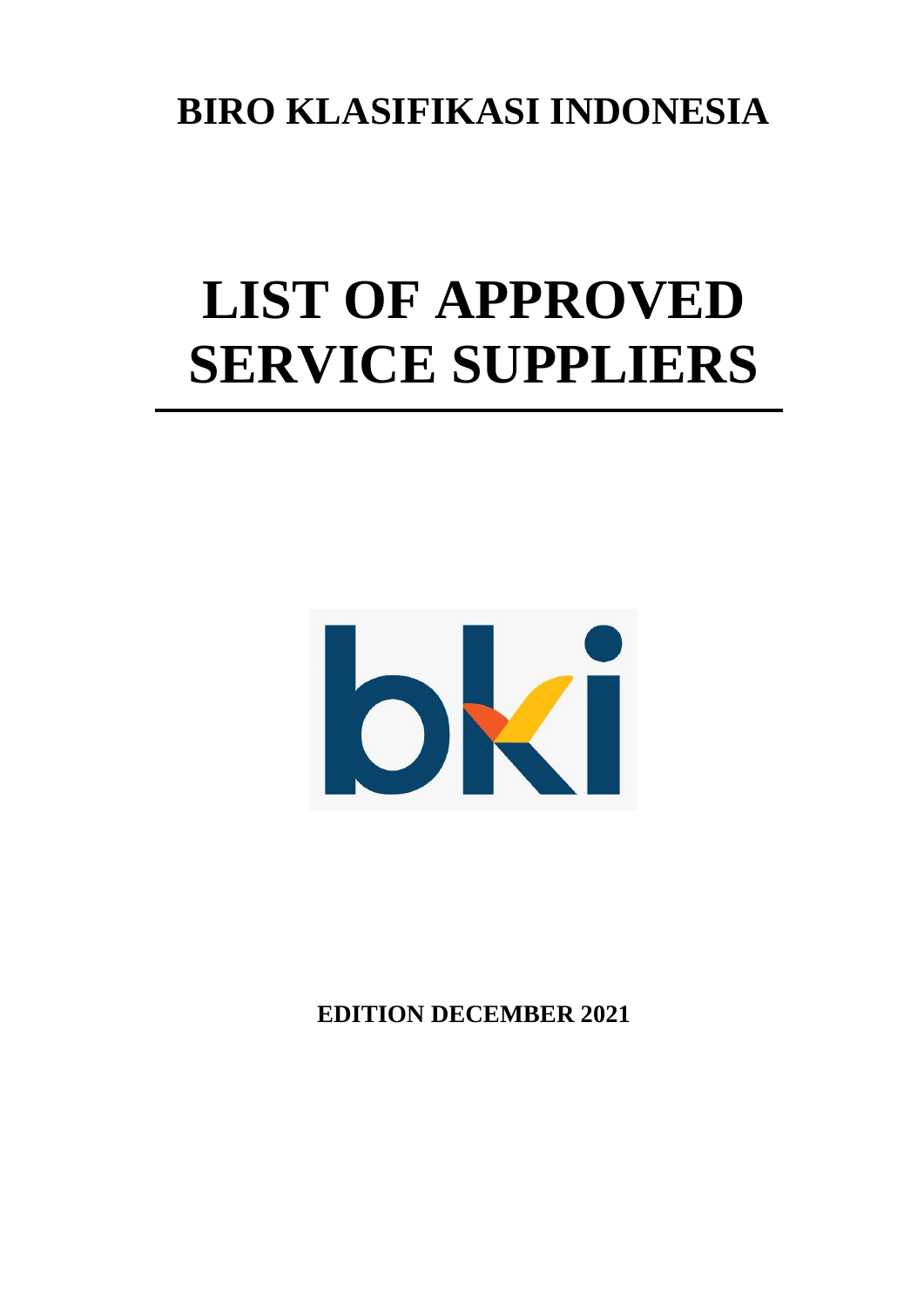# **Table of Contents**

| 5. Firms Engaged in Services of Life-Saving Appliances, Lifeboats, Launching Appliances and On-load |  |
|-----------------------------------------------------------------------------------------------------|--|
|                                                                                                     |  |
|                                                                                                     |  |
| 8. Firms Engaged in Inspections and Maintenance of Self Contained Breathing Apparatus  48           |  |
|                                                                                                     |  |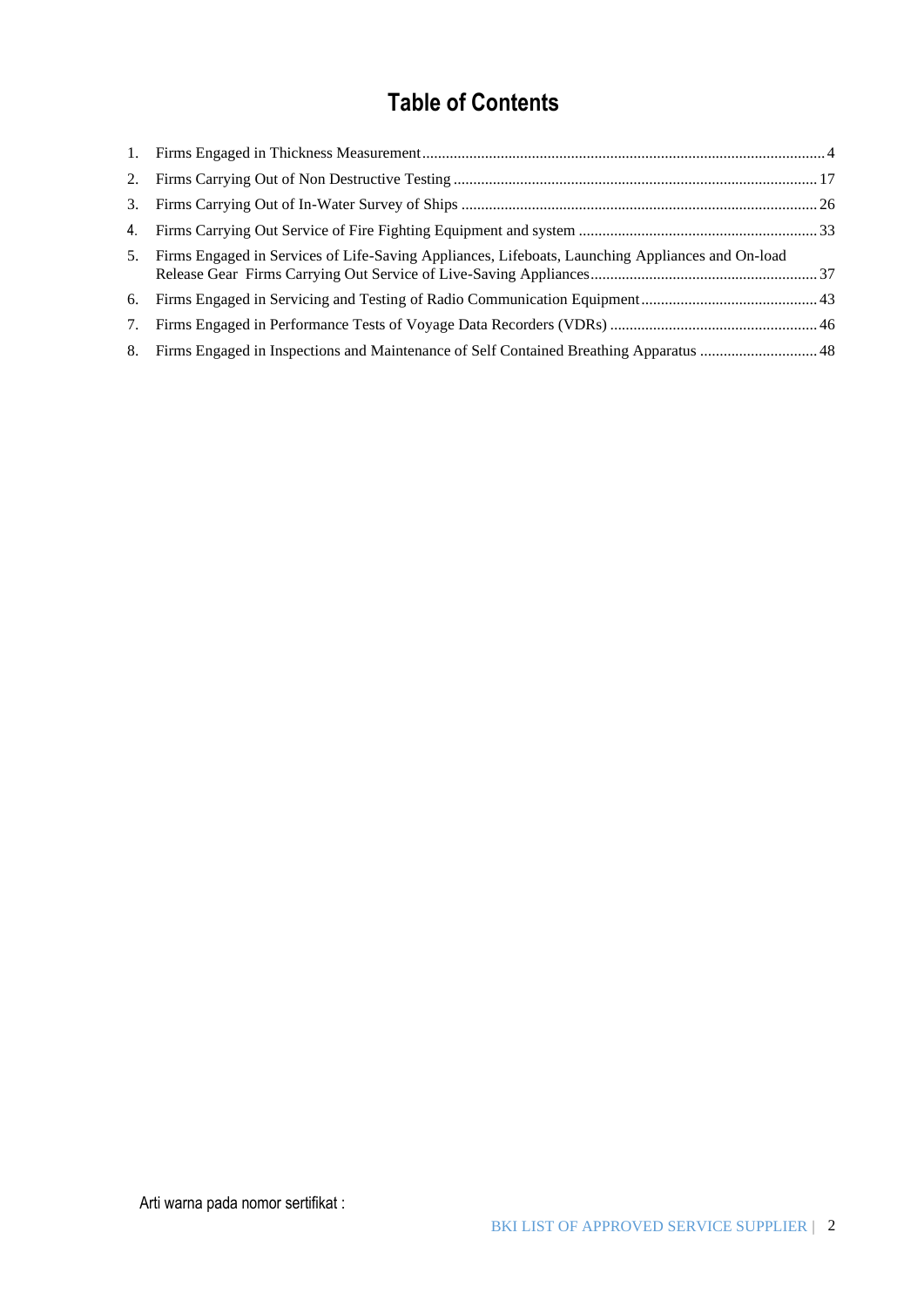*Meaning of color on certificate number*

- HITAM : Warna ini berarti sertifikat berlaku *BLACK : This color means that the certificate is valid*
- JINGGA : Warna ini berarti sertifikat telah jatuh tempo untuk dilakukan pembaruan *Orange : This color means that the certificate is valid, but the certificate is due for renewal*
- MERAH : Warna ini berarti masa berlaku sertifikat telah habis *RED : This color means that expired date of the certificate is overdue*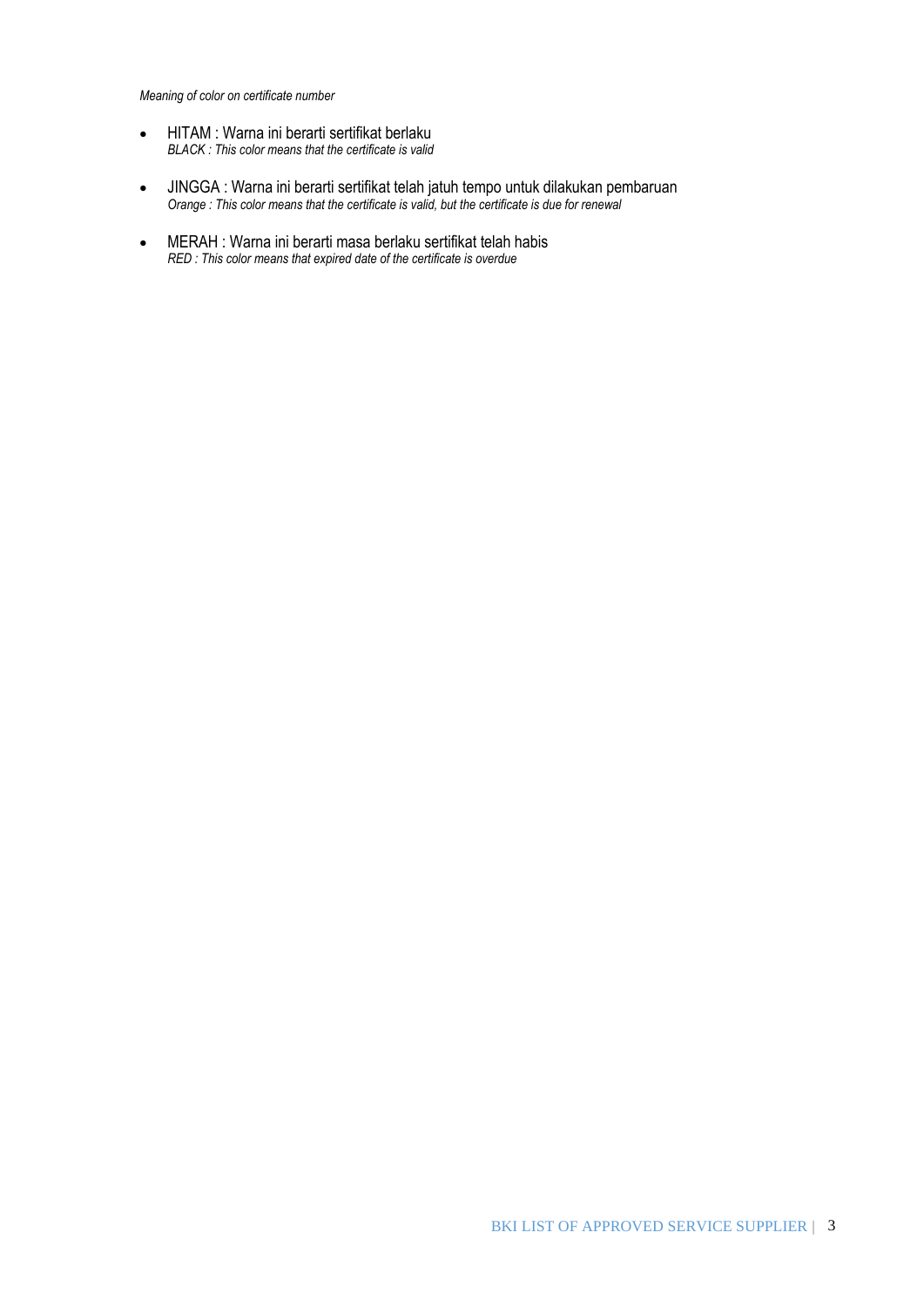# <span id="page-3-0"></span>1. Firms Engaged in Thickness Measurement

| PT. SURVINDOTAMA PERSADA.<br>Nama perusahaan:<br>Company name                                                  |                                                                       |  |  |  |
|----------------------------------------------------------------------------------------------------------------|-----------------------------------------------------------------------|--|--|--|
| Alamat<br>Graha Cempaka Mas Blok B-29, Jl. Letjend. Suprapto, Jakarta<br>Address                               |                                                                       |  |  |  |
| $+6221 - 4212174$<br>$+6221$<br>No. Telpon:<br>Email:<br>Telp. no.<br>42870732<br>Email<br>No.Fax:<br>Fax. no. | cs@survindotamapersada.com,<br>technical.dept@survindotamapersada.com |  |  |  |
| 00081.20.TP00981<br>No. Sertifikat Persetujuan:<br>Berlaku s/d :<br>No. of approval certificate<br>Valid until | 09 Juli 2023                                                          |  |  |  |
| Nama perusahaan: PT. BIRO KLASIFIKASI INDONESIA-SBU Energi & Industri<br>Company name                          |                                                                       |  |  |  |
| Alamat<br>Jl. Yos Sudarso No. 38 - 40 Tanjung Priok, Jakarta - 14320<br>Address                                |                                                                       |  |  |  |
| $(+62)21$<br>4393<br>No. Telpon:<br>7415,<br>$No.Fax: -$<br>Fax. no.<br>Telp. no.<br>43938304                  | Email:<br>eni@bki.co.id<br>Email                                      |  |  |  |
| 00060.20.TP00388<br>No. Sertifikat Persetujuan:<br>No. of approval certificate                                 | 11 Maret 2023<br>Berlaku s/d:<br>Valid until                          |  |  |  |
| Nama perusahaan: PT. AQUAMARINE DIVINDO INSPECTION<br>Company name                                             |                                                                       |  |  |  |
| Komp. Pergudangan 88 Blok C5-C7, Jl. Raya Sedati Gede No. 88, Sidoarjo<br>Alamat<br>Address                    |                                                                       |  |  |  |
| No. Telpon:<br>031-8690099<br>No.Fax: 031-8690089<br>Telp. no.<br>Fax. no.                                     | Email:<br>inspection@aquamarine.id<br>Email                           |  |  |  |
| 00071.20.SB00923<br>No. Sertifikat Persetujuan:<br>No. of approval certificate                                 | Berlaku s/d: 28 Juni 2023<br>Valid until                              |  |  |  |
| Nama perusahaan: PT. ADMANUSA SETIA TEKNIK<br>Company name                                                     |                                                                       |  |  |  |
| Alamat : Pondok Ungu Permai DD 3/24 Bekasi Utara Jawa Barat<br>Address                                         |                                                                       |  |  |  |
| 021-8881676 /<br>No. Telpon:<br>No.Fax: 021 - 8881009<br>Telp. no.<br>Fax. no.<br>08121395 0255                | pwanto172@gmail.com<br>Email:<br>Email                                |  |  |  |
| 00118.18.TP01547<br>No. Sertifikat Persetujuan:<br>No. of approval certificate                                 | Berlaku s/d:<br>05 November 2021<br>Valid until                       |  |  |  |
| Nama perusahaan: SANKI MARINE SINGAPORE PTE. LTD.<br>Company name                                              |                                                                       |  |  |  |
| Alamat<br>No. 7 Chin Bee Avenue Singapore 619931<br>Address                                                    |                                                                       |  |  |  |
| No.Fax: $+65 - 62659201$<br>No. Telpon: $+65 - 62687991$<br>Telp. no.<br>Fax. no.                              | Email:<br>sanki_spore@singnet.com.sg<br>Email                         |  |  |  |
| 36.15.SP0061<br>No. Sertifikat Persetujuan:<br>No. of approval certificate                                     | Berlaku s/d:<br>3 Februari 2020<br>Valid until                        |  |  |  |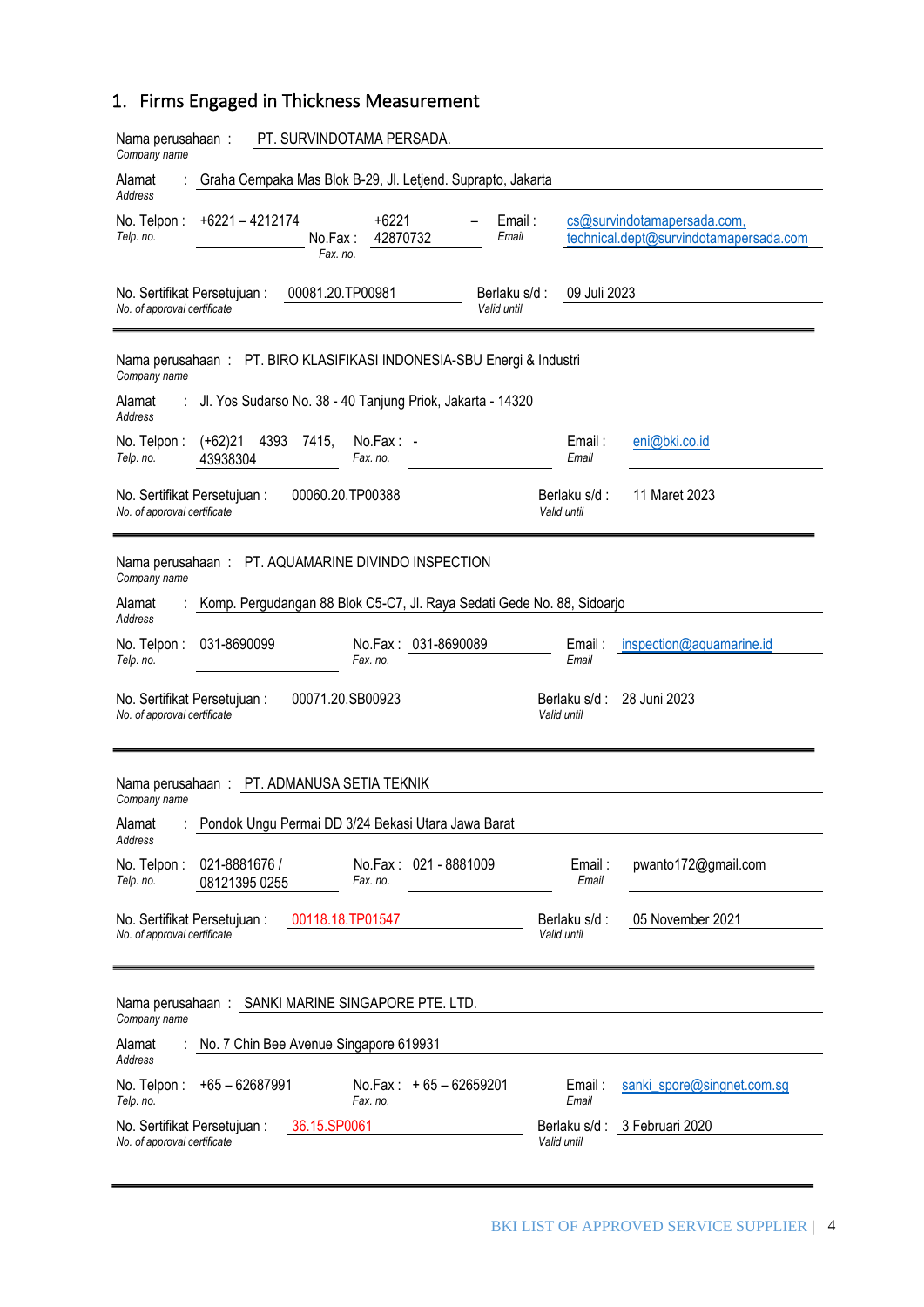| Nama perusahaan: SHIPSCAN MARINE (S) PTE. LTD.<br>Company name                                    |                              |                              |  |  |  |
|---------------------------------------------------------------------------------------------------|------------------------------|------------------------------|--|--|--|
| 48 Toh Guan Road East #05-154 Enterprise Hub Singapore 608586<br>Alamat<br>Address                |                              |                              |  |  |  |
| No. Fax: +65 - 68625276<br>$+65 - 68625278$<br>No. Telpon:<br>Telp. no.<br>Fax. no.               | Email:<br>Email              | shipscan@shipscan.sg         |  |  |  |
| No. Sertifikat Persetujuan:<br>00102.18.SP00165<br>No. of approval certificate                    | Berlaku s/d :<br>Valid until | 6 Mei 2021                   |  |  |  |
| PT. PUTRA KAHAR RIWAYATI<br>Nama perusahaan:<br>Company name                                      |                              |                              |  |  |  |
| TIBAN KOPERASI BLOK V NO.01 RT.002 RW 007 KEL. TIBAN BARU KEC.SEKUPANG-BATAM<br>Alamat<br>Address |                              |                              |  |  |  |
| No.Fax: +62778-324510<br>No. Telpon: +62778-7288872<br>Telp. no.<br>Fax. no.                      | Email:<br>Email              | pkr@pt-kr.co.id              |  |  |  |
| No. Sertifikat Persetujuan:<br>00078.18.BM00723<br>No. of approval certificate                    | Berlaku s/d :<br>Valid until | 17 Februari 2021             |  |  |  |
| Nama perusahaan: PT. FABILA TEKNIK SEJAHTERA<br>Company name                                      |                              |                              |  |  |  |
| Jl. Kawi No. 40 Setiabudi Jakarta 12980<br>Alamat<br>Address                                      |                              |                              |  |  |  |
| No. Telpon: +6221-8308618<br>No.Fax: +6221-8308814<br>Telp. no.<br>Fax. no.                       | Email:<br>Email              | fabilats@fabilats.com        |  |  |  |
| 00024.19.TP00395<br>No. Sertifikat Persetujuan:<br>No. of approval certificate                    | Berlaku s/d:<br>Valid until  | 13 Maret 2022                |  |  |  |
| Nama perusahaan: PT. ULTRASINDO PRIMA NUSANTARA<br>Company name                                   |                              |                              |  |  |  |
| Jl. Selat Malaka A13 No.1 Sinar Kompas Utama Tambun - Bekasi<br>Alamat<br>Address                 |                              |                              |  |  |  |
| 021 4405010<br>021 88363984<br>No. Telpon:<br>No.Fax:<br>Telp. no.<br>Fax. no.                    | Email:<br>Email              | ultrasindo_jakarta@yahoo.com |  |  |  |
| 00070.19.TP01173<br>No. Sertifikat Persetujuan :<br>No. of approval certificate                   | Berlaku s/d :<br>Valid until | 17 Maret 2022                |  |  |  |
| Nama perusahaan: PT. KAVA JAYA MANDIRI<br>Company name                                            |                              |                              |  |  |  |
| Jl. Ikan Mungsing V No. 99 Perak Barat - Krembangan Surabaya 60177<br>Alamat<br><b>Address</b>    |                              |                              |  |  |  |
| No. Telpon:<br>+6231-3530710<br>No. Fax: +6231-3530710<br>Telp. no.<br>Fax. no.                   | Email:<br>Email              | kavajayamandiri@engineer.com |  |  |  |
| 00019.19.SB00446<br>No. Sertifikat Persetujuan:<br>No. of approval certificate                    | Berlaku s/d:<br>Valid until  | 12 Maret 2022                |  |  |  |

Nama perusahaan : A-STAR TESTING & INSPECTION (S) PTE LTD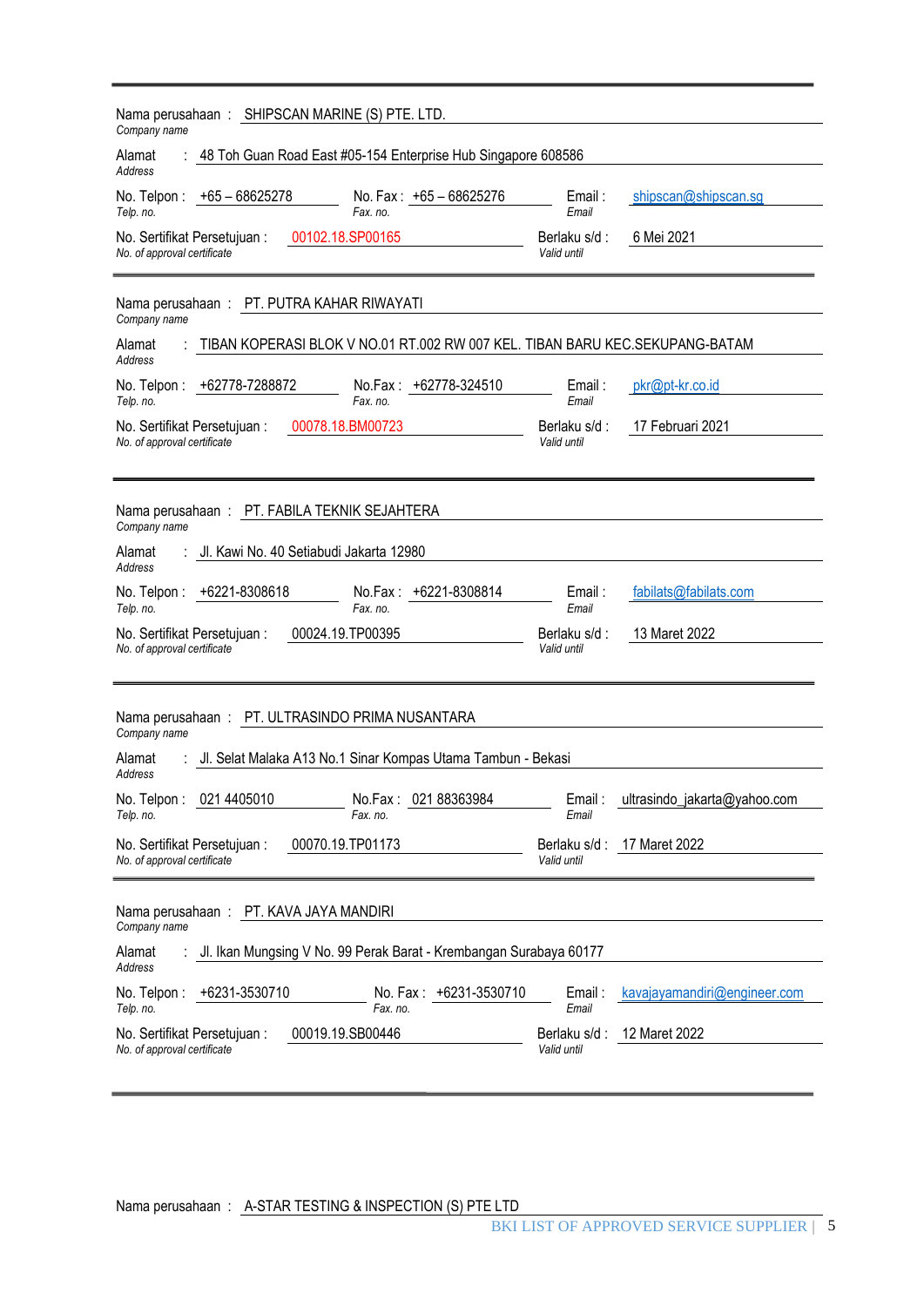| Company name                                                                                                                        |  |  |  |  |  |
|-------------------------------------------------------------------------------------------------------------------------------------|--|--|--|--|--|
| : 30 Tuas View Place Link Point Place Singapore 637876<br>Alamat<br>Address                                                         |  |  |  |  |  |
| No. Telpon: $+65 - 62616162$<br>No. Fax: +65 - 62616163<br>Email:<br>admin@astartesting.com.sg<br>Telp. no.<br>Fax. no.<br>Email    |  |  |  |  |  |
| 15.15.SP006<br>19 Januari 2020<br>No. Sertifikat Persetujuan:<br>Berlaku s/d :<br>No. of approval certificate<br>Valid until        |  |  |  |  |  |
| Nama perusahaan: PT. KHARISMA SAMUDRA<br>Company name                                                                               |  |  |  |  |  |
| : Jl. Ikan Mungsing VII No. 19 Surabaya<br>Alamat<br>Address                                                                        |  |  |  |  |  |
| No. Telpon: +6231-3539129<br>No. Fax: +6231-3539129<br>pt.kharisma.samudra@gmail.com<br>Email:<br>Fax. no.<br>Telp. no.<br>Email    |  |  |  |  |  |
| 00028.21.SB00295<br>Berlaku s/d: 08 Maret 2024<br>No. Sertifikat Persetujuan:<br>No. of approval certificate<br>Valid until         |  |  |  |  |  |
| Nama perusahaan: PT. SARANA RIZKINDO SAMUDERA<br>Company name                                                                       |  |  |  |  |  |
| Jl. Kebantenan V No. 13 RT/RW 002/006 Semper Timur, Jakarta.<br>Alamat<br>Address                                                   |  |  |  |  |  |
| No. Fax: +6221-44940774<br>No. Telpon: 021-4416410<br>Email:<br>rizkindondt@gmail.com<br>Telp. no.<br>Fax. no.<br>Email             |  |  |  |  |  |
| 00037.19.TP00620<br>No. Sertifikat Persetujuan:<br>Berlaku s/d: 15 April 2022<br>No. of approval certificate<br>Valid until         |  |  |  |  |  |
|                                                                                                                                     |  |  |  |  |  |
| Nama perusahaan: PT. TRIHASTA PRATAMA                                                                                               |  |  |  |  |  |
| Company name<br>: Jl. Ikan Mungsing VII No. 90 Surabaya<br>Alamat<br>Address                                                        |  |  |  |  |  |
| No.Fax: +6231-3543482<br>No. Telpon: +6231-3561229<br>Email: ptrihasta.pratam@gmail.com<br>Telp. no.<br>Fax. no.<br>Email           |  |  |  |  |  |
| 00140.21.SB01806<br>15 November 2024<br>No. Sertifikat Persetujuan :<br>Berlaku s/d :<br>No. of approval certificate<br>Valid until |  |  |  |  |  |
|                                                                                                                                     |  |  |  |  |  |
| Nama perusahaan: PT KURINDO ADS GLOBAL<br>Company name                                                                              |  |  |  |  |  |
| Komp. Ruko Bintang Raya Blok A no. 12 B Jalan Jendral Sudirman, Batam Centre, Batam<br>Alamat<br>Address                            |  |  |  |  |  |
| +62812 7006 2718<br>No. Telpon:<br>No.Fax:<br>Email:<br>kurindo.ads@gmail.com<br>Fax. no.<br>Email<br>Telp. no.                     |  |  |  |  |  |
| 00068.19.BM01033<br>No. Sertifikat Persetujuan:<br>Berlaku s/d: 21 Juli 2022<br>No. of approval certificate<br>Valid until          |  |  |  |  |  |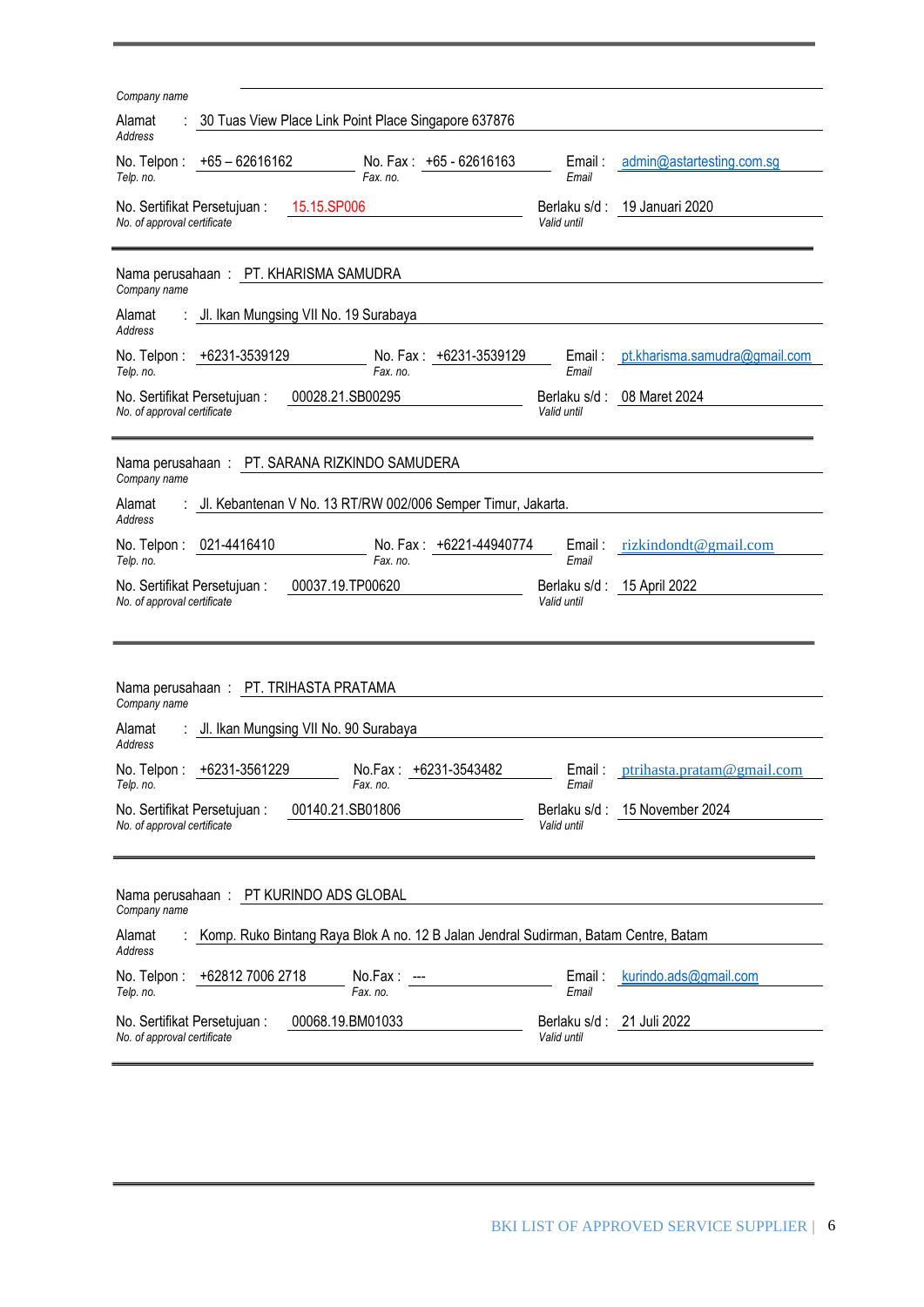| Nama perusahaan: POLY NDT PRIVATE LIMITED<br>Company name                                                              |                                                  |
|------------------------------------------------------------------------------------------------------------------------|--------------------------------------------------|
| Block G no. 74 Pandan Loop Pandan Industrial Estate Singapore 128287<br>Alamat<br>Address                              |                                                  |
| No. Telpon: $+65 - 67754011$<br>No.Fax: $+65 - 68726232$<br>Fax. no.<br>Telp. no.                                      | Email :<br>polyndt@singnet.com.sg<br>Email       |
| 5.15.SP171<br>No. Sertifikat Persetujuan:<br>No. of approval certificate                                               | Berlaku s/d: 31 Mei 2019<br>Valid until          |
| Nama perusahaan: PT. RIRE SANJAYA SAKTI<br>Company name                                                                |                                                  |
| Jalan Wibawa Mukti II Kav. 1-2, Bekasi Jawa Barat - 17423<br>Alamat<br>Address                                         |                                                  |
| +6221-82435561<br>$+6221-$<br>No. Telpon :<br>No.Fax:<br>Telp. no.<br>Fax. no.<br>82435168                             | Email:<br>admin@rss.co.id<br>Email               |
| 00015.19.TP00201<br>No. Sertifikat Persetujuan:<br>No. of approval certificate                                         | 07 November 2022<br>Berlaku s/d :<br>Valid until |
| Nama perusahaan: PT. BAHTERA KARYA INDAH<br>Company name                                                               |                                                  |
| Jl. Rembang No. 14 Surabaya 60171<br>Alamat<br>Address                                                                 |                                                  |
| No. Telpon: +6231 - 70151541<br>No.Fax: $+6231 - 3550581$<br>Fax. no.<br>Telp. no.                                     | Email:<br>bahtera_karya@yahoo.com<br>Email       |
| 00108.19.BP02684<br>No. Sertifikat Persetujuan:<br>No. of approval certificate                                         | Berlaku s/d: 19 Agustus 2022<br>Valid until      |
| Nama perusahaan: PT. HITEK SUKSES MAKMUR<br>Company name                                                               |                                                  |
| Ruko Mega Grosir Cempaka Mas Blok A No. 31, Jalan Letjen Soeprapto, Cempaka Putih, Jakarta<br>Alamat<br><b>Address</b> |                                                  |
| No. Telpon: 021 131906808<br>No. Fax: +6221-42879411<br>Fax. no.<br>Telp. no.                                          | suksesmakmurhitek@gmail.com<br>Email:<br>Email   |
| 00095.20.TP01448<br>No. Sertifikat Persetujuan :<br>No. of approval certificate                                        | Berlaku s/d: 11 oktober 2023<br>Valid until      |
| Nama perusahaan: PT. MULTI TEKNIK UTAMA<br>Company name                                                                |                                                  |
| Jl. Walang Baru Gg. Walang Sakti No. 10, Tugu Utara, Koja Jakarta<br>Alamat<br>Address                                 |                                                  |
| +6221-70956188<br>No. Fax: +6221-43909463<br>No. Telpon:<br>Fax. no.<br>Telp. no.                                      | ptmultiteknik.utama@yahoo.com<br>Email:<br>Email |
| 00085.20.TP01271<br>No. Sertifikat Persetujuan:<br>No. of approval certificate                                         | 23 Agustus 2023<br>Berlaku s/d :<br>Valid until  |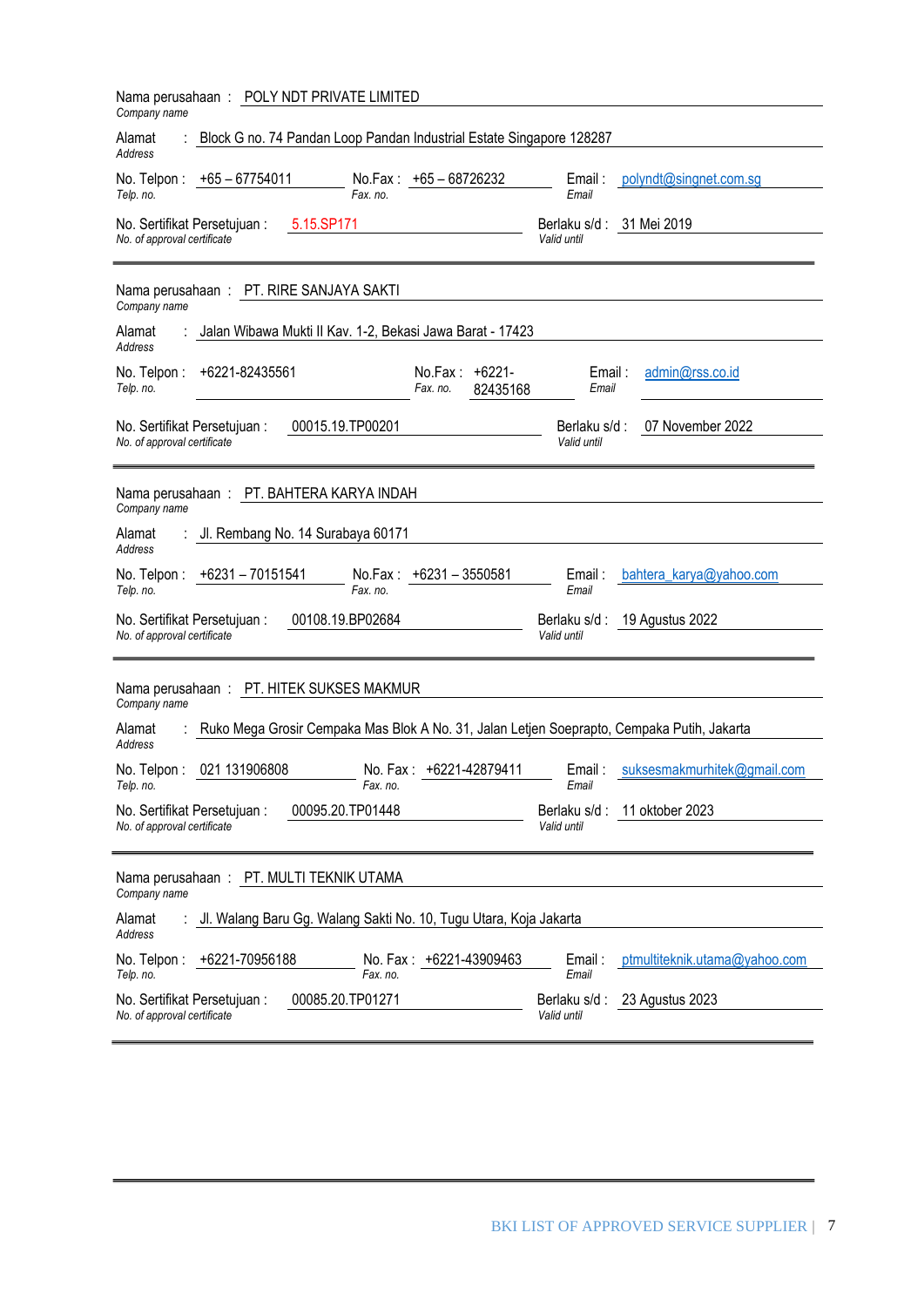| Nama perusahaan: PT. DALUT NUSANTARA BARU<br>Company name                                                |                                          |                                     |
|----------------------------------------------------------------------------------------------------------|------------------------------------------|-------------------------------------|
| Jalan Ikan Tongkol No. 32 Tanjung Perak - Surabaya<br>Alamat<br><b>Address</b>                           |                                          |                                     |
| No. Telpon:<br>+62 31 355 6801<br>No. Fax: $-$<br>Telp. no.<br>Fax. no.                                  | Email:<br>Email                          | dalut.nusantarabaru03@gmail.co<br>m |
| 00088.20.SB01360<br>No. Sertifikat Persetujuan:<br>No. of approval certificate                           | Berlaku s/d:<br>Valid until              | 7 September 2023                    |
| Nama perusahaan: PT. GONG SAMUDRA INTERNASIONAL<br>Company name                                          |                                          |                                     |
| BUKIT TIBAN PERMAI BLOK A.10, SEKUPANG - BATAM<br>Alamat<br>Address                                      |                                          |                                     |
| No. Telpon: 0778-325707<br>No. Fax: $-$<br>Fax. no.<br>Telp. no.                                         | Email :<br>Email                         | office@gongsamudra.co.id            |
| 00041.21.BM00741<br>No. Sertifikat Persetujuan:<br>No. of approval certificate                           | Valid until                              | Berlaku s/d: 10 April 2024          |
| Nama perusahaan: PT. UT QUALITY INDONESIA<br>Company name                                                |                                          |                                     |
| Komplek Palm Spring Block D2 No. 8, Batam - 29436, Indonesia.<br>Alamat<br><b>Address</b>                |                                          |                                     |
| No. Telpon: +62 778 748 6636<br>No. Fax: +62 778 748 6635<br>Telp. no.<br>Fax. no.                       | Email:<br>Email                          | info@utquality.com                  |
| 00159.21.BM02171<br>No. Sertifikat Persetujuan:<br>No. of approval certificate                           | Valid until                              | Berlaku s/d: 30 Nopember 2024       |
| Nama perusahaan: PT. DUJ GLOBAL MARINDO<br>Company name                                                  |                                          |                                     |
| : Jl. Yos Sudarso Komplek Green Town Warehouse No. 1 Bengkong - Batam - Kepri 29457<br>Alamat<br>Address |                                          |                                     |
| No. Fax: (0778) 495121<br>No. Telpon: (0778) 495120<br>Telp. no.<br>Fax. no.                             | Email:<br>Email                          |                                     |
| No. Sertifikat Persetujuan: 146.16.BM0918<br>No. of approval certificate                                 | Berlaku s/d: 22 Juni 2021<br>Valid until |                                     |
| Nama perusahaan: PT. GAMMA BUANA PERSADA<br>Company name                                                 |                                          |                                     |
| Perkantoran Pulomas Blok V/5, Jl. Perintis Kemerdekaan Jakarta Timur - 13260<br>Alamat<br>Address        |                                          |                                     |
| No. Fax: +6221-4700983<br>+6221-4893456<br>No. Telpon:<br>Fax. no.<br>Telp. no.                          | Email:<br>Email                          | gagc_staff@gammabuana.com           |
| No. Sertifikat Persetujuan:<br>00048.20.TP00349<br>No. of approval certificate                           | Berlaku s/d :<br>Valid until             | 4 Desember 2022                     |
|                                                                                                          |                                          |                                     |
| Nama perusahaan: PT. CUTECH INDONESIA<br>Company name                                                    |                                          |                                     |
| Komplek Tanjung Trisakti Blok A-10 Sei Panas - Batam<br>Alamat<br>Address                                |                                          |                                     |
| No. Telpon: 0778 - 452924<br>No. Fax: 0778 - 452924<br>Telp. no.<br>Fax. no.                             | Email                                    | Email: darwizar@cutechgroup.com     |

BKI LIST OF APPROVED SERVICE SUPPLIER | 8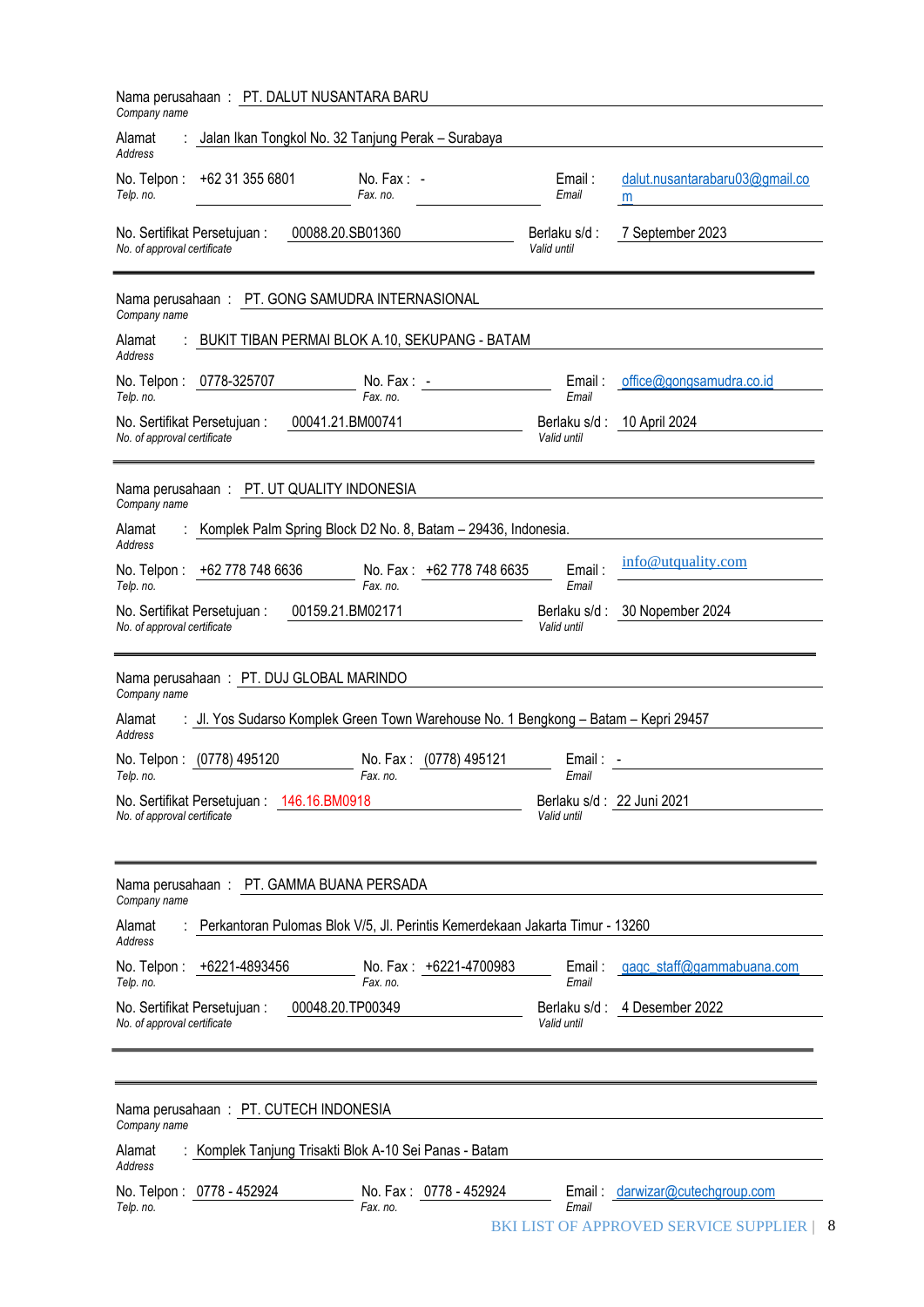| No. Sertifikat Persetujuan: 031.17.BM0266<br>No. of approval certificate                                           | Berlaku s/d: 16 Maret 2020<br>Valid until                                                      |
|--------------------------------------------------------------------------------------------------------------------|------------------------------------------------------------------------------------------------|
| Nama perusahaan: PT. ECON MITRAKARYA SAMUDRA<br>Company name                                                       |                                                                                                |
| : Perum. Harapan Indah Blok CH/14 Jalan Mawar Kel.Pejuang Kec.Medan Satria - Bekasi<br>Alamat<br>Address           |                                                                                                |
| No. Telpon:<br>0813-1864-3696 / 0813- No. Fax:<br>Telp. no.<br>Fax. no.<br>3390-5035                               | Email: econmitrakarya@gmail.com<br>Email                                                       |
| No. Sertifikat Persetujuan: 00057.20.CN00191<br>No. of approval certificate                                        | Berlaku s/d: 30 Maret 2023<br>Valid until                                                      |
| Nama perusahaan: PT. PRIMA DOWANDJU<br>Company name                                                                |                                                                                                |
| : Jl.Kamboja No.13 RT.02/RW.03 Meruya Utara Kembangan - Jakarta Barat<br>Alamat<br>Address                         |                                                                                                |
| No. Telpon: 021-5890668<br>No. Fax: 021-58902549<br>Fax no<br>Telp. no.                                            | Email: ptprimadowandju@yahoo.com<br>Email                                                      |
| No. Sertifikat Persetujuan: 077.17.TP1651<br>No. of approval certificate                                           | Berlaku s/d: 19 Desember 2021<br>Valid until                                                   |
|                                                                                                                    |                                                                                                |
| Nama perusahaan: CV. Suma Manggala Perkasa<br>Company name                                                         |                                                                                                |
| : Kebraon Praja Timur GA 17 A, Surabaya, Jawa Timur<br>Alamat<br>Address                                           |                                                                                                |
| No. Telpon: (031) 30170669<br>No. Fax:<br>Fax. no.<br>Telp. no.                                                    | Email: sumamanggalaperkasa@gmail.com<br>Email                                                  |
| No. Sertifikat Persetujuan: 00092.20.SB01564<br>No. of approval certificate                                        | Berlaku s/d: 2 Oktober 2023<br>Valid until                                                     |
| Nama perusahaan: PT. BERLIAN LAUTAN NUSANTARA<br>Company name                                                      |                                                                                                |
| : Ruko Plaza Buana Blok-D No.10 Kelurahan Tembesi Kecamatan Sagulung - Batam - Kepulauan Riau<br>Alamat<br>Address |                                                                                                |
| No. Telpon: +62 778 7355448<br>No. Fax:<br>Telp. no.<br>Fax. no.                                                   | admin@belanusa.co.id<br>Email:<br>Email<br>ranto.tobing@belanusa.co.id                         |
| No. Sertifikat Persetujuan: 00099.17.BM01067<br>No. of approval certificate                                        | Berlaku s/d: 2 Oktober 2020<br>Valid until                                                     |
|                                                                                                                    |                                                                                                |
| Nama perusahaan: PT. RADIUS SEMBILAN UTAMA<br>Company name                                                         |                                                                                                |
| Alamat<br><b>Address</b>                                                                                           | Jalan Syarifuddin Yoes, Komplek Puri Ratu Kencana Blok B No. 18, Balikpapan - Kalimantan Timur |
| 0542 - 8708155 /<br>No. Telpon:<br>No. Fax: -<br>Telp. no.<br>0813 42323239<br>Fax. no.                            | Email: radius.9utama@yahoo.com<br>Email                                                        |
| 00073.20.BP01897<br>No. Sertifikat Persetujuan:<br>No. of approval certificate                                     | Berlaku s/d: 24 Juli 2023<br>Valid until                                                       |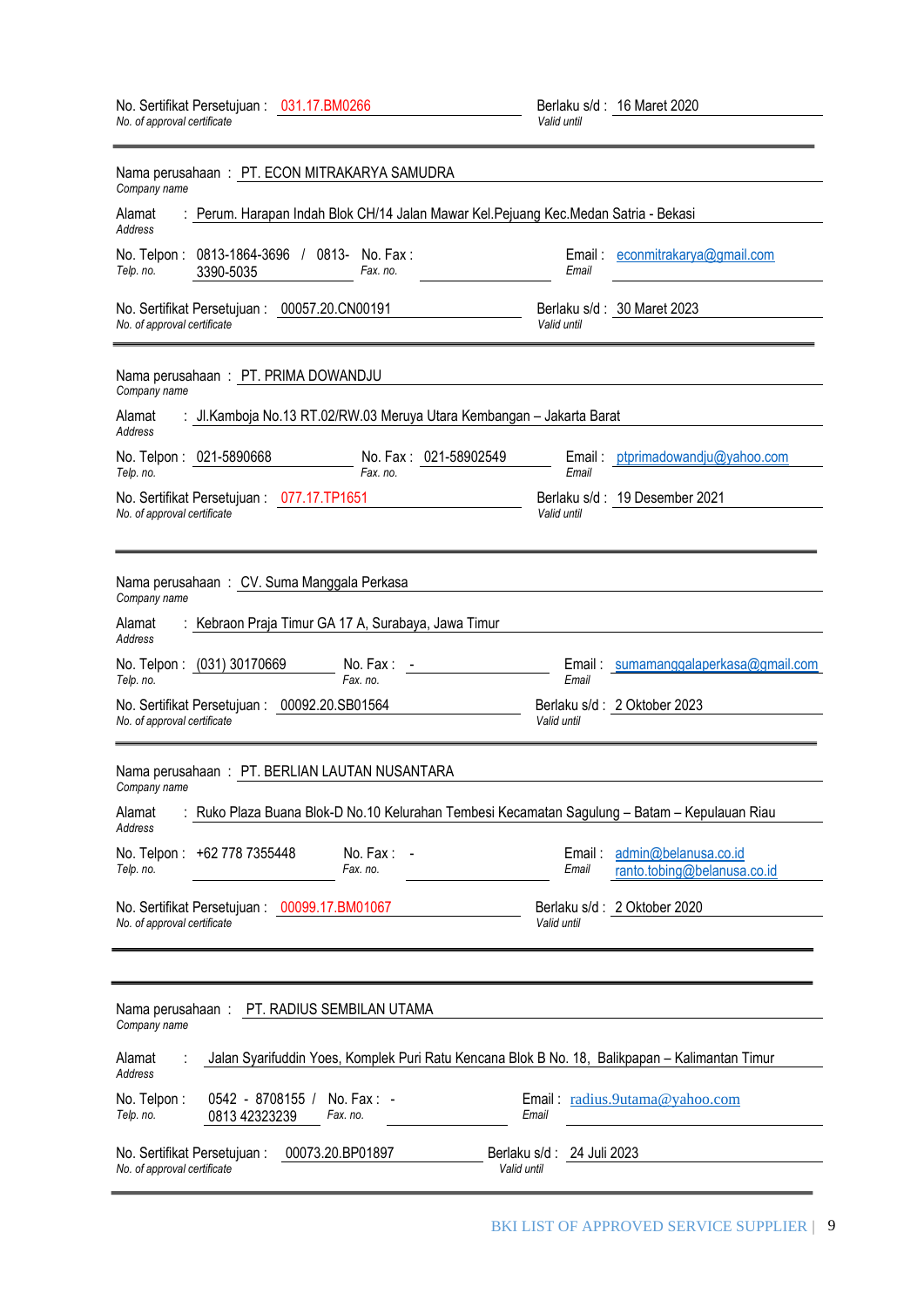| PT. PANRITA TEKNINDO MANDIRI<br>Nama perusahaan:<br>Company name                                               |                                                                |                            |                         |                              |                                                                                            |
|----------------------------------------------------------------------------------------------------------------|----------------------------------------------------------------|----------------------------|-------------------------|------------------------------|--------------------------------------------------------------------------------------------|
| BTN Bumi Bung Permai Blok A15 No.3, Kel.Tamalanrea Jaya, Kec. Tamalanrea, MAKASSAR<br>Alamat<br><b>Address</b> |                                                                |                            |                         |                              |                                                                                            |
| No. Telpon:<br>Telp. no.                                                                                       | 081291659609                                                   | No. Fax: $-$<br>Fax. no.   |                         | Email                        | Email: panritateknindomandiri@gmail.com                                                    |
| No. Sertifikat Persetujuan:<br>No. of approval certificate                                                     |                                                                | 00026.21.MS00549           |                         | Valid until                  | Berlaku s/d: 20 Desember 2023                                                              |
| Company name                                                                                                   | Nama perusahaan: PT. Survindo Berlian Samudera Indonesia       |                            |                         |                              |                                                                                            |
| Alamat<br><b>Address</b>                                                                                       |                                                                |                            |                         |                              | Jl. S. Parman, Ruko Bukit Sentosa Blok C No. 2 Muka Kuning Batam - Kepulauan Riau 294337   |
| No. Telpon:<br>Telp. no.                                                                                       | (0778) 7100093                                                 | Fax. no.                   | No. Fax: (0778) 7100093 | Email:<br>Email              | mawardi@survindoberlian.com                                                                |
| No. Sertifikat Persetujuan:<br>No. of approval certificate                                                     |                                                                | 00058.18.BM00535           |                         | Berlaku s/d:<br>Valid until  | 21 Februari 2021                                                                           |
| Company name                                                                                                   | Nama perusahaan: PT. CAHAYA ENERGY TECHNIKINDO                 |                            |                         |                              |                                                                                            |
| Alamat<br><b>Address</b>                                                                                       | Graha Tiban Mansion B No. 7 Tiban Indah, Sekupang, Batam- Indo |                            |                         |                              |                                                                                            |
| No. Telpon :<br>Telp. no.                                                                                      | 0812 7719 5095 /<br>0811 2726 09                               | No. Fax: $-$<br>Fax. no.   |                         | Email:<br>Email              | ptcahayaenergy_technikindo@yahoo.co.id                                                     |
| No. Sertifikat Persetujuan:<br>No. of approval certificate                                                     |                                                                | 00069.20.BM01100           |                         | Berlaku s/d :<br>Valid until | 25 Juni 2023                                                                               |
| Company name                                                                                                   | Nama perusahaan: PT. Mitraartha Gema Pertiwi                   |                            |                         |                              |                                                                                            |
| Alamat<br>Address                                                                                              | Jl. Rajawali No.112, Surabaya - Indonesia                      |                            |                         |                              |                                                                                            |
| No. Telpon:<br>Telp. no.                                                                                       | 031-3550001                                                    | No. Fax $:$<br>Fax. no.    | 031-3550005             | Email:<br>Email              | info@mitraartha.com,<br>cs_magp@yahoo.co.id                                                |
| No. Sertifikat Persetujuan:<br>No. of approval certificate                                                     |                                                                | 00110.21.SB01513           |                         | Berlaku s/d:<br>Valid until  | 12 Agustus 2024                                                                            |
|                                                                                                                |                                                                |                            |                         |                              |                                                                                            |
|                                                                                                                |                                                                |                            |                         |                              |                                                                                            |
| Nama perusahaan:<br>Company name                                                                               |                                                                | PT. SAMUDERA KARYA PERSADA |                         |                              |                                                                                            |
| Alamat<br><b>Address</b>                                                                                       |                                                                |                            |                         |                              | Komplek Taman Puri Cendana Jl. Bougenville No. 3 - 3a Blok B6, Kec. Tambun Selatan, Bekasi |
| No. Telpon:<br>Telp. no.                                                                                       | 081318677105                                                   | No. Fax: -<br>Fax. no.     |                         | Email:<br>Email              | ptsamuderakaryapersada@gmail.com                                                           |
| No. Sertifikat Persetujuan:<br>No. of approval certificate                                                     |                                                                | 00135.21.TP01332           |                         | Berlaku s/d:<br>Valid until  | 8 Oktober 2024                                                                             |
|                                                                                                                |                                                                |                            |                         |                              |                                                                                            |

Nama perusahaan : PT. WAHANA SINERGI MARITIM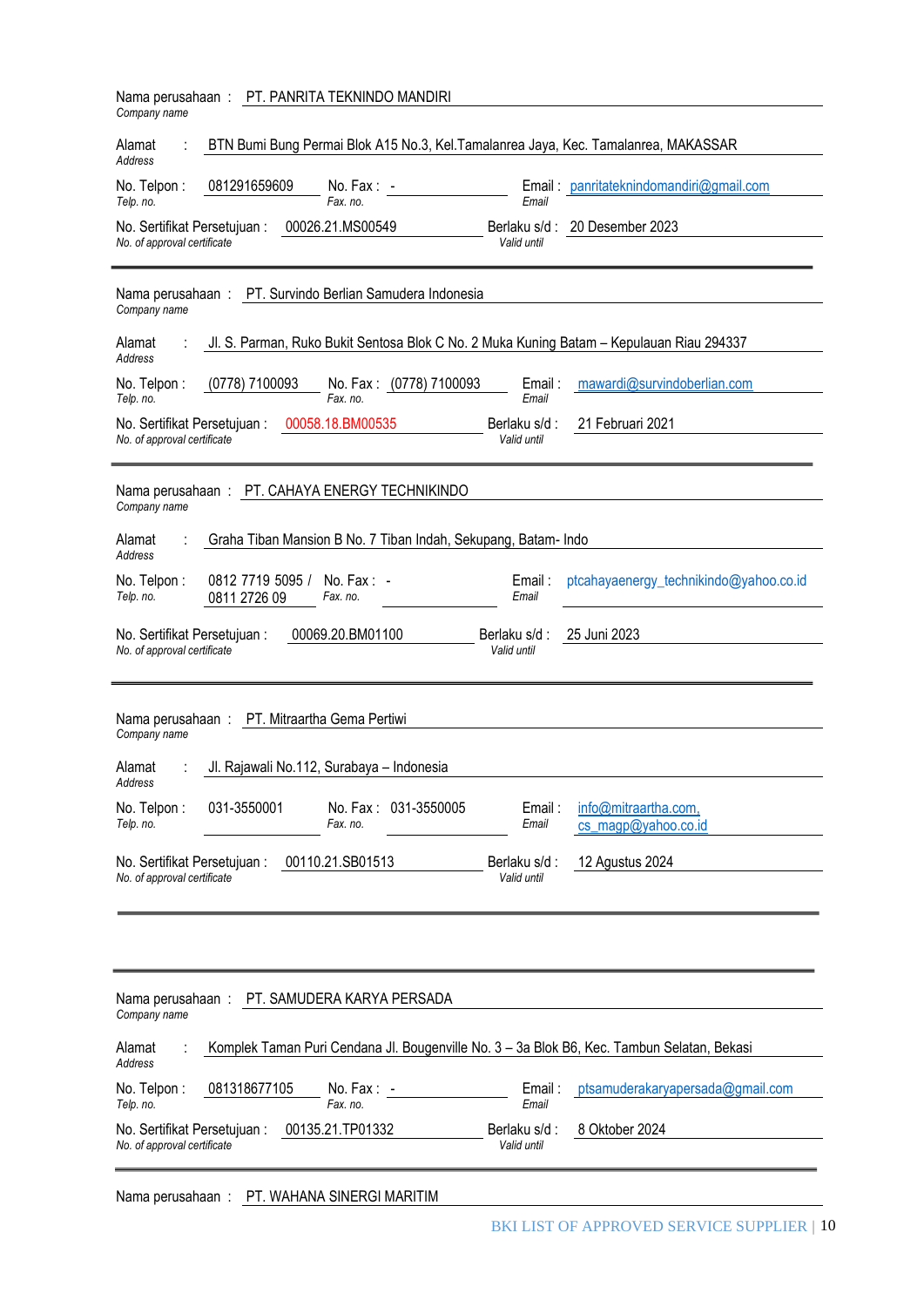| Company name                                                                                                                                  |
|-----------------------------------------------------------------------------------------------------------------------------------------------|
| Jl. Tanjung 4 No. 175, RT. 004 / RW. 008, Cirebon Girang Talun Cirebon - 45171<br>Alamat<br>Address                                           |
| No. Telpon:<br>082122280577<br>ws.technical@wahanasinergi.com<br>No. Fax: $-$<br>Email:<br>Fax. no.<br>Email<br>Telp. no.                     |
| 00146.21.TP01414<br>11 November 2024<br>Berlaku s/d:<br>No. Sertifikat Persetujuan :<br>No. of approval certificate<br>Valid until            |
|                                                                                                                                               |
| PT. HI-TECH MARINE INSPECTION<br>Nama perusahaan:<br>Company name                                                                             |
| Alamat<br>Komplek Town House Alaina Blok C No. 1 Tiban Gor, Batam.<br>Address                                                                 |
| No. Telpon:<br>0778 - 451874<br>No. Fax: 0778 - 451957<br>Email:<br>office@htminspection.com<br>Fax. no.<br>Telp. no.<br>Email                |
| 00036.19.BM00383<br>13 Februari 2021<br>No. Sertifikat Persetujuan:<br>Berlaku s/d:<br>Valid until<br>No. of approval certificate             |
|                                                                                                                                               |
| Nama perusahaan: PT. Wadi Daya Sakti<br>Company name                                                                                          |
| Jl. Alur Laut, Blok MM No. 27, Jakarta Utara<br>Alamat<br><b>Address</b>                                                                      |
| 021-4304204<br>No. Telpon:<br>No. Fax: 021-4304204<br>ptwadidayasakti@yahoo.com<br>Email:<br>Fax. no.<br>Telp. no.<br>Email                   |
| 00044.19.TP00763<br>14 Mei 2022<br>No. Sertifikat Persetujuan:<br>Berlaku s/d:<br>No. of approval certificate<br>Valid until                  |
|                                                                                                                                               |
|                                                                                                                                               |
| Nama perusahaan: PT. ELBA DAYA MARINE<br>Company name                                                                                         |
| Jl. Kebon Bawang VII No. 54 Tanjung Priok, Jakarta Utara<br>Alamat<br>Address                                                                 |
| 021-43938626.<br>No. Fax: 021-8845288<br>No. Telpon:<br>Email:<br>ptelbadayamarine@gmail.com<br>Email<br>Telp. no.<br>08112011012<br>Fax. no. |
| No. Sertifikat Persetujuan:<br>00052.19.TP00903<br>Berlaku s/d:<br>11 Juni 2022<br>Valid until<br>No. of approval certificate                 |
|                                                                                                                                               |
|                                                                                                                                               |
| Nama perusahaan: PT. GIFTSTARINDO<br>Company name                                                                                             |
| KOMPLEKS RUKO NIAGA SENTOSA JL. LETJEND SUTOYO NO. 140 A KAV. 12A - 12B MEDAENG,<br>Alamat<br>Address<br>WARU, SIDOARJO - JAWA TIMUR          |
| No. Fax: 031 - 8545791<br>No. Telpon:<br>031 - 8540987<br>Giftstarindo_marine@yahoo.com<br>Email:<br>Fax. no.<br>Telp. no.<br>Email           |
| 00061.19.SB01105<br>No. Sertifikat Persetujuan:<br>Berlaku s/d:<br>29 Juni 2022<br>Valid until<br>No. of approval certificate                 |
|                                                                                                                                               |
| Nama perusahaan:<br>PT. EVERSHIP<br>Company name                                                                                              |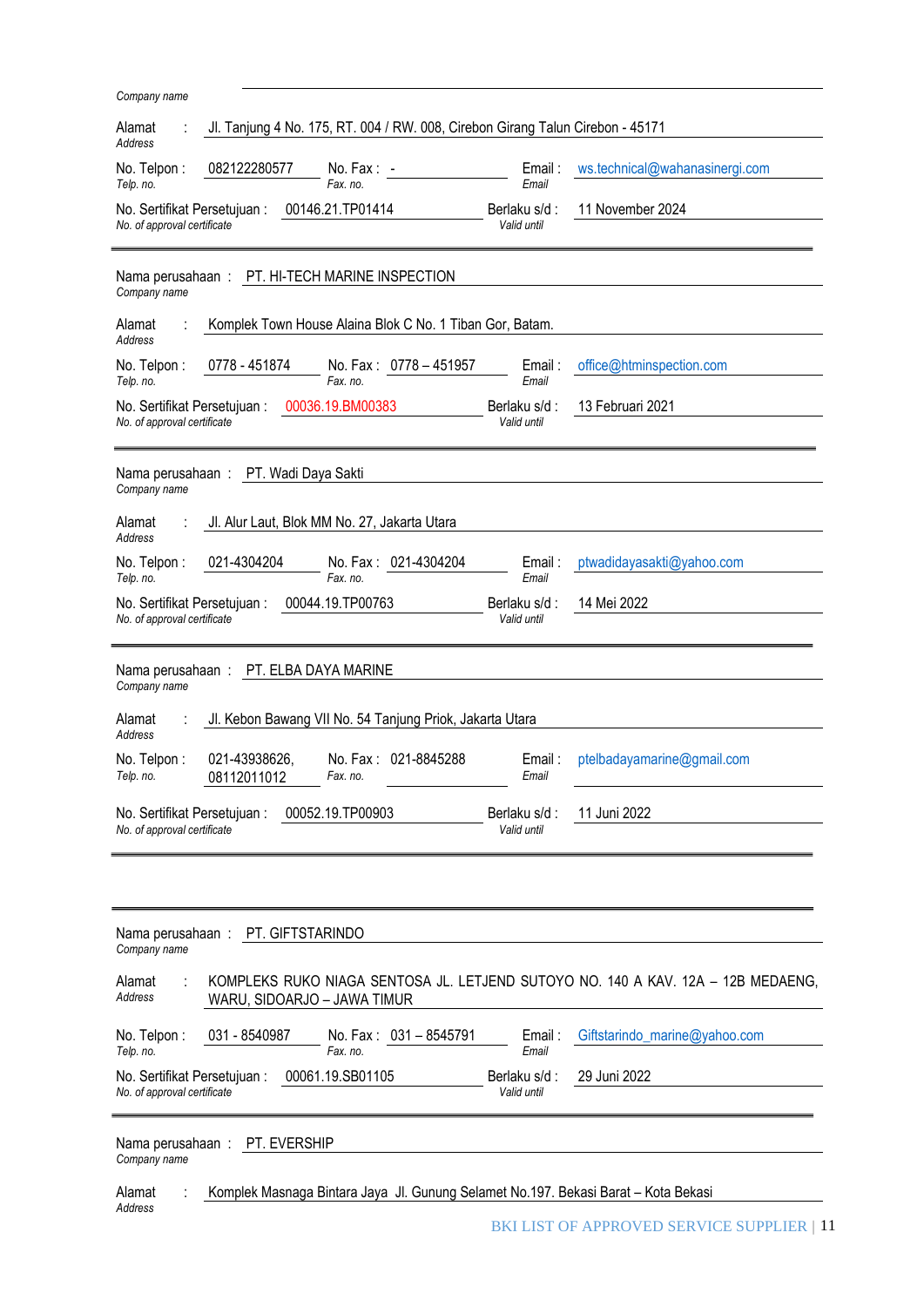| Nama perusahaan: PT.GILANG SAMUDRA INDONESIA<br>Company name                                                                       |                          |                          |                                                                                |                                                                                          |
|------------------------------------------------------------------------------------------------------------------------------------|--------------------------|--------------------------|--------------------------------------------------------------------------------|------------------------------------------------------------------------------------------|
| Alamat<br>Address                                                                                                                  |                          |                          |                                                                                | Jl.Raya Air Kenanga (Samping SPBU 24.332.124), Kelurahan Kenanga Sungailiat-Bangka 33211 |
| No. Telpon:<br>Telp. no.                                                                                                           | $(+62)812-7284-$<br>4787 | No. Fax: $-$<br>Fax. no. | Email :<br>Email                                                               | ptgsi.bangka@gmail.com                                                                   |
| 00105.19.BM01862<br>28 November 2022<br>No. Sertifikat Persetujuan:<br>Berlaku s/d :<br>Valid until<br>No. of approval certificate |                          |                          |                                                                                |                                                                                          |
| Nama perusahaan: PT.DINAMIKA JAYA MANDIRI<br>Company name                                                                          |                          |                          |                                                                                |                                                                                          |
| Alamat<br>Address                                                                                                                  |                          |                          | Ruko Kawasan Industri Tunas 2, Jl.Boulevard Blok B No.8 Batam – Kepulauan Riau |                                                                                          |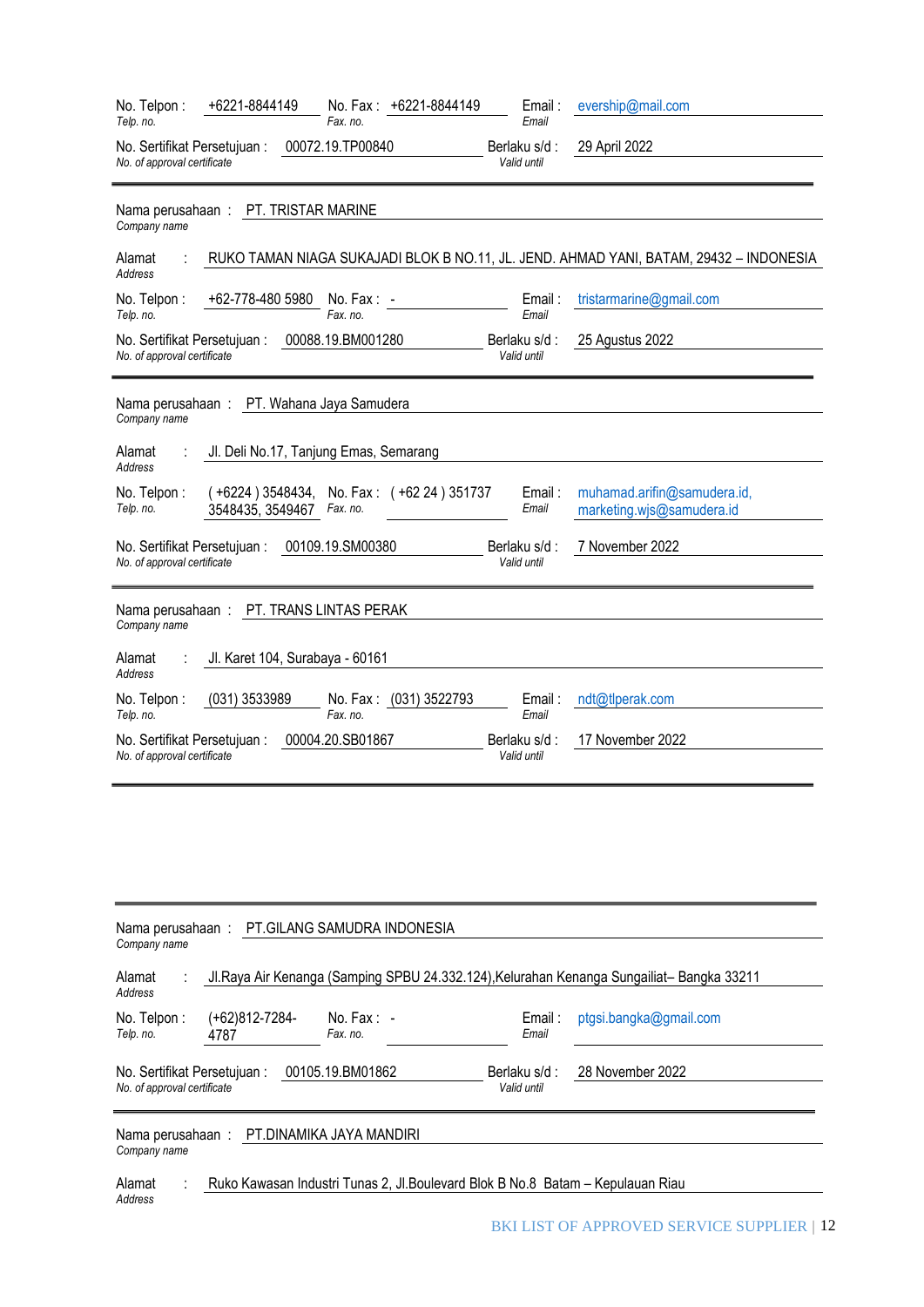| 0778-4161052<br>No. Fax: -<br>No. Telpon:<br>Telp. no.<br>Fax. no.                                                                                     | djm@dinamikajayamandiri.com<br>Email:<br>Email                                               |  |  |  |
|--------------------------------------------------------------------------------------------------------------------------------------------------------|----------------------------------------------------------------------------------------------|--|--|--|
| 00013.20.BM00207<br>No. Sertifikat Persetujuan:<br>No. of approval certificate                                                                         | 03 Februari 2023<br>Berlaku s/d:<br>Valid until                                              |  |  |  |
| PT. TRISAKTI NURANI ABADI<br>Nama perusahaan:<br>Company name                                                                                          |                                                                                              |  |  |  |
| Alamat<br>KOMPLEK BDS II BLOK S NO. 5 - BALIKPAPAN, KALIMANTAN TIMUR<br><b>Address</b>                                                                 |                                                                                              |  |  |  |
| No. Telpon:<br>0542-8525726<br>No. Fax: 0542-8525726<br>Telp. no.<br>Fax. no.                                                                          | Email:<br>Pt.trisaktinuraniabadi@gmail.com<br>Email                                          |  |  |  |
| 00020.20.BP03786<br>No. Sertifikat Persetujuan:<br>No. of approval certificate                                                                         | 18 November 2022<br>Berlaku s/d:<br>Valid until                                              |  |  |  |
| PT. KAYAN SAFETY EQUIPMENT<br>Nama perusahaan:<br>Company name<br>JL. P. HIDAYATULLAH NO. 88. KEL. PELABUHAN, KEC. SAMARINDA KOTA, SAMARINDA<br>Alamat |                                                                                              |  |  |  |
| Address<br>0541-741355<br>No. Telpon:<br>No. Fax: -<br>Fax. no.<br>Telp. no.                                                                           | kayansafetyequipment@gmail.com<br>Email:<br>Email                                            |  |  |  |
| 00028.20.BP02627<br>No. Sertifikat Persetujuan:<br>No. of approval certificate                                                                         | 19 Agustus 2022<br>Berlaku s/d:<br>Valid until                                               |  |  |  |
| CV. NAZRIEL SUKSES BERSAMA<br>Nama perusahaan:<br>Company name                                                                                         |                                                                                              |  |  |  |
| Alamat<br>Address                                                                                                                                      | Ruko Mega Legenda A2 No.28-29 Baloi Permai - Batam Kota, Kota Batam - Kepulauan Riau - 29431 |  |  |  |
| (+62) 813-108-49- No. Fax: -<br>No. Telpon:<br>Telp. no.<br>283<br>Fax. no.                                                                            | Nsb.operational@gmail.com<br>Email:<br>Email                                                 |  |  |  |
| 00142.21.BM00217<br>No. Sertifikat Persetujuan:<br>No. of approval certificate                                                                         | Berlaku s/d: 19 Februari 2023<br>Valid until                                                 |  |  |  |
|                                                                                                                                                        |                                                                                              |  |  |  |

| Company name                                               |                                           | Nama perusahaan: PT. PINTEK SUKSES INDONESIA |                             |                                                                                           |
|------------------------------------------------------------|-------------------------------------------|----------------------------------------------|-----------------------------|-------------------------------------------------------------------------------------------|
| Alamat<br>Address                                          |                                           |                                              |                             | GEDUNG MENARA SATU (Lt.6), JI.BOULEVARD KELAPA GADING, JAKARTA UTARA 14240                |
| No. Telpon:<br>Telp. no.                                   | 021-29385781/<br>081329053155             | No. Fax: $-$<br>Fax. no.                     | Email :<br>Email            | Pt.psi@yahoo.com                                                                          |
| No. Sertifikat Persetujuan:<br>No. of approval certificate |                                           | 00054.20.BP01206                             | Berlaku s/d:<br>Valid until | 28 April 2023                                                                             |
| Company name                                               | Nama perusahaan: PT. JALADRI SURYA TEHNIK |                                              |                             |                                                                                           |
| Alamat<br>Address                                          | JAKARTA UTARA                             |                                              |                             | JL. KAV. SUNGAI KENDAL NO. 12 MARUNDA BARU, RT. 001/RW.008, KEL. ROROTAN, KEC. CILINCING, |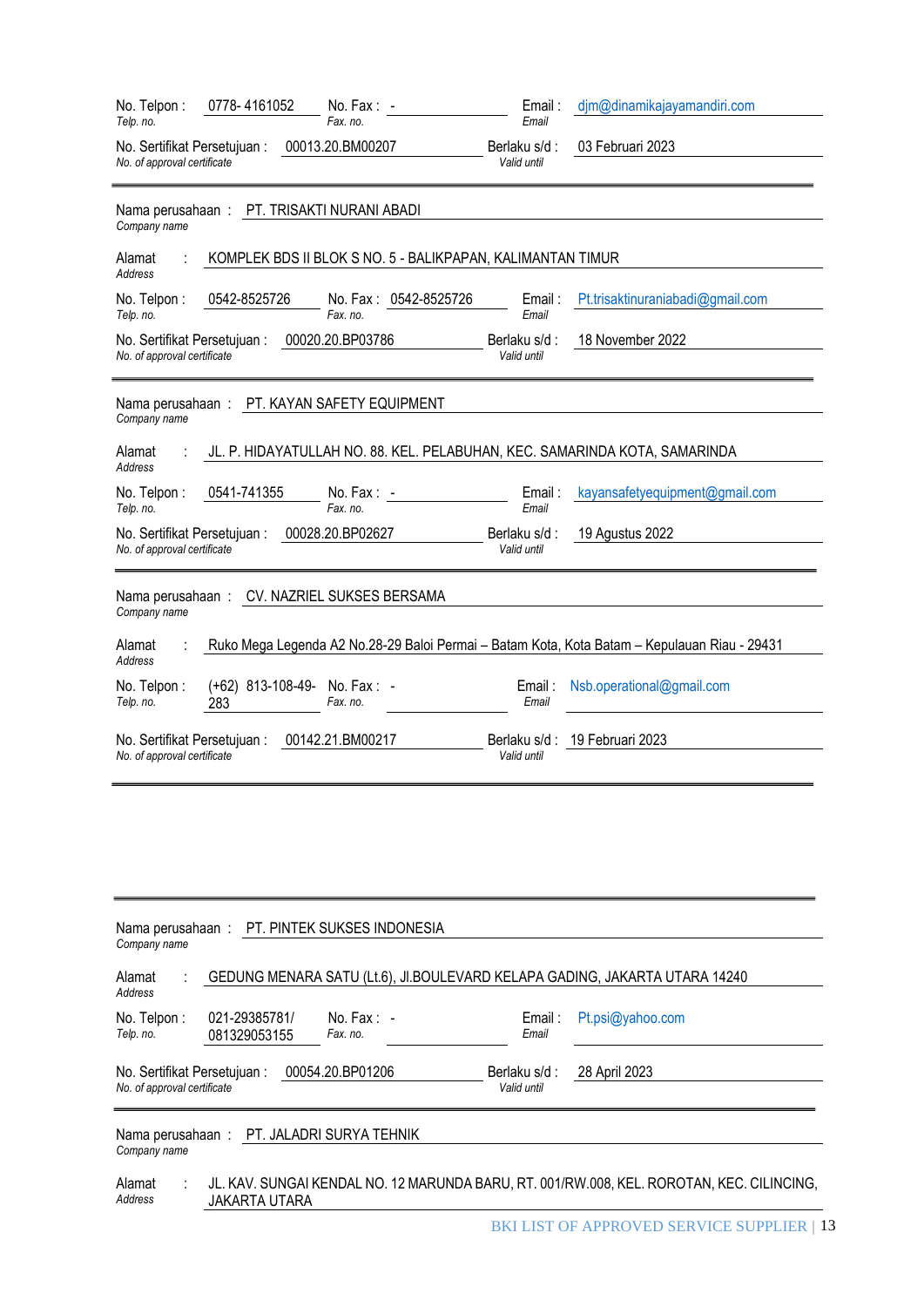| 081210823872<br>No. Telpon:<br>No. Fax: $-$<br>Telp. no.<br>Fax. no.                                                                                                                                                    | Email:<br>Email             | Jaladri.suryatehnik@yahoo.com    |
|-------------------------------------------------------------------------------------------------------------------------------------------------------------------------------------------------------------------------|-----------------------------|----------------------------------|
| 00055.20.TP00597<br>No. Sertifikat Persetujuan:<br>No. of approval certificate                                                                                                                                          | Berlaku s/d:<br>Valid until | 21 April 2023                    |
| Nama perusahaan: PT. ADI WAHANA TEHNIK<br>Company name                                                                                                                                                                  |                             |                                  |
| Jalan Muncang Blok N II No. 28 Kelurahan Lagoa, Kecamatan Koja - Jakarta Utara 14270<br>Alamat<br>Address                                                                                                               |                             |                                  |
| No. Telpon:<br>021-2249 5965<br>No. Fax: 021-2249 5965<br>Telp. no.<br>Fax. no.                                                                                                                                         | Email:<br>Email             | adiwahanatehnik@gmail.com        |
| 00072.20.TP00830<br>No. Sertifikat Persetujuan:<br>No. of approval certificate                                                                                                                                          | Berlaku s/d:<br>Valid until | 23 Juni 2023                     |
| Nama perusahaan: PT. SANJAYA PUTRA KENCANA<br>Company name                                                                                                                                                              |                             |                                  |
| Jalan Tanjung Karang III/1, Perak Barat, Surabaya<br>Alamat<br>Address                                                                                                                                                  |                             |                                  |
| 082193093963<br>No. Telpon:<br>No. Fax: $-$<br>Fax. no.<br>Telp. no.                                                                                                                                                    | Email:<br>Email             | pt.spk@sanjayaputrakencana.co.id |
| 000108.20.PB00506<br>No. Sertifikat Persetujuan:<br>No. of approval certificate                                                                                                                                         | Berlaku s/d:<br>Valid until | 27 Agustus 2023                  |
| Nama perusahaan: PT. GENTA BUANA JAYA TEKNIK<br>Company name<br>JL. DR. WAHIDIN SUDIROHUSODO, KOMPLEK GREEN GARDEN REGENCY BLOK A-4 NO. 40 - GRESIK<br>Alamat<br>Address<br>No. Telpon:<br>0822 543 188<br>No. Fax: $-$ | $E$ mail:                   | genbujatek@yahoo.co.id           |
| Telp. no.<br>Fax. no.                                                                                                                                                                                                   | Email                       |                                  |
| 000108.20.PB00506<br>No. Sertifikat Persetujuan:<br>No. of approval certificate                                                                                                                                         | Berlaku s/d:<br>Valid until | 20 Desember 2023                 |
| Nama perusahaan:<br>PT. LAUTAN SURVEY INDONESIA<br>Company name                                                                                                                                                         |                             |                                  |
| Jl. Albaidoh 1 No.2, Cipayung Lubang Buaya, Jakarta Timur - 13810 Indonesia<br>Alamat<br>Address                                                                                                                        |                             |                                  |
| No. Telpon:<br>021.22094516<br>No. Fax: $-$<br>Fax. no.<br>Telp. no.                                                                                                                                                    | Email:<br>Email             | co@lautansurvey.co.id            |
| 00010.21.CG00067<br>No. Sertifikat Persetujuan:<br>No. of approval certificate                                                                                                                                          | Berlaku s/d:<br>Valid until | 26 Januari 2024                  |
| PT. PRABASWARA LAUTAN PERSADA<br>Nama perusahaan:<br>Company name                                                                                                                                                       |                             |                                  |
| Alamat<br>Perumahan Air Mas Plaza Blok C No.20, RT.002 RW.013, Kel.Sungai Langkai, Kec.Sagulung, Kota Batam -                                                                                                           |                             |                                  |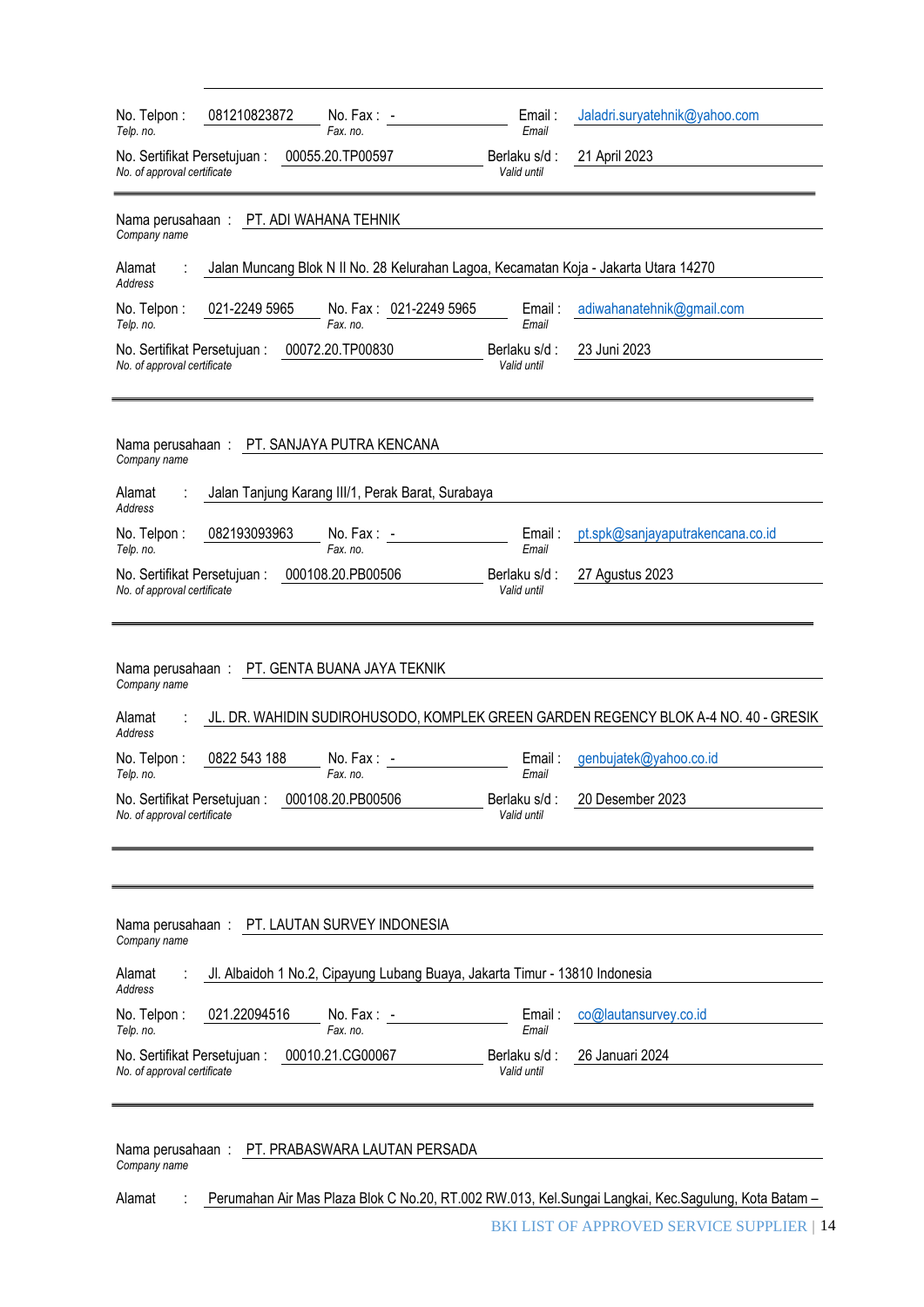| Address                                                    | Kepulauan Riau                             |                          |                             |                                                                                            |
|------------------------------------------------------------|--------------------------------------------|--------------------------|-----------------------------|--------------------------------------------------------------------------------------------|
| No. Telpon:<br>Telp. no.                                   | +620778394859                              | $No. Fax: -$<br>Fax. no. | Email:<br>Email             | Prabaswara.lp@gmail.com                                                                    |
| No. Sertifikat Persetujuan:<br>No. of approval certificate |                                            | 00016.21.CG00004         | Berlaku s/d:<br>Valid until | 8 Januari 2024                                                                             |
| Company name                                               | Nama perusahaan: PT. KALIMANTAN TIM TEKNIK |                          |                             |                                                                                            |
| Alamat<br>Address                                          |                                            |                          |                             | Perum Grand Taman Sari Cluster Ambalat Blok C3 No. 8 Kec. Loajanan Ilir, Samarinda, Kaltim |
| No. Telpon:<br>Telp. no.                                   | 0541-4104868                               | $No. Fax: -$<br>Fax. no. | Email:<br>Email             | kalimantantimteknik@gmail.com                                                              |
| No. Sertifikat Persetujuan:<br>No. of approval certificate |                                            | 00047.21. BP01365        | Berlaku s/d:<br>Valid until | 23 Mei 2024                                                                                |
| Company name<br>Alamat                                     | Nama perusahaan: PT. SINAR BAHARI SALVINDO |                          |                             | SOHO CAPITAL BUILDING FLOOR 32nd UNIT 7 JL. S. PARMAN KAV 28, RT03/05, TANJUNG DUREN       |
| Address                                                    | SELATAN, GROGOL PETAMBURAN                 |                          |                             |                                                                                            |
| No. Telpon:<br>Telp. no.                                   | +62811-9530-585                            | No. Fax: $-$<br>Fax. no. | Email:<br>Email             | info@sbsalvindo.com                                                                        |
| No. Sertifikat Persetujuan:<br>No. of approval certificate |                                            | 00060.21.TP00755         | Berlaku s/d:<br>Valid until | 6 Juni 2024                                                                                |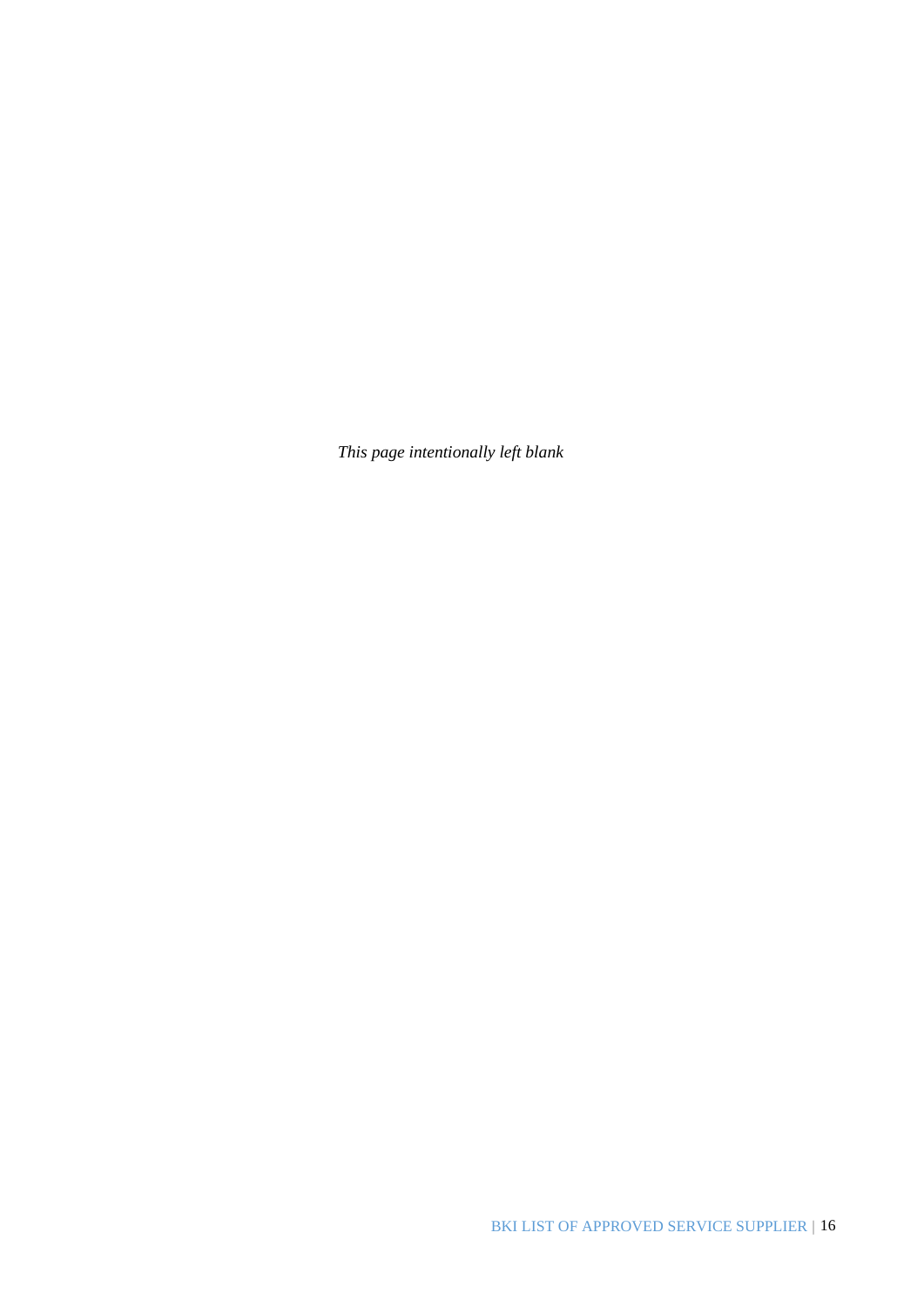## <span id="page-16-0"></span>2. Firms Carrying Out of Non Destructive Testing

| Nama perusahaan: PT. SURVINDOTAMA PERSADA<br>Company name                                                                                                                                  |
|--------------------------------------------------------------------------------------------------------------------------------------------------------------------------------------------|
| Alamat<br>Graha Cempaka Mas Blok B-29, Jl. Letjend. Suprapto, Jakarta<br><b>Address</b>                                                                                                    |
| cs@survindotamapersada.com,<br>$+6221 - 4212174$<br>$+6221 - 42870732$<br>No. Telpon:<br>Email:<br>No.<br>technical.dept@survindotamapersada.com<br>Email<br>Telp. no.<br>Fax:<br>Fax. no. |
| 00082.20.TP00982<br>9 Juli 2023<br>No. Sertifikat Persetujuan:<br>Berlaku s/d :<br>No. of approval certificate<br>Valid until                                                              |
| Metode NDT yang disetujui :<br>Radiography Test, Ultrasonic Test, Magnetic Particle Inspection Test, Liquid Penetrant Test<br>Approved NDT method                                          |
| Nama perusahaan: PT. BIRO KLASIFIKASI INDONESIA SBU Energi & Industri<br>Company name                                                                                                      |
| Jl. Yos Sudarso No. 38 - 40 Tanjung Priok, Jakarta - 14320<br>Alamat<br>Address                                                                                                            |
| $(+62)21$<br>7415,<br>eni@bki.co.id<br>No. Telpon:<br>4393<br>$No. Fax: -$<br>Email:<br>Email<br>Telp. no.<br>43938304<br>Fax. no.                                                         |
| 00059.20.TP00387<br>12 Maret 2023<br>No. Sertifikat Persetujuan:<br>Berlaku s/d :<br>No. of approval certificate<br>Valid until                                                            |
| Pengujian Tak Rusak: RT (Gamma ray), UT, MT, PT<br>Metode NDT yang disetujui :<br>Approved NDT method                                                                                      |
| Nama perusahaan: PT GAMMA BUANA PERSADA<br>Company name                                                                                                                                    |
| Perkantoran Pulomas Blok V/5 Jalan Perintis Kemerdekaan - Jakarta<br>Alamat<br>Address                                                                                                     |
| 021 - 4893456<br>No. Fax: 021-470093<br>No. Telpon :<br>Email:<br>qaqc_staff@gammabuana.com<br>Fax. no.<br>Fmail<br>Telp. no.                                                              |
| 00113.18.TP00979<br>No. Sertifikat Persetujuan:<br>Berlaku s/d :<br>16 Juni 2023<br>No. of approval certificate<br>Valid until                                                             |
| Metode NDT yang disetujui :<br>Radiography Test, Ultrasonic Test, Magnetic Particle Inspection Test, Liquid Penetrant Test<br>Approved NDT method                                          |
| Nama perusahaan: PT. RIRE SANJAYA SAKTI<br>Company name                                                                                                                                    |
| Jalan Wibawa Mukti II Kav. 1-2, Bekasi Jawa Barat - 17423<br>Alamat<br>Address                                                                                                             |
| +6221-82435561 / +62778-7498093<br>No. Fax: +6221-82435168<br>No. Telpon :<br>Email: admin@rss.co.id<br>Telp. no.<br>Fax. no.<br>Email                                                     |
| 7.15.BM0524<br>Berlaku s/d :<br>12 Maret 2020<br>No. Sertifikat Persetujuan :<br>No. of approval certificate<br>Valid until                                                                |
| Radiography Test, Ultrasonic Test, Magnetic Particle Inspection Test, Liquid Penetrant Test<br>Metode NDT yang disetujui :<br>Approved NDT method                                          |
|                                                                                                                                                                                            |

#### Nama perusahaan : *Company name* PT. HITEK INDO MULIA

**Alamat** Komplek Golden Gate Blok B No.3A Tanjung Uma Lubuk Baja Batam - 29432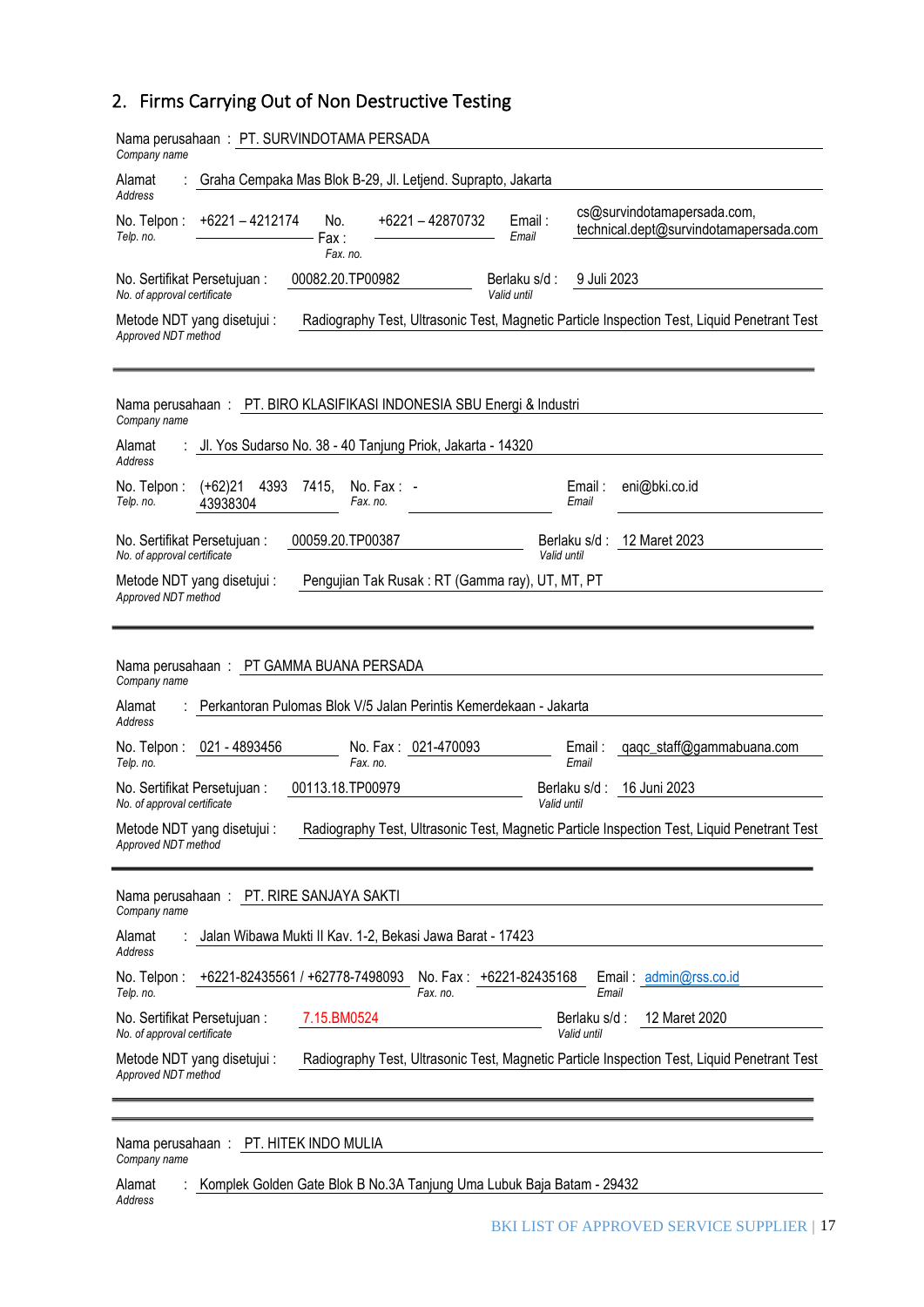| 18.15.BM0510<br>10 Maret 2020<br>No. Sertifikat Persetujuan :<br>Berlaku s/d :<br>No. of approval certificate<br>Valid until<br>Radiography Test, Ultrasonic Test, Magnetic Particle Inspection Test, Liquid Penetrant Test<br>Metode NDT yang disetujui :<br>Approved NDT method<br>Nama perusahaan: PT. KAVA JAYA MANDIRI<br>Company name<br>Jl. Ikan Mungsing V No. 99 Perak Barat - Krembangan Surabaya 60177<br>Alamat<br>Address<br>No. Telpon: +6231-3530710<br>No. Fax: +6231-3530710<br>Email:<br>kavajayamandiri@engineer.com<br>Telp. no.<br>Fax. no.<br>Email<br>00021.19.SB00445<br>13 Maret 2022<br>No. Sertifikat Persetujuan:<br>Berlaku s/d :<br>No. of approval certificate<br>Valid until<br>Ultrasonic Test, Magnetic Particle Inspection Test, Liquid Penetrant Test<br>Metode NDT yang disetujui :<br>Approved NDT method<br>Nama perusahaan: PT. KHARISMA SAMUDRA<br>Company name<br>: Jl. Ikan Mungsing VII No. 19 Surabaya<br>Alamat<br><b>Address</b><br>No. Fax: +6231-3539129<br>No. Telpon: +6231-3539129, 7768085<br>Email:<br>ptkharismasamudra@gmail.com<br>Telp. no.<br>Fax. no.<br>Email |
|----------------------------------------------------------------------------------------------------------------------------------------------------------------------------------------------------------------------------------------------------------------------------------------------------------------------------------------------------------------------------------------------------------------------------------------------------------------------------------------------------------------------------------------------------------------------------------------------------------------------------------------------------------------------------------------------------------------------------------------------------------------------------------------------------------------------------------------------------------------------------------------------------------------------------------------------------------------------------------------------------------------------------------------------------------------------------------------------------------------------------|
|                                                                                                                                                                                                                                                                                                                                                                                                                                                                                                                                                                                                                                                                                                                                                                                                                                                                                                                                                                                                                                                                                                                            |
|                                                                                                                                                                                                                                                                                                                                                                                                                                                                                                                                                                                                                                                                                                                                                                                                                                                                                                                                                                                                                                                                                                                            |
|                                                                                                                                                                                                                                                                                                                                                                                                                                                                                                                                                                                                                                                                                                                                                                                                                                                                                                                                                                                                                                                                                                                            |
|                                                                                                                                                                                                                                                                                                                                                                                                                                                                                                                                                                                                                                                                                                                                                                                                                                                                                                                                                                                                                                                                                                                            |
|                                                                                                                                                                                                                                                                                                                                                                                                                                                                                                                                                                                                                                                                                                                                                                                                                                                                                                                                                                                                                                                                                                                            |
|                                                                                                                                                                                                                                                                                                                                                                                                                                                                                                                                                                                                                                                                                                                                                                                                                                                                                                                                                                                                                                                                                                                            |
|                                                                                                                                                                                                                                                                                                                                                                                                                                                                                                                                                                                                                                                                                                                                                                                                                                                                                                                                                                                                                                                                                                                            |
|                                                                                                                                                                                                                                                                                                                                                                                                                                                                                                                                                                                                                                                                                                                                                                                                                                                                                                                                                                                                                                                                                                                            |
|                                                                                                                                                                                                                                                                                                                                                                                                                                                                                                                                                                                                                                                                                                                                                                                                                                                                                                                                                                                                                                                                                                                            |
|                                                                                                                                                                                                                                                                                                                                                                                                                                                                                                                                                                                                                                                                                                                                                                                                                                                                                                                                                                                                                                                                                                                            |
|                                                                                                                                                                                                                                                                                                                                                                                                                                                                                                                                                                                                                                                                                                                                                                                                                                                                                                                                                                                                                                                                                                                            |
|                                                                                                                                                                                                                                                                                                                                                                                                                                                                                                                                                                                                                                                                                                                                                                                                                                                                                                                                                                                                                                                                                                                            |
| 00066.18.SB00567<br>08 Maret 2023<br>No. Sertifikat Persetujuan:<br>Berlaku s/d :<br>No. of approval certificate<br>Valid until                                                                                                                                                                                                                                                                                                                                                                                                                                                                                                                                                                                                                                                                                                                                                                                                                                                                                                                                                                                            |
| Ultrasonic Test, Magnetic Particle Inspection Test, Liquid Penetrant Test<br>Metode NDT yang disetujui :<br>Approved NDT method                                                                                                                                                                                                                                                                                                                                                                                                                                                                                                                                                                                                                                                                                                                                                                                                                                                                                                                                                                                            |
|                                                                                                                                                                                                                                                                                                                                                                                                                                                                                                                                                                                                                                                                                                                                                                                                                                                                                                                                                                                                                                                                                                                            |
| Nama perusahaan: PT. TRIHASTA PRATAMA<br>Company name                                                                                                                                                                                                                                                                                                                                                                                                                                                                                                                                                                                                                                                                                                                                                                                                                                                                                                                                                                                                                                                                      |
| Jl. Ikan Mungsing VII No. 90 Surabaya<br>Alamat<br>Address                                                                                                                                                                                                                                                                                                                                                                                                                                                                                                                                                                                                                                                                                                                                                                                                                                                                                                                                                                                                                                                                 |
| +6231-3561229<br>No. Fax: +6231-3543482<br>No. Telpon:<br>Email:<br>ptrihasta.pratam@gmail.com<br>Telp. no.<br>Fax. no.<br>Email                                                                                                                                                                                                                                                                                                                                                                                                                                                                                                                                                                                                                                                                                                                                                                                                                                                                                                                                                                                           |
| 00141.21.SB01805<br>15 November 2024<br>No. Sertifikat Persetujuan:<br>Berlaku s/d :<br>Valid until<br>No. of approval certificate                                                                                                                                                                                                                                                                                                                                                                                                                                                                                                                                                                                                                                                                                                                                                                                                                                                                                                                                                                                         |
| Ultrasonic Test, Magnetic Particle Inspection Test, Liquid Penetrant Test<br>Metode NDT yang disetujui :<br>Approved NDT method                                                                                                                                                                                                                                                                                                                                                                                                                                                                                                                                                                                                                                                                                                                                                                                                                                                                                                                                                                                            |

| Company name      | Nama perusahaan: PT. DALUT NUSANTARA BARU            |              |           |                                            |
|-------------------|------------------------------------------------------|--------------|-----------|--------------------------------------------|
| Alamat<br>Address | : Jalan Ikan Tongkol No. 32 Tanjung Perak – Surabaya |              |           |                                            |
|                   | No. Telpon: $+6231 - 3556801$                        | No. Fax: $-$ | Email : - | dalut.nusantarabaru03@gmail.co             |
|                   |                                                      |              |           | BKI LIST OF APPROVED SERVICE SUPPLIER   18 |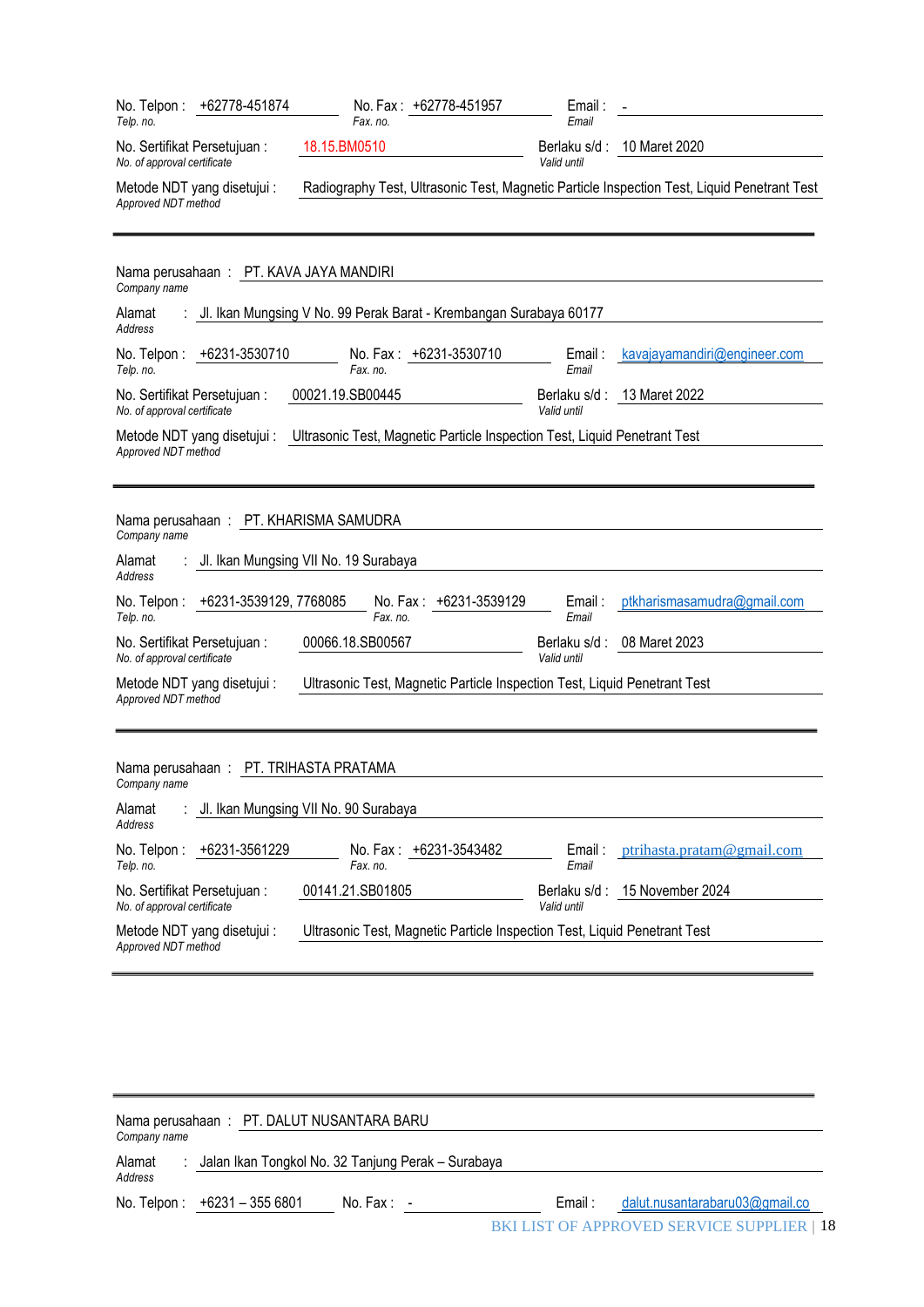| Telp. no.<br>Fax. no.                                                           | Email                                                                                        | m                            |
|---------------------------------------------------------------------------------|----------------------------------------------------------------------------------------------|------------------------------|
| 00087.20.SB01361<br>No. Sertifikat Persetujuan :<br>No. of approval certificate | Berlaku s/d :<br>Valid until                                                                 | 07 September 2023            |
| Metode NDT yang disetujui :<br>Approved NDT method                              | Radiography Test, Ultrasonic Test, Magnetic Particle Inspection Test, Liquid Penetrant Test  |                              |
| Nama perusahaan: PT. HARDNESS INDONESIA<br>Company name                         |                                                                                              |                              |
| Alamat<br>Address                                                               | : Jl. Raya Serang Komp. Pejaten Mas Blok C14 No. 3 RT.001/006 Kec. Kramatwatu, Serang        |                              |
| No. Telpon: +6231-3530710<br>Fax. no.<br>Telp. no.                              | No. Fax: +6231-3530710<br>Email:<br>Email                                                    | kavajayamandiri@engineer.com |
| 19.15.CG0190<br>No. Sertifikat Persetujuan:<br>No. of approval certificate      | Berlaku s/d :<br>Valid until                                                                 | 4 Maret 2020                 |
| Metode NDT yang disetujui :<br>Approved NDT method                              | Radiography Test, Magnetic Particle Inspection Test                                          |                              |
|                                                                                 |                                                                                              |                              |
| Nama perusahaan: PT. BAHTERA KARYA INDAH<br>Company name                        |                                                                                              |                              |
| : Jl. Jambangan No. 35, Surabaya<br>Alamat<br><b>Address</b>                    |                                                                                              |                              |
| No. Telpon: 031-82512513<br>No. Fax: $-$<br>Fax. no.<br>Telp. no.               | Email:<br>Email                                                                              | bahtera_karya@yahoo.com      |
| 00085.19.BP02684<br>No. Sertifikat Persetujuan:<br>No. of approval certificate  | Valid until                                                                                  | Berlaku s/d: 25 Agustus 2022 |
| Metode NDT yang disetujui :<br>Approved NDT method                              | Magnetic Particle Inspection Test, Liquid Penetrant Test, Ultrasonic Test                    |                              |
|                                                                                 |                                                                                              |                              |
| Nama perusahaan: PT. CUTECH INDONESIA<br>Company name                           |                                                                                              |                              |
| Komplek Tanjung Trisakti Blok A-10 Sei Panas - Batam<br>Alamat<br>Address       |                                                                                              |                              |
| 0778 - 452924<br>No. Telpon:<br>No. Fax:<br>Fax. no.<br>Telp. no.               | 0778 - 452924<br>Email:<br>Email                                                             | darwizar@cutechgroup.com     |
| No. Sertifikat Persetujuan:<br>059.17.BM0474<br>No. of approval certificate     | Berlaku s/d:<br>Valid until                                                                  | 25 April 2022                |
| Metode NDT yang disetujui :<br>Approved NDT method                              | Radiography Test, Ultrasonic Test, Magnetic Particle Inspection Test, Liquid Penetrant Test  |                              |
|                                                                                 |                                                                                              |                              |
|                                                                                 |                                                                                              |                              |
| Nama perusahaan: PT. BERLIAN LAUTAN NUSANTARA<br>Company name                   |                                                                                              |                              |
| Alamat<br><b>Address</b>                                                        | Ruko Plaza Buana Blok-D No.10 Kelurahan Tembesi, Kecamatan Sagulung - Batam - Kepulauan Riau |                              |
| No. Telpon:<br>+62 778 7355448<br>No. Fax:                                      | Email:                                                                                       | admin@belanusa.co.id         |

No. Sertifikat Persetujuan : *No. of approval certificate* 00099.17.BM01067

2 Oktober 2022

 *Valid until*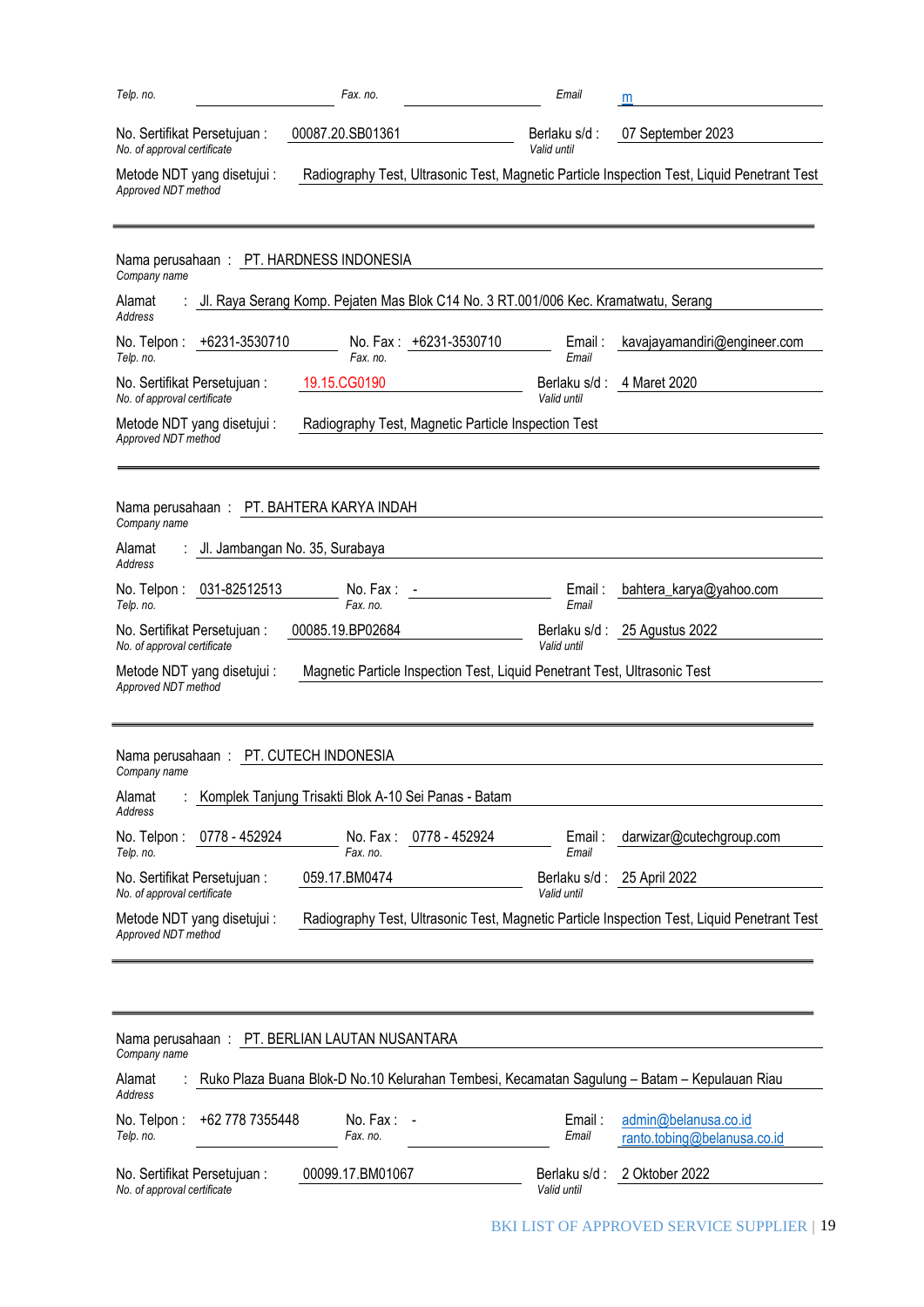Metode NDT yang disetujui : *Approved NDT method* Radiography Test, Ultrasonic Test, Magnetic Particle Inspection Test, Liquid Penetrant Test

| Nama perusahaan:<br>Company name                                  | PT. RADIUS SEMBILAN UTAMA                                                                      |                              |                 |                                                                                           |
|-------------------------------------------------------------------|------------------------------------------------------------------------------------------------|------------------------------|-----------------|-------------------------------------------------------------------------------------------|
| Alamat<br>Address                                                 | Jalan Syarifuddin Yoes, Komplek Puri Ratu Kencana Blok B No. 18, Balikpapan - Kalimantan Timur |                              |                 |                                                                                           |
| No. Telpon: 0542-7581342<br>Telp. no.                             | No. Fax: $-$<br>Fax no                                                                         | $E$ mail:<br>Email           |                 | Customer_serviceradius9u@yahoo.com                                                        |
| No. Sertifikat Persetujuan:<br>No. of approval certificate        | 00107.17.TP01154                                                                               | Berlaku s/d :<br>Valid until | 24 JULI 2022    |                                                                                           |
| Metode NDT yang disetujui :<br>Approved NDT method                | Ultrasonic Test, Magnetic Particle Inspection Test, Liquid Penetrant Test                      |                              |                 |                                                                                           |
|                                                                   |                                                                                                |                              |                 |                                                                                           |
| Nama perusahaan : PT. A-Star Testing & Inspection<br>Company name |                                                                                                |                              |                 |                                                                                           |
| Alamat<br>Address                                                 | Komp. Ruko Purimas 2 Batam Center - Batam                                                      |                              |                 |                                                                                           |
| No. Telpon:<br>(0778)4801275<br>Telp. no.                         | No. Fax $: -$<br>Fax. no.                                                                      |                              | Email:<br>Email | administration@astarindo.com                                                              |
| No. Sertifikat Persetujuan:<br>No. of approval certificate        | 00023.18.BM01433                                                                               | Valid until                  | Berlaku s/d:    | 9 Desember 2022                                                                           |
| Metode NDT yang disetujui :<br>Approved NDT method                | <b>Penetrant Test</b>                                                                          |                              |                 | Radiography Test (Gamma ray), Ultrasonic Test, Magnetic Particle Inspection Test, Liquid  |
| Nama perusahaan: PT. Prima Indonusa Teknik<br>Company name        |                                                                                                |                              |                 |                                                                                           |
| Alamat<br>Address                                                 | Komp. Hafindo Square Blok B. No. 5, Tiban - Sekupang                                           |                              |                 |                                                                                           |
| $(0778 - 8014821)$<br>No. Telpon:<br>Telp. no.                    | No. Fax : -<br>Fax. no.                                                                        |                              | Email:<br>Email | admin@primaindotek.com<br>budi@primaindotek.com                                           |
| No. Sertifikat Persetujuan:<br>No. of approval certificate        | 00022.18.BM00615                                                                               | Valid until                  |                 | Berlaku s/d: 21 Juni 2022                                                                 |
| Metode NDT yang disetujui :<br>Approved NDT method                | <b>Liquid Penetrant Test</b>                                                                   |                              |                 | Radiography Test (X ray & Gamma ray), Ultrasonic Test, Magnetic Particle Inspection Test, |
|                                                                   |                                                                                                |                              |                 |                                                                                           |

| Company name                                               |              | Nama perusahaan: PT. PANRITA TEKNINDO MANDIRI                 |                             |                                  |
|------------------------------------------------------------|--------------|---------------------------------------------------------------|-----------------------------|----------------------------------|
| Alamat<br>Address                                          |              | Jl. Tamalanrea Raya Blok A No.13 - Makassar- Sulawesi Selatan |                             |                                  |
| No. Telpon:<br>Telp. no.                                   | 081291659609 | No. Fax: $-$<br>Fax. no.                                      | Email:<br>Email             | panritateknindomandiri@gmail.com |
| No. Sertifikat Persetujuan:<br>No. of approval certificate |              | 00070.18.MS00426                                              | Berlaku s/d:<br>Valid until | 20 Desember 2020                 |

BKI LIST OF APPROVED SERVICE SUPPLIER | 20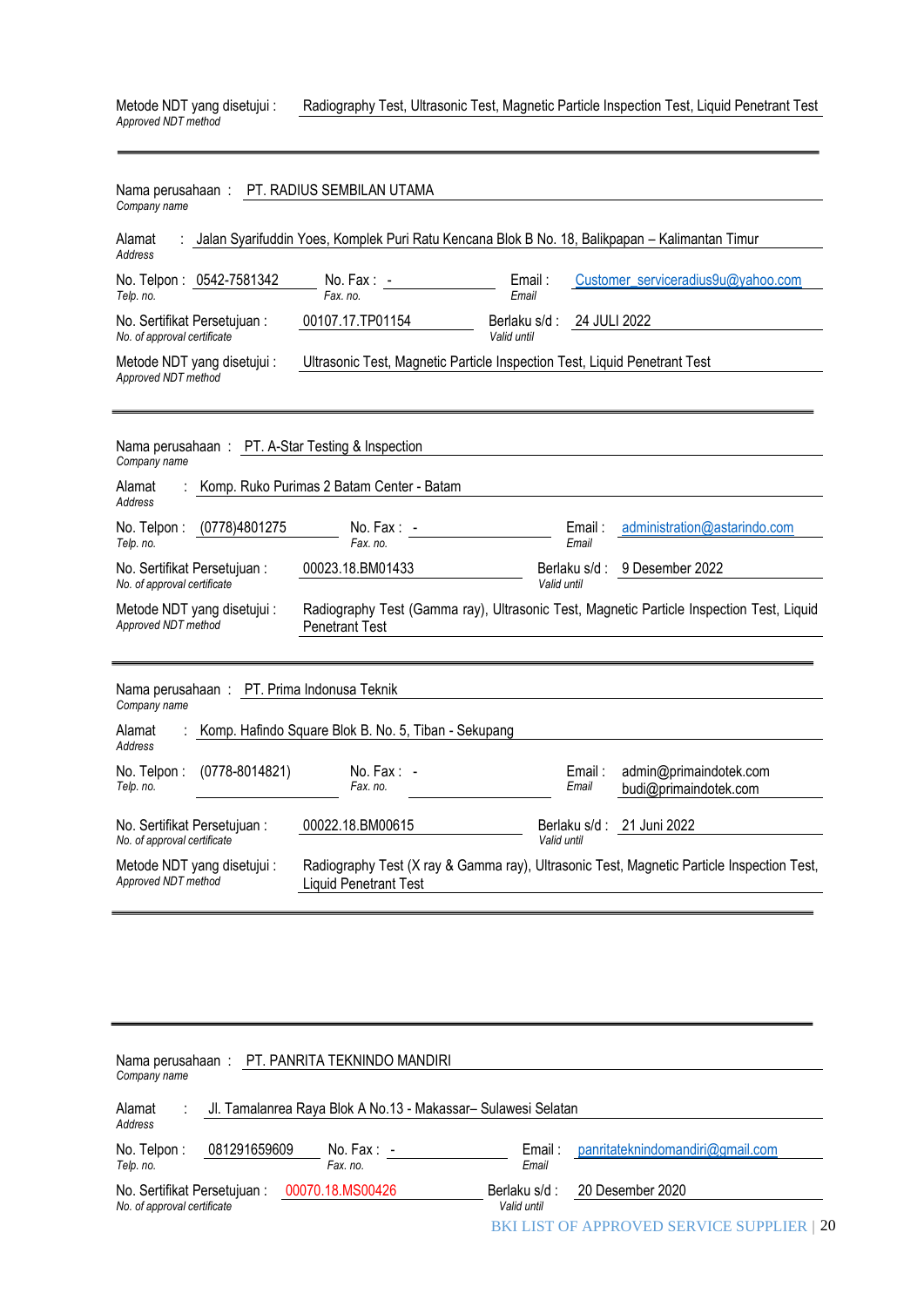| Metode NDT yang disetujui : | Ultrasonic Test, Magnetic Particle Inspection Test, Liquid Penetrant Test |
|-----------------------------|---------------------------------------------------------------------------|
| Approved NDT method         |                                                                           |

| Nama perusahaan : PT. Survindo Berlian Samudera Indonesia<br>Company name                                                                                                       |
|---------------------------------------------------------------------------------------------------------------------------------------------------------------------------------|
| Jl. S. Parman, Ruko Bukit Sentosa Blok C No. 2 Muka Kuning Batam - Kepulauan Riau 294337<br>Alamat<br>Address                                                                   |
| No. Telpon:<br>(0778) 7100093<br>No. Fax: (0778) 7100093<br>mawardi@survindoberlian.com<br>Email:<br>Fax. no.<br>Telp. no.<br>Email                                             |
| 00054.18.BM00580<br>Berlaku s/d:<br>22 Februari 2023<br>No. Sertifikat Persetujuan:<br>No. of approval certificate<br>Valid until                                               |
| Metode NDT yang disetujui :<br>Radiography Test (X ray & Gamma ray), Ultrasonic Test, Magnetic Particle Inspection Test,<br>Approved NDT method<br><b>Liquid Penetrant Test</b> |
| Nama perusahaan: PT. ULTRASINDO PRIMA NUSANTARA<br>Company name                                                                                                                 |
| Jl. Selat Malaka A 13 No. 1 Sinar Kompas Utama Tambun Bekasi 17510<br>Alamat<br>Address                                                                                         |
| No. Telpon:<br>$(021) - 91261014$ , No. Fax: -<br>Email:<br>Ultrasindo_jakarta@yahoo.com<br>Telp. no.<br>Fax. no.<br>Email<br>88363984                                          |
| 10 Desember 2021<br>00027.19.TP01839<br>No. Sertifikat Persetujuan:<br>Berlaku s/d :<br>No. of approval certificate<br>Valid until                                              |
| Ultrasonic Test, Magnetic Particle Inspection Test, Liquid Penetrant Test<br>Metode NDT yang disetujui :<br>Approved NDT method                                                 |
| Nama perusahaan: PT. GIFTSTARINDO<br>Company name                                                                                                                               |
| KOMPLEKS RUKO NIAGA SENTOSA JL. LETJEND SUTOYO NO. 140 A KAV. 12A - 12B MEDAENG,<br>Alamat<br>Address<br>WARU, SIDOARJO - JAWA TIMUR                                            |
| 031 - 8540987<br>No. Fax: 031 - 8545791<br>Giftstarindo marine@yahoo.com<br>No. Telpon :<br>Email :<br>Email<br>Telp. no.<br>Fax. no.                                           |
| 00060.19.SB01104<br>29 Juni 2022<br>Berlaku s/d:<br>No. Sertifikat Persetujuan:<br>No. of approval certificate<br>Valid until                                                   |
| Radiography Test (X ray & Gamma ray), Ultrasonic Test, Magnetic Particle Inspection Test,<br>Metode NDT yang disetujui :<br>Approved NDT method<br><b>Liquid Penetrant Test</b> |
|                                                                                                                                                                                 |
| Nama perusahaan: PT. TRANS LINTAS PERAK<br>Company name                                                                                                                         |
| Jl. Karet 104, Surabaya - 60161<br>Alamat<br><b>Address</b>                                                                                                                     |
| No. Telpon:<br>(031) 3533989<br>No. Fax: (031) 3522793<br>Email:<br>ndt@tlperak.com<br>Fax. no.<br>Telp. no.<br>Email                                                           |
| 00003.20.SB01868<br>No. Sertifikat Persetujuan:<br>Berlaku s/d:<br>17 November 2022<br>No. of approval certificate<br>Valid until                                               |
| Ultrasonic Test, Magnetic Particle Inspection Test, Liquid Penetrant Test<br>Metode NDT yang disetujui :<br>Approved NDT method                                                 |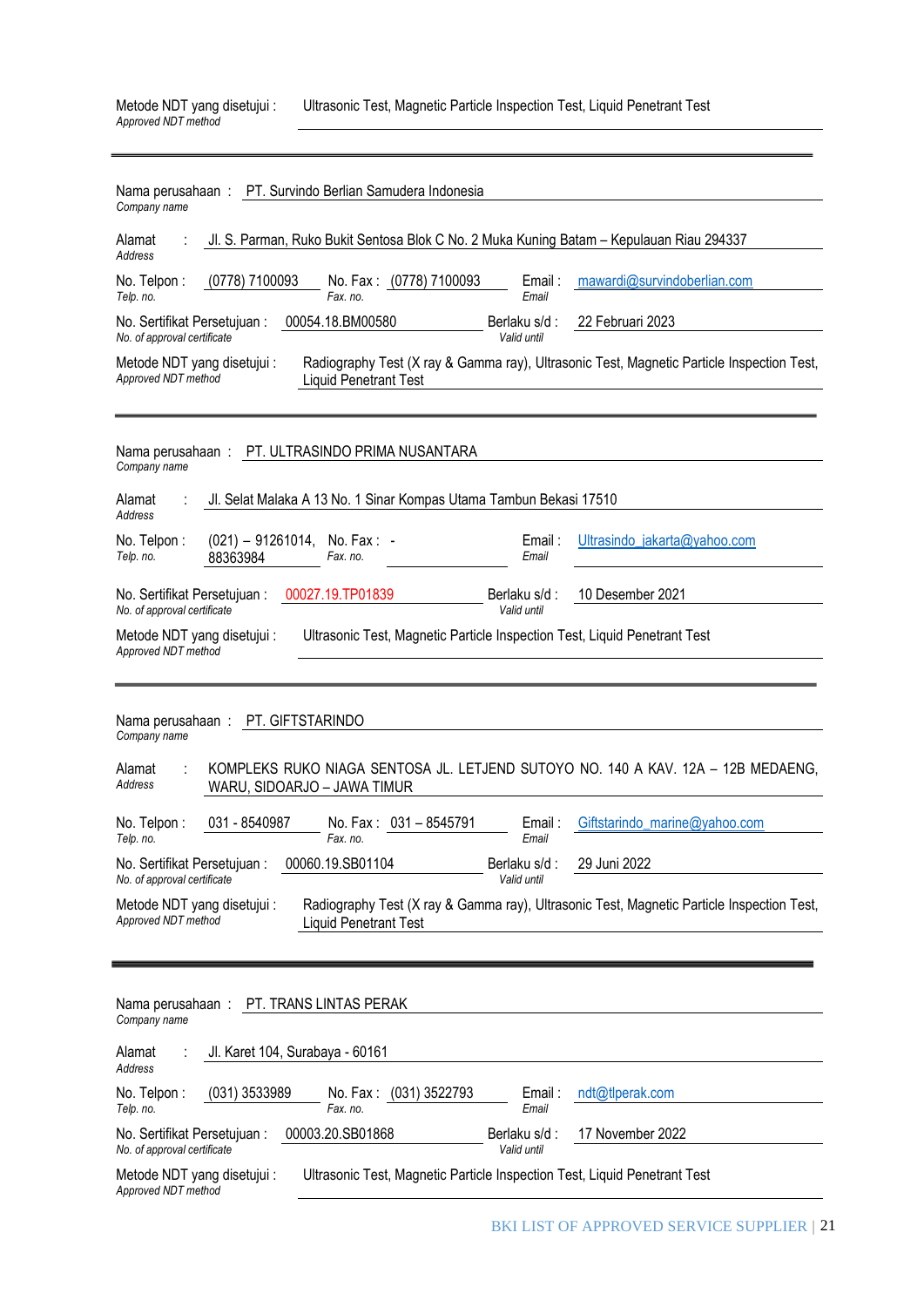| Nama perusahaan: PT. DINAMIKA JAYA MANDIRI<br>Company name                                                                                                                      |  |  |  |  |  |
|---------------------------------------------------------------------------------------------------------------------------------------------------------------------------------|--|--|--|--|--|
| Ruko Kawasan Industri Tunas 2, Jl.Boulevard Blok B No.8 Batam - Kepulauan Riau<br>Alamat<br>Address                                                                             |  |  |  |  |  |
| 0778-4161052<br>dim@dinamikajayamandiri.com<br>No. Telpon:<br>No. Fax: $-$<br>Email:<br>Fax. no.<br>Telp. no.<br>Email                                                          |  |  |  |  |  |
| 00012.20.BM00207<br>03 Februari 2023<br>No. Sertifikat Persetujuan:<br>Berlaku s/d :<br>No. of approval certificate<br>Valid until                                              |  |  |  |  |  |
| Radiography Test (X ray & Gamma ray), Ultrasonic Test, Magnetic Particle Inspection Test,<br>Metode NDT yang disetujui :<br>Approved NDT method<br><b>Liquid Penetrant Test</b> |  |  |  |  |  |
|                                                                                                                                                                                 |  |  |  |  |  |
| Nama perusahaan: PT. DEVANAND TEKNIK INSPEKSINDO<br>Company name                                                                                                                |  |  |  |  |  |
| Komplek Ruko Tembesi Point Blok A No. 33, Batuaji - Batam<br>Alamat<br>Address                                                                                                  |  |  |  |  |  |
| No. Telpon:<br>(0778)-4095483<br>deteksindo@yahoo.com<br>No. Fax $: -$<br>$E$ mail:<br>Fax. no.<br>Telp. no.<br>Email                                                           |  |  |  |  |  |
| 00019.20.BM00210<br>30 Januari 2023<br>No. Sertifikat Persetujuan:<br>Berlaku s/d :<br>No. of approval certificate<br>Valid until                                               |  |  |  |  |  |
| Ultrasonic Test, Magnetic Particle Inspection Test, Liquid Penetrant Test<br>Metode NDT yang disetujui :<br>Approved NDT method                                                 |  |  |  |  |  |
|                                                                                                                                                                                 |  |  |  |  |  |
| Nama perusahaan: PT. TRISAKTI NURANI ABADI<br>Company name                                                                                                                      |  |  |  |  |  |
| KOMPLEK BDS II BLOK S NO. 5 - BALIKPAPAN, KALIMANTAN TIMUR<br>Alamat<br>Address                                                                                                 |  |  |  |  |  |
| 0542-8525726<br>No. Fax: 0542-8525726<br>Email:<br>Pt.trisaktinuraniabadi@gmail.com<br>No. Telpon:<br>Telp. no.<br>Fax. no.<br>Fmail                                            |  |  |  |  |  |
| 00025.20.BP03687<br>18 November 2022<br>No. Sertifikat Persetujuan:<br>Berlaku s/d :<br>No. of approval certificate<br>Valid until                                              |  |  |  |  |  |
| Ultrasonic Test, Magnetic Particle Inspection Test, Liquid Penetrant Test<br>Metode NDT yang disetujui :<br>Approved NDT method                                                 |  |  |  |  |  |
|                                                                                                                                                                                 |  |  |  |  |  |

| Nama perusahaan: PT. KAYAN SAFETY EQUIPMENT<br>Company name                                     |                             |                                |
|-------------------------------------------------------------------------------------------------|-----------------------------|--------------------------------|
| JL. P. HIDAYATULLAH NO. 88. KEL. PELABUHAN, KEC. SAMARINDA KOTA, SAMARINDA<br>Alamat<br>Address |                             |                                |
| 0541-741355<br>No. Telpon:<br>No. Fax: $-$<br>Telp. no.<br>Fax. no.                             | Email:<br>Email             | kayansafetyequipment@gmail.com |
| 00029.20.BP02627<br>No. Sertifikat Persetujuan:<br>No. of approval certificate                  | Berlaku s/d:<br>Valid until | 19 Agustus 2022                |
| <b>Liquid Penetrant Test</b><br>Metode NDT yang disetujui :<br>Approved NDT method              |                             |                                |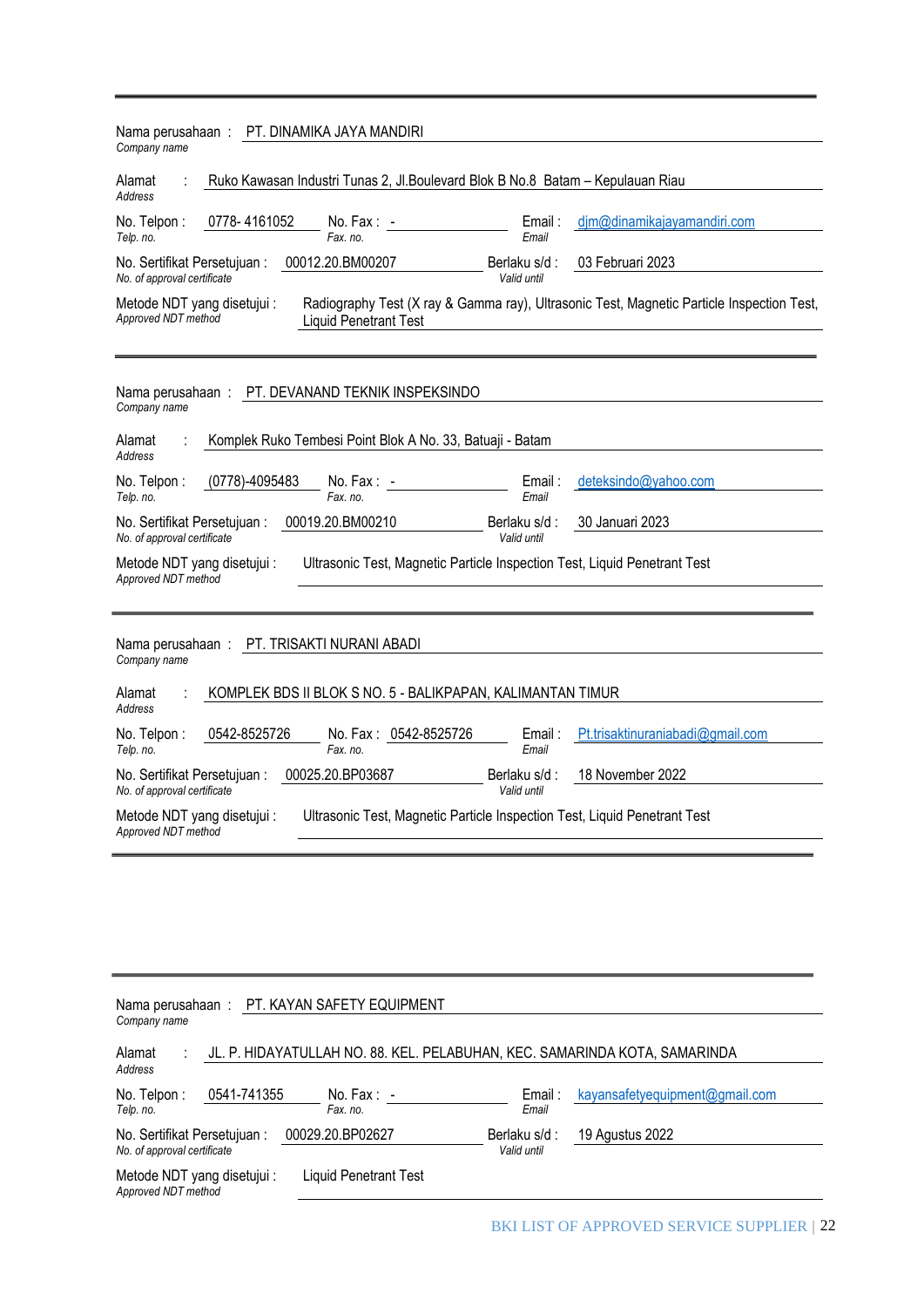| Company name                                               |                                              | Nama perusahaan: PT. PINTEK SUKSES INDONESIA                              |                              |                                                                                     |
|------------------------------------------------------------|----------------------------------------------|---------------------------------------------------------------------------|------------------------------|-------------------------------------------------------------------------------------|
| Alamat<br>Address                                          |                                              |                                                                           |                              | GEDUNG MENARA SATU (Lt.6), JI.BOULEVARD KELAPA GADING, JAKARTA UTARA 14240          |
| No. Telpon:<br>Telp. no.                                   | 021-29385781/<br>081329053155                | No. Fax: $-$<br>Fax. no.                                                  | Email:<br>Email              | Pt.psi@yahoo.com                                                                    |
| No. Sertifikat Persetujuan:<br>No. of approval certificate |                                              | 00053.20.BP01204                                                          | Berlaku s/d:<br>Valid until  | 28 April 2023                                                                       |
| Metode NDT yang disetujui :<br>Approved NDT method         |                                              | Ultrasonic Test, Magnetic Particle Inspection Test, Liquid Penetrant Test |                              |                                                                                     |
|                                                            |                                              |                                                                           |                              |                                                                                     |
| Company name                                               |                                              | Nama perusahaan: PT. Econ Mitrakarya Samudera                             |                              |                                                                                     |
| Alamat                                                     | Perum Harapan Indah Blok CH/14               |                                                                           |                              |                                                                                     |
| Address                                                    |                                              | Jl. Mawar Kel. Pejuang Kec. Medan Satria - Bekasi, Jawa Barat             |                              |                                                                                     |
| No. Telpon:<br>Telp. no.                                   | 0821114353030 /<br>081333905035              | No. Fax: -<br>Fax. no.                                                    | Email:<br>Email              | Econmitrakarya@gmail.com                                                            |
| No. of approval certificate                                | No. Sertifikat Persetujuan: 00056.20.CN00190 |                                                                           | Berlaku s/d :<br>Valid until | 29 April 2023                                                                       |
| Metode NDT yang disetujui :<br>Approved NDT method         |                                              | Magnetic Particle Inspection Test, Liquid Penetrant Test                  |                              |                                                                                     |
| Company name                                               |                                              | Nama perusahaan: PT.GILANG SAMUDRA INDONESIA                              |                              |                                                                                     |
| Alamat<br>Address                                          | <b>BANGKA BELITUNG</b>                       |                                                                           |                              | JL. RAYA AIR KENANGA RT.001, KELURAHAN KENANGA, SUNGAI LIAT, KAB. BANGKA, KEPULAUAN |
| No. Telpon:<br>Telp. no.                                   | (+62)81272844787                             | No. Fax: $-$<br>Fax. no.                                                  | Email:<br>Email              | ptgsi.bangka@gmail.com                                                              |
| No. Sertifikat Persetujuan:                                |                                              |                                                                           |                              |                                                                                     |
| No. of approval certificate                                |                                              | 00070.20.BM01073                                                          | Berlaku s/d :<br>Valid until | 21 Juni 2023                                                                        |
| Metode NDT yang disetujui :<br>Approved NDT method         |                                              | Ultrasonic Test, Magnetic Particle Inspection Test, Liquid Penetrant Test |                              |                                                                                     |
|                                                            |                                              |                                                                           |                              |                                                                                     |
| Company name                                               |                                              | Nama perusahaan: PT. SANJAYA PUTRA KENCANA                                |                              |                                                                                     |
| Alamat<br><b>Address</b>                                   |                                              | Jl. Tanjung Karang III/1, Perak Barat, Surabaya                           |                              |                                                                                     |
| No. Telpon:<br>Telp. no.                                   | 082193093963                                 | No. Fax: $-$<br>Fax. no.                                                  | Email:<br>Email              | pt.spk@sanjayaputrakencana.co.id                                                    |
| No. Sertifikat Persetujuan:<br>No. of approval certificate |                                              | 00109.20.PB00507                                                          | Berlaku s/d:<br>Valid until  | 27 Agustus 2023                                                                     |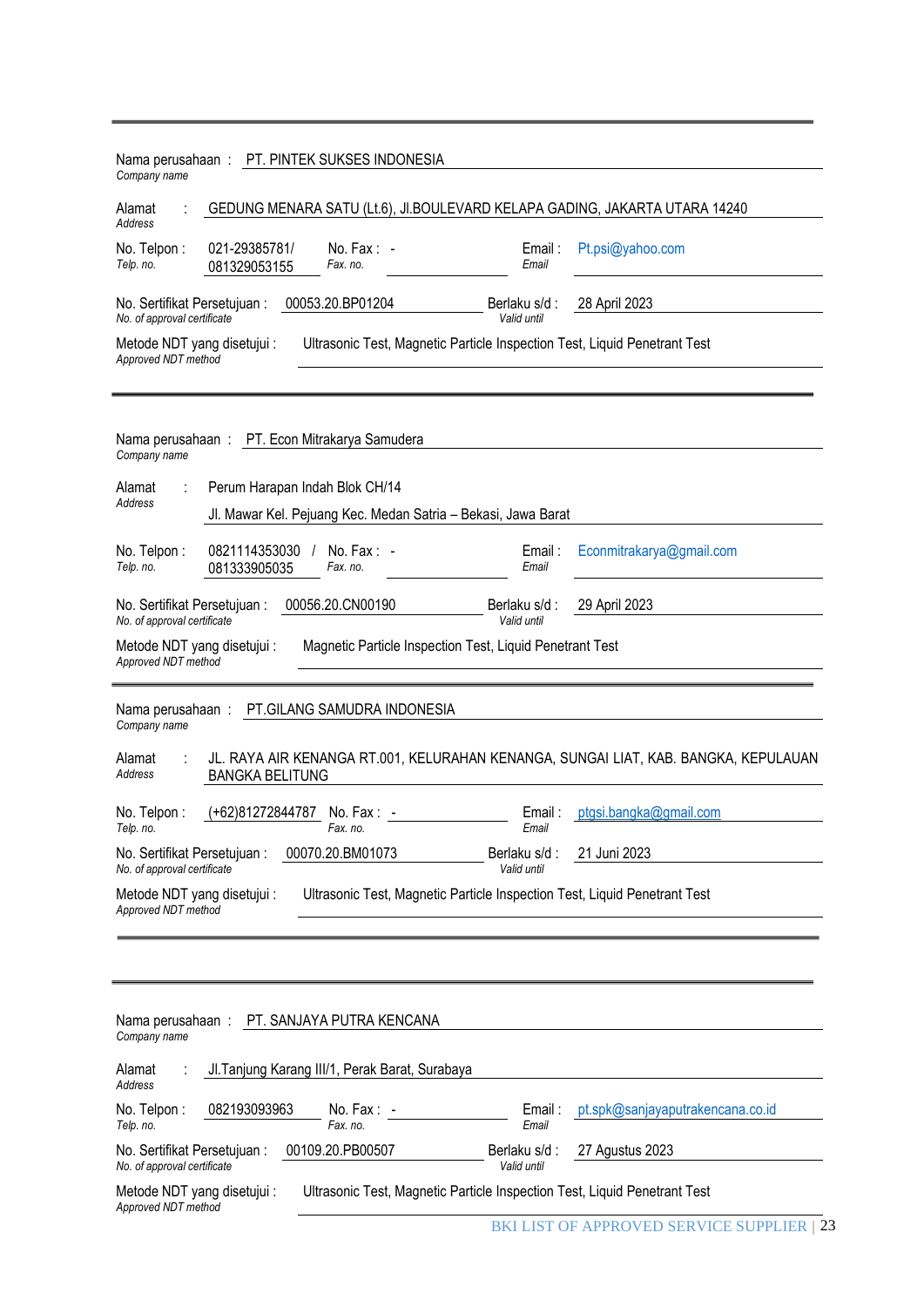| Nama perusahaan: PT. ADI WAHANA TEHNIK<br>Company name                                                                                                        |
|---------------------------------------------------------------------------------------------------------------------------------------------------------------|
| Jalan Muncang Blok N II No. 28 Kelurahan Lagoa, Kecamatan Koja - Jakarta Utara 14270<br>Alamat<br><b>Address</b>                                              |
| 021-2249 5965<br>No. Fax: 021-2249 5965<br>adiwahanatehnik@gmail.com<br>No. Telpon:<br>Email:<br>Fax. no.<br>Telp. no.<br>Email                               |
| 00112.20.TP01694<br>30 November 2023<br>No. Sertifikat Persetujuan:<br>Berlaku s/d :<br>No. of approval certificate<br>Valid until                            |
| Ultrasonic Test, Magnetic Particle Inspection Test, Liquid Penetrant Test<br>Metode NDT yang disetujui :<br>Approved NDT method                               |
| Nama perusahaan: PT. GENTA BUANA JAYA TEKNIK<br>Company name<br>JL. DR. WAHIDIN SUDIROHUSODO, KOMPLEK GREEN GARDEN REGENCY BLOK A-4 NO. 40 - GRESIK<br>Alamat |
| Address<br>No. Telpon:<br>0822 543 188<br>genbujatek@yahoo.co.id<br>No. Fax: $-$<br>Email:                                                                    |
| Fax. no.<br>Telp. no.<br>Email                                                                                                                                |
| No. Sertifikat Persetujuan: 00007.21.SB02057<br>20 Desember 2023<br>Berlaku s/d:<br>No. of approval certificate<br>Valid until                                |
| Metode NDT yang disetujui :<br>Magnetic Particle Inspection Test & Liquid Penetrant Test<br>Approved NDT method                                               |
|                                                                                                                                                               |
|                                                                                                                                                               |
| Nama perusahaan: PT. PRABASWARA LAUTAN PERSADA<br>Company name                                                                                                |
| Perumahan Air Mas Plaza Blok C No.20, RT.002 RW.013, Kel.Sungai Langkai, Kec.Sagulung, Kota Batam -<br>Alamat<br>Address<br>Kepulauan Riau                    |
| No. Telpon:<br>+620778394859<br>No. Fax: $-$<br>Prabaswara.lp@gmail.com<br>Email:<br>Telp. no.<br>Fax. no.<br>Email                                           |
| No. Sertifikat Persetujuan :<br>00019.21.CG00005<br>Berlaku s/d:<br>8 Januari 2024<br>Valid until                                                             |
| No. of approval certificate<br>Magnetic Particle Inspection Test & Liquid Penetrant Test<br>Metode NDT yang disetujui :<br>Approved NDT method                |
|                                                                                                                                                               |
|                                                                                                                                                               |
| Nama perusahaan:<br>PT. KALIMANTAN TIM TEKNIK<br>Company name                                                                                                 |
| Alamat<br>Perum Grand Taman Sari Cluster Ambalat Blok C3 No. 8 Kec. Loajanan Ilir, Samarinda, Kaltim<br>Address                                               |
| 0541-4104868<br>kalimantantimteknik@gmail.com<br>No. Telpon:<br>No. Fax:<br>Email:<br>Fax. no.<br>Email                                                       |
| Telp. no.<br>00048.21. BP01366<br>23 Mei 2024<br>No. Sertifikat Persetujuan:<br>Berlaku s/d:<br>No. of approval certificate<br>Valid until                    |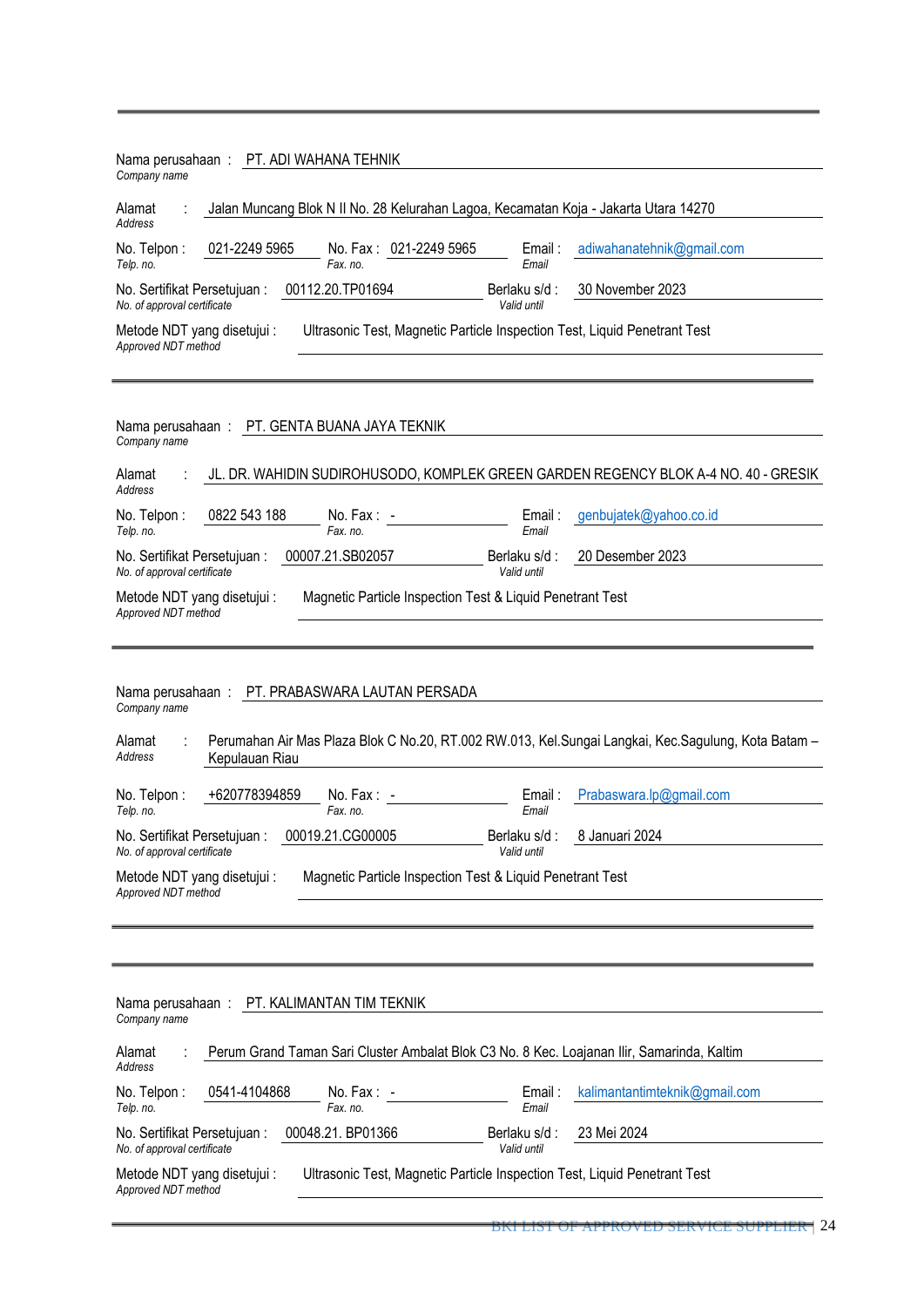| Company name                                                                                                   | Nama perusahaan: PT. FABILA TEKNIK SEJAHTERA                                 |                             |                               |  |
|----------------------------------------------------------------------------------------------------------------|------------------------------------------------------------------------------|-----------------------------|-------------------------------|--|
| Alamat<br>Address                                                                                              | : Jl. Kawi No.40, Setiabudi Ruko Perum Graha Tirta Jakarta 12980 - Indonesia |                             |                               |  |
| No. Telpon: +6221-8308618<br>Telp. no.                                                                         | $No.Fax: -$<br>Fax. no.                                                      | Email:<br>Email             | fabilats@fabilats.com         |  |
| No. Sertifikat Persetujuan:<br>No. of approval certificate                                                     | 00059.21.TP00749                                                             | Berlaku s/d:<br>Valid until | 6 Juni 2024                   |  |
| Magnetic Particle Inspection Test, Liquid Penetrant Test<br>Metode NDT yang disetujui :<br>Approved NDT method |                                                                              |                             |                               |  |
| Nama perusahaan: PT. UT QUALITY INDONESIA<br>Company name                                                      |                                                                              |                             |                               |  |
|                                                                                                                |                                                                              |                             |                               |  |
| Alamat<br>Address                                                                                              | : Komplek Palm Spring Block D2 No. 8, Batam - 29436, Indonesia.              |                             |                               |  |
| No. Telpon: +62 778 748 6636<br>Telp. no.                                                                      | No. Fax: +62 778 748 6635<br>Fax. no.                                        | Email:<br>Email             | info@utquality.com            |  |
| No. Sertifikat Persetujuan :<br>No. of approval certificate                                                    | 00159.21.BM02171                                                             | Valid until                 | Berlaku s/d: 30 Nopember 2024 |  |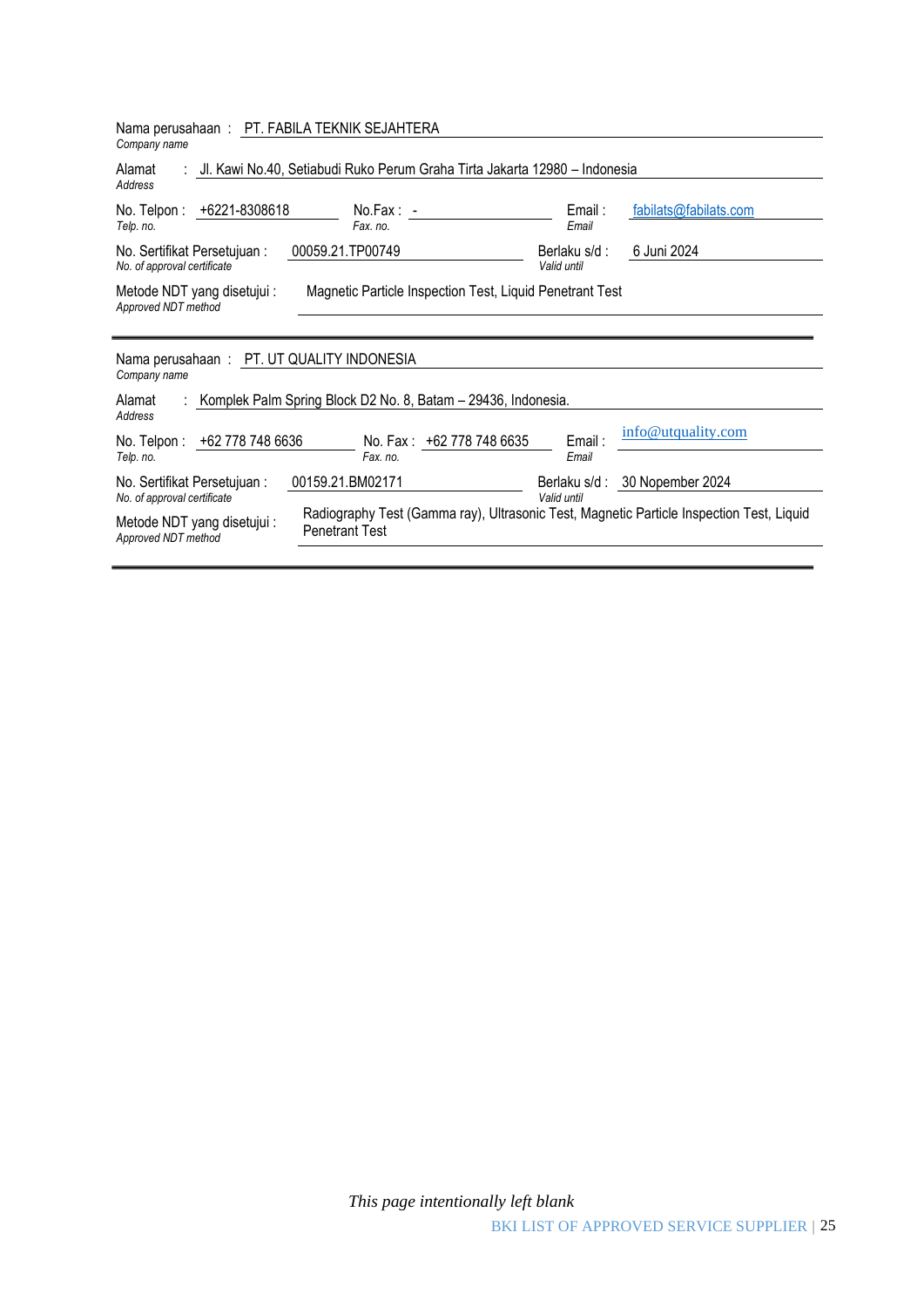# <span id="page-25-0"></span>3. Firms Carrying Out of In-Water Survey of Ships

| Nama perusahaan: PT. JAYA SALVAGE INDONESIA<br>Company name                                             |                                                      |
|---------------------------------------------------------------------------------------------------------|------------------------------------------------------|
| Komplek Pergudangan Margomulyo Jaya, Jl. Sentong Asri C6, Surabaya 60186<br>Alamat<br>Address           |                                                      |
| No. Telpon: +6231 - 7484259<br>No. Fax: +6231 - 7493702<br>Fax. no.<br>Telp. no.                        | Email:<br>info@jayasalvage.com<br>Email              |
| 00049.20.SB00544<br>No. Sertifikat Persetujuan:<br>No. of approval certificate                          | Berlaku s/d:<br>19 April 2023<br>Valid until         |
| Nama perusahaan: PT. AQUAMARINE DIVINDO INSPECTION<br>Company name                                      |                                                      |
| Komplek Pergudangan 88 Blok C5-C7 Jl. Raya Sedati Gede No. 88 Sidoarjo Jatim 61253<br>Alamat<br>Address |                                                      |
| 031-869099<br>031-8690078<br>No. Telpon:<br>No. Fax:<br>Fax. no.<br>Telp. no.                           | Email:<br>inspection@aquamarine.id<br>Email          |
| 00047.20.SB00420<br>No. Sertifikat Persetujuan:<br>No. of approval certificate                          | 22 Maret 2023<br>Berlaku s/d :<br>Valid until        |
| Nama perusahaan: PT. PRIMA MITRANATA<br>Company name                                                    |                                                      |
| : Jl. Terusan Arteri Simpruk No. 1A Jakarta 12220.<br>Alamat<br>Address                                 |                                                      |
| No. Telpon: +6221-7269124, 7233524<br>No. Fax: +6221-72794129<br>Telp. no.<br>Fax. no.                  | Email:<br>contact@prime-marine-services.com<br>Email |
| 31.15.TP1058<br>No. Sertifikat Persetujuan:<br>No. of approval certificate                              | Berlaku s/d:<br>5 April 2020<br>Valid until          |
| Nama perusahaan: DIVETECH MARINE SERVICES PTE. LTD<br>Company name                                      |                                                      |
| Block L, 67 Pandan Loop Singapore 128282<br>Alamat<br>Address                                           |                                                      |
| +65-67736118, 67736188<br>No. Fax: +65-67736338<br>No. Telpon :<br>Telp. no.<br>Fax. no.                | sales@divetechmarine.com<br>Email :<br>Email         |
| No. Sertifikat Persetujuan: 35.15.SP0187<br>No. of approval certificate                                 | Berlaku s/d:<br>21 Mei 2020<br>Valid until           |
| Nama perusahaan: PT. PATRA DINAMIKA<br>Company name                                                     |                                                      |
| Jl. Terusan Arjuna Utara No. 105. Duri Kepa. Kebon Jeruk - Jakarta Barat 11510<br>Alamat<br>Address     |                                                      |
|                                                                                                         |                                                      |
| 021-5671503<br>No. Fax: 021-5688344<br>No. Telpon:<br>Fax. no.<br>Telp. no.                             | Email:<br>info@patradinamika.com<br>Email            |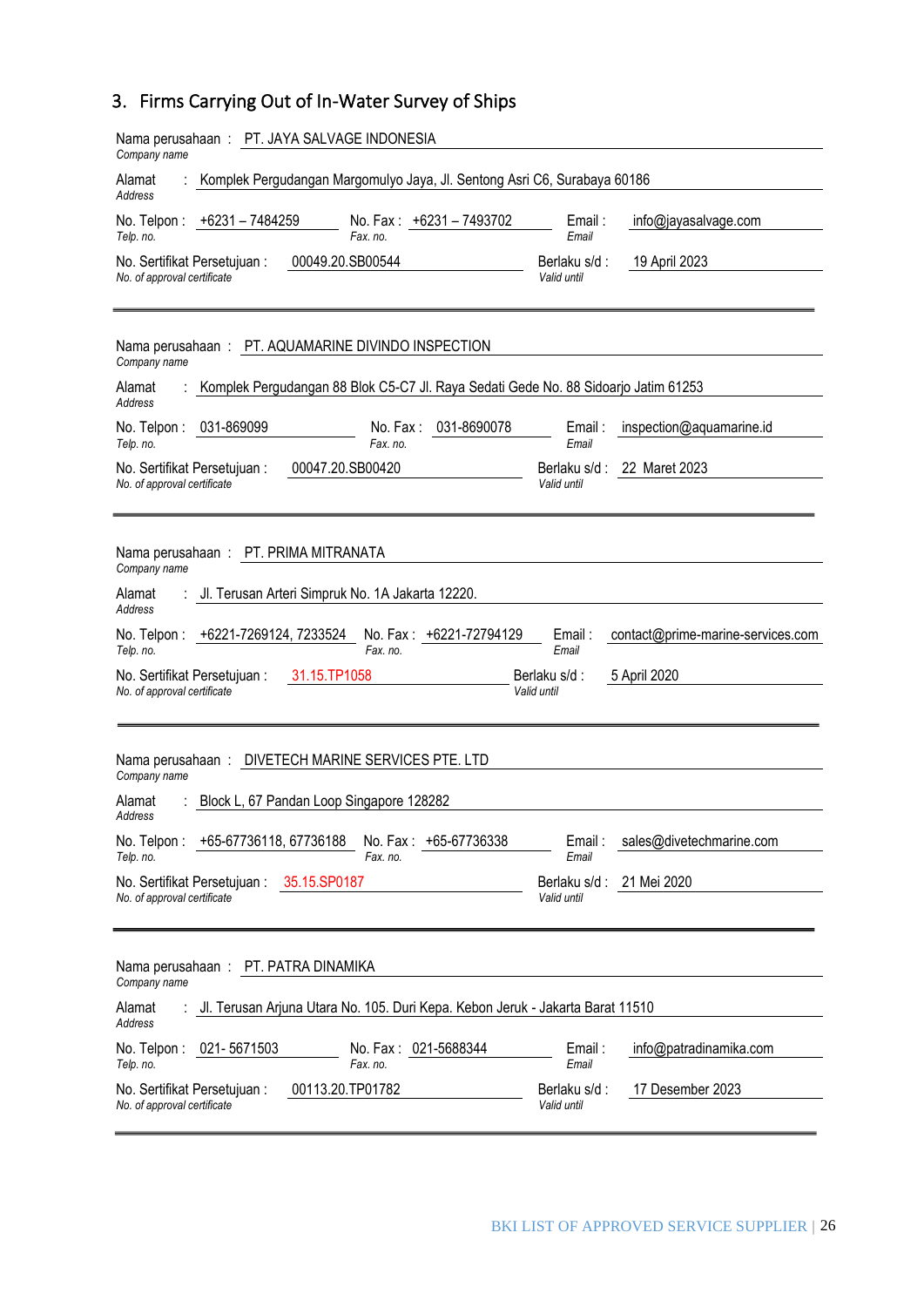| Company name                | Nama perusahaan: PT. INDO BAHARI ENERGI                                  |                                                                        |                              |                        |
|-----------------------------|--------------------------------------------------------------------------|------------------------------------------------------------------------|------------------------------|------------------------|
| Alamat<br>Address           | Jl. Terusan Arteri Simpruk No. 1A Jakarta 12220.                         |                                                                        |                              |                        |
| Telp. no.                   | No. Telpon: +6221-29978700                                               | No. Fax: +6221-7828762<br>Fax. no.                                     | Email:<br>Email              | info@indobahari.com    |
| No. of approval certificate | No. Sertifikat Persetujuan:<br>50.15.TP1523                              |                                                                        | Berlaku s/d :<br>Valid until | 6 Juli 2020            |
| Company name                | Nama perusahaan: PT. SATMARITIM                                          |                                                                        |                              |                        |
| Alamat<br>Address           | : Griya Jati Asri Blok B1 No. 10 Jatimulya, Cilodong, Depok - Jawa Barat |                                                                        |                              |                        |
| Telp. no.                   | No. Telpon: +6221 - 29230610                                             | No. Fax: $+6221 - 29230611$<br>Fax. no.                                | Email:<br>Email              | contact@satmaritim.com |
| No. of approval certificate | 23.15.TP2928<br>No. Sertifikat Persetujuan:                              |                                                                        | Berlaku s/d :<br>Valid until | 31 Desember 2019       |
| Company name                | Nama perusahaan: PT. CAHAYA KARYA BHAKTI SAMUDRA                         |                                                                        |                              |                        |
| Alamat<br>Address           |                                                                          | Pesona View Blok B No.4 Jl. Ir.H.Juanda, Sukmajaya, Depok - Jawa Barat |                              |                        |
| Telp. no.                   | No. Telpon: 021-77835335                                                 | $No. Fax: -$<br>Fax. no.                                               | Email:<br>Email              | Info@cakrabhasa.co.id  |
| No. of approval certificate | 00026.20.TP00010<br>No. Sertifikat Persetujuan:                          |                                                                        | Berlaku s/d:<br>Valid until  | 03 September 2022      |
| Company name                | Nama perusahaan: PT. PRAPTON                                             |                                                                        |                              |                        |
| Alamat<br>Address           |                                                                          | Jl. Jatipura B-5 NO.63 Antilop Jati Cempaka, Pondok Gede, Kota Bekasi  |                              |                        |
| No. Telpon:<br>Telp. no.    | +62813-1611-6897                                                         | No. Fax:<br>Fax. no.                                                   | Email:<br>Email              | lazuardi@prapton.com   |
| No. of approval certificate | No. Sertifikat Persetujuan:<br>59.15.TP2376                              |                                                                        | Berlaku s/d:<br>Valid until  | 31 Desember 2019       |
| Company name                | Nama perusahaan: PT. LANCAR REJEKI BERKAT JAYA                           |                                                                        |                              |                        |
| Alamat<br>Address           | Jl. Mulawarman No.30 A RT.47, Manggar, Balikpapan                        |                                                                        |                              |                        |
| No. Telpon :<br>Telp. no.   | +62542 – 771869                                                          | No.Fax: +62542 - 771869<br>Fax. no.                                    | Email :<br>Email             | info@lrbj.co.id        |
| No. of approval certificate | No. Sertifikat Persetujuan:<br>00093.20.BP02655                          |                                                                        | Berlaku s/d :<br>Valid until | 21 September 2023      |
|                             |                                                                          |                                                                        |                              |                        |

Nama perusahaan : PT. NADI MARIN SUBSEA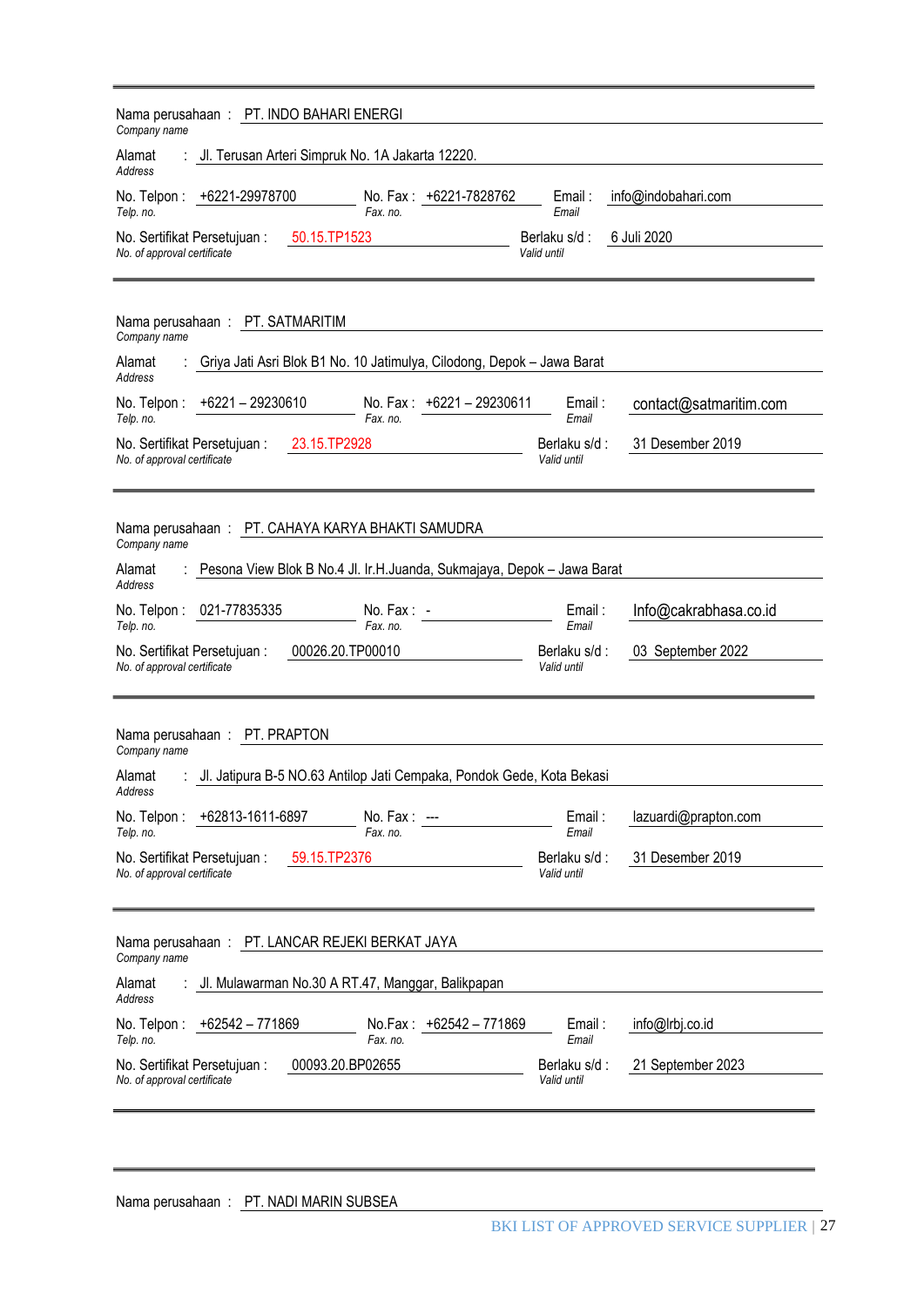| Company name                                                                                                                                |
|---------------------------------------------------------------------------------------------------------------------------------------------|
| RUKO BIDEX A/10 JL. KAPTEN SOEBIJANTO DJOJOHADIKUSUMO BSD CITY - TANGERANG SELATAN<br>Alamat<br>Address                                     |
| 082213117933<br>$No.Fax: -$<br>info@nadimarinsubsea.com<br>No. Telpon :<br>Email:<br>Telp. no.<br>Fax. no.<br>Email                         |
| 28 Januari 2024<br>00062.21.TP00292<br>Berlaku s/d:<br>No. Sertifikat Persetujuan:<br>No. of approval certificate<br>Valid until            |
| Nama perusahaan: PT. PRIMA SUBSEA SERVICES<br>Company name                                                                                  |
| Wisma SMR 6th Floor, Jalan Yos Sudarso Kav. 89, Sunter Podomoro, Jakarta Utara, 14350<br>Alamat<br><b>Address</b>                           |
| No. Fax: +6221 65303425<br>No. Telpon: +6221 65303450<br>Email:<br>contact@prima-subsea.com<br>Fax. no.<br>Telp. no.<br>Email               |
| 00103.21.TP01210<br>No. Sertifikat Persetujuan:<br>Berlaku s/d:<br>27 September 2024<br>No. of approval certificate<br>Valid until          |
| Nama perusahaan: PT. WARMA TRIERINDO<br>Company name                                                                                        |
| Crown Place Office Blok D-11, Jl. Prof DR. Soepomo No. 231 Jakarta<br>Alamat<br><b>Address</b>                                              |
| No. Fax:<br>+6221 83796670<br>No. Telpon: +6221 83796669<br>Email:<br>marketing.tender@warmatrierindo.com<br>Email<br>Telp. no.<br>Fax. no. |
| 177.16.TP1681<br>No. Sertifikat Persetujuan:<br>Berlaku s/d :<br>22 September 2021<br>No. of approval certificate<br>Valid until            |
|                                                                                                                                             |
| Nama perusahaan: PT. SAMUDRA CAHAYA MANDIRI<br>Company name                                                                                 |
| Ruko Winner Bugis Junction Blok B1 No.9 Sagulung, Batam<br>Alamat<br>Address                                                                |
| No. Telpon: 0778 - 7355422<br>No. Fax:<br>info@scm-salvage.com<br>Email:<br>Telp. no.<br>Fax. no.<br>Email                                  |
| 191.16.BM1548<br>21 Nopember 2021<br>No. Sertifikat Persetujuan:<br>Berlaku s/d :<br>No. of approval certificate<br>Valid until             |
| Nama perusahaan: PT. SPECTRUM LINTAS SERVICE<br>Company name                                                                                |
| Jl. Duyung, Komp. Ruko Jodoh Center Point Block C No.9 Sei Jodoh Batam - 29453<br>Alamat<br>Address                                         |
| No. Telpon: 0778 - 431419<br>$0778 - 431420$<br>No. Fax:<br>Email:<br>sales@spectrum-salvage.com<br>Fax. no.<br>Telp. no.<br>Email          |
| 30 Nopember 2024<br>No. Sertifikat Persetujuan: 00158.21.BM02203<br>Berlaku s/d :<br>No. of approval certificate<br>Valid until             |
|                                                                                                                                             |
| Nama perusahaan: PT. ALIKA FAZA ABADI                                                                                                       |
| Company name                                                                                                                                |
| : Jl. Flamboyan Indah III Blok LC No. 14A, Harapan Indah - Bekasi<br>Alamat<br>Address                                                      |
| No. Telpon: 021-88383469,<br>No. Fax:<br>Email:<br>Alikafazaabadi123@gmail.com<br>BKI LIST OF APPROVED SERVICE SUPPLIER   28                |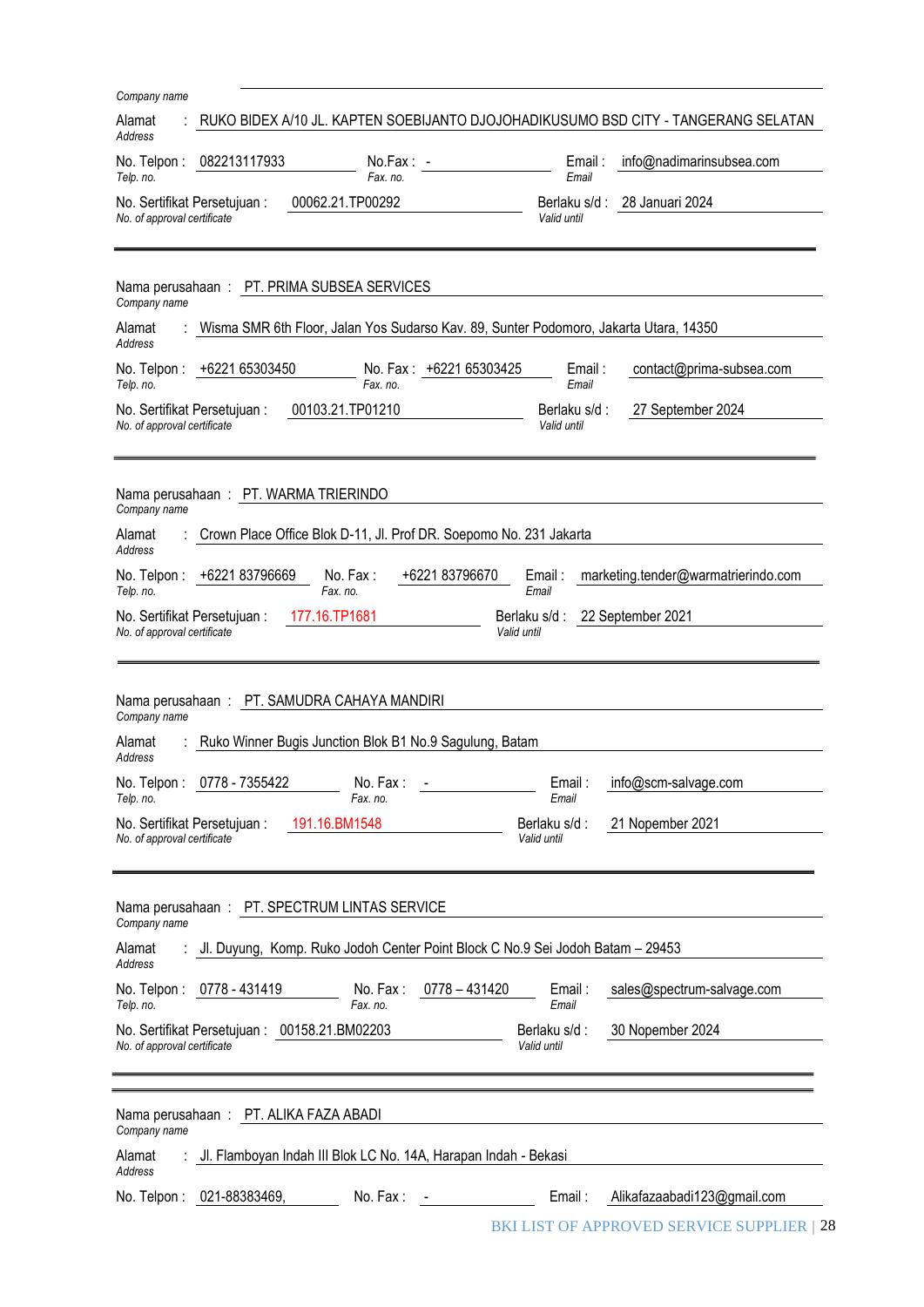| Telp. no.                                | 88383791                    | Fax. no.                                                                                 |                | Email                        |                                                                                                    |
|------------------------------------------|-----------------------------|------------------------------------------------------------------------------------------|----------------|------------------------------|----------------------------------------------------------------------------------------------------|
| No. of approval certificate              | No. Sertifikat Persetujuan: | 00018.21.TP00085                                                                         |                | Berlaku s/d:<br>Valid until  | 24 Januari 2024                                                                                    |
|                                          |                             |                                                                                          |                |                              |                                                                                                    |
| Company name                             |                             | Nama perusahaan: CV. ANTASENA OCEAN SERVICES                                             |                |                              |                                                                                                    |
| Alamat<br>Address                        |                             | : Jl. P. Ligitan No.87 RT.05 Skip / KP.1 Tarakan - Kaltara                               |                |                              |                                                                                                    |
| Telp. no.                                | No. Telpon: 0551-32235      | No. Fax:<br>Fax. no.                                                                     |                | $E$ mail:<br>Email           | antasena_oceanservices@yahoo.co.id                                                                 |
| No. of approval certificate              | No. Sertifikat Persetujuan: | 00085.17.BP02123                                                                         |                | Berlaku s/d:<br>Valid until  | 13 Agustus 2022                                                                                    |
|                                          |                             | Nama perusahaan: PT. FABILA TEKNIK SEJAHTERA                                             |                |                              |                                                                                                    |
| Company name<br>Alamat<br><b>Address</b> |                             | Jl. Kawi No. 40, Kelurahan Guntur, Kecamatan Setiabudi, Jakarta Selatan 12980, Indonesia |                |                              |                                                                                                    |
| Telp. no.                                | No. Telpon: 021 - 8308618   | No. Fax:<br>Fax. no.                                                                     | 021 - 8308814  | Email:<br>Email              | fabilats@fabilats.com                                                                              |
| No. of approval certificate              | No. Sertifikat Persetujuan: | 00114.17.TP02146                                                                         |                | Berlaku s/d :<br>Valid until | 10 Desember 2022                                                                                   |
|                                          |                             |                                                                                          |                |                              |                                                                                                    |
| Company name                             |                             | Nama perusahaan: PT. CAKRAWALA AMARTHA JAYA                                              |                |                              |                                                                                                    |
| Alamat<br><b>Address</b>                 |                             | Jl. Mekarsari No. 49 Kel. Bekasi Jaya Kec. Bekasi Timur, Kota Bekasi 17112               |                |                              |                                                                                                    |
| No. Telpon:<br>Telp. no.                 | 021 - 8820022               | No. Fax:<br>Fax. no.                                                                     | 021 - 8800010  | Email :<br>Email             | info@ptcaj.com                                                                                     |
| No. of approval certificate              | No. Sertifikat Persetujuan: | 00040.18.TP00341                                                                         |                | Berlaku s/d:<br>Valid until  | 25 Februari 2023                                                                                   |
|                                          |                             | Nama perusahaan: PT. SEGARA CAHAYA MANDIRI                                               |                |                              |                                                                                                    |
| Company name                             |                             |                                                                                          |                |                              |                                                                                                    |
| Alamat<br>Address                        | Tangerang Selatan.          |                                                                                          |                |                              | Ruko Golden Boulevard Blok E-30, Jalan Pahlawan Seribu BSD Serpong, Lengkong Karya, Serpong Utara, |
| No. Telpon:<br>Telp. no.                 | 021 - 5315-9111             | No. Fax:<br>Fax. no.                                                                     | 021 - 5316-733 | Email:<br>Email              | info@scm-underwaterwork.com                                                                        |
| No. of approval certificate              | No. Sertifikat Persetujuan: | 00017.21.BN00033                                                                         |                | Berlaku s/d:<br>Valid until  | 4 maret 2023                                                                                       |
|                                          |                             |                                                                                          |                |                              |                                                                                                    |
|                                          |                             |                                                                                          |                |                              |                                                                                                    |
| Company name                             |                             | Nama perusahaan: PT. CITRA DUNIA MARITIM SAMUDERA                                        |                |                              |                                                                                                    |
| Alamat<br>Address                        |                             | Jl. Budi Kemuliaan, Komplek Citra Buana Park 1, Block F4, Batam.                         |                |                              |                                                                                                    |
| No. Telpon:<br>Telp. no.                 | +62 778 7711850             | No. Fax:<br>Fax. no.                                                                     | 021 - 5316-733 | Email:<br>Email              | info@cdms-asia.com                                                                                 |

BKI LIST OF APPROVED SERVICE SUPPLIER | 29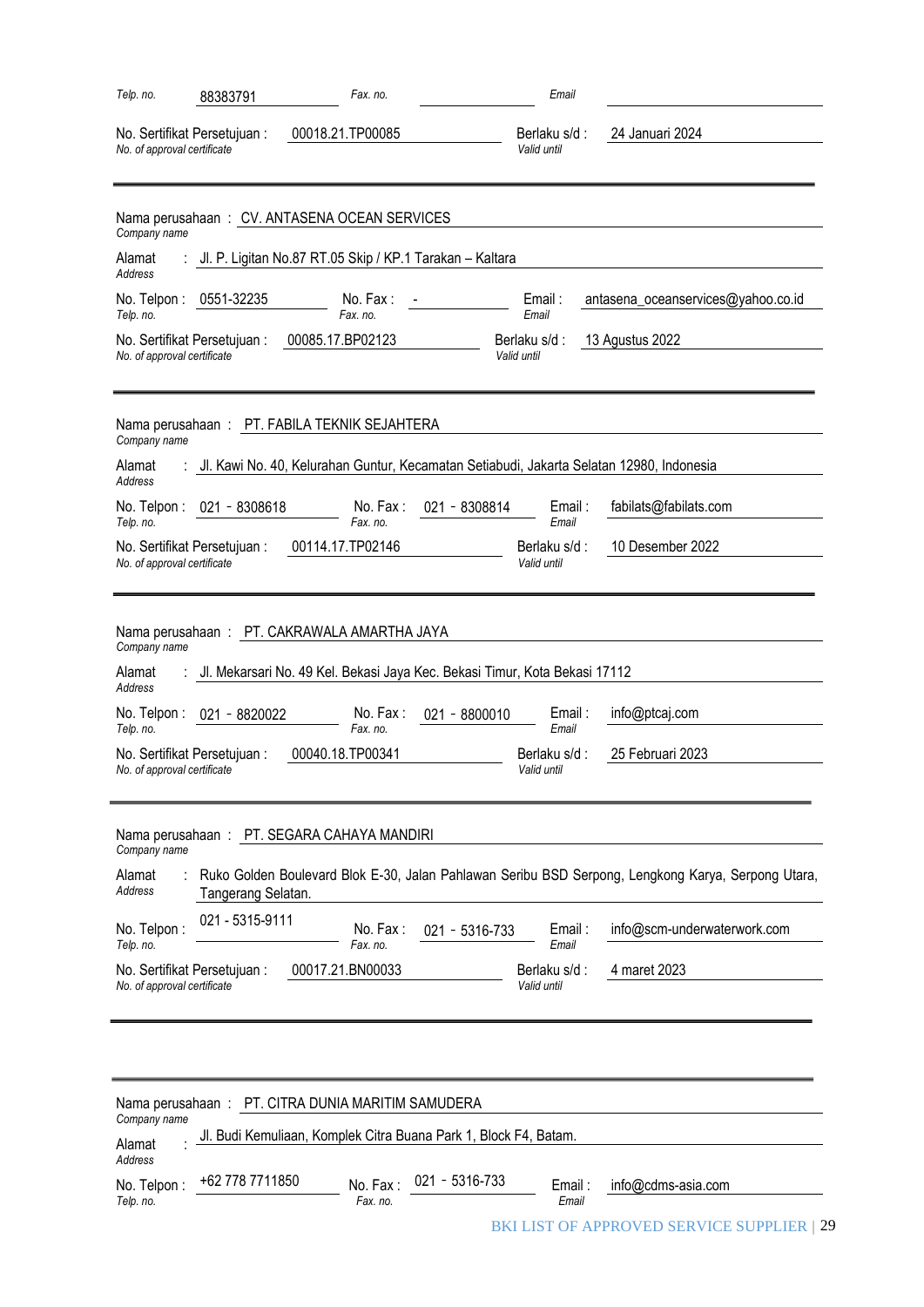| No. Sertifikat Persetujuan: | 00103.18.BM00040 |             | Berlaku s/d: 10 Januari 2022 |
|-----------------------------|------------------|-------------|------------------------------|
| No. of approval certificate |                  | Valid until |                              |

| Nama perusahaan : PT. ARYA PUJAKA INDONESIA MANDIRI<br>Company name<br>KOMP. ARCO DEPOK BLOK B34 RANGKAPAN JAYA BARU 16434<br>Alamat<br>Address<br>021 - 8711989<br>No. Telpon:<br>No. Fax :<br>Telp. no.<br>Fax. no.<br>00047.19.TP00907<br>No. Sertifikat Persetujuan:<br>No. of approval certificate                                        | Email :<br>Email<br>Berlaku s/d :<br>Valid until | info@aryapujaka.com<br>16 Juni 2022                     |
|------------------------------------------------------------------------------------------------------------------------------------------------------------------------------------------------------------------------------------------------------------------------------------------------------------------------------------------------|--------------------------------------------------|---------------------------------------------------------|
| Nama perusahaan : PT. PENASCOP UWC INDONESIA<br>Company name<br>SOHO PANCORAN N-1-11 TOWER NOBLE lantai 10 No. 11 MT. Haryono kav. 2-3<br>Alamat<br>Address<br>$021 - 28673686$<br>021 - 2867 3180<br>No. Telpon:<br>No. Fax:<br>Telp. no.<br>Fax. no.<br>00053.19.TP00798<br>No. Sertifikat Persetujuan :<br>No. of approval certificate      | Email:<br>Email<br>Berlaku s/d :<br>Valid until  | $uwc@p$ enascop.com<br>19 MEI 2022                      |
| Nama perusahaan: PT. SUMBER NUR LAUT SALVAGE<br>Company name<br>JL. KALIMAS BARU 2 / 1 NO. 16-A SURABAYA<br>Alamat<br>Address<br>031-3281600<br>031-3281600<br>No. Telpon:<br>$No.$ Fax :<br>Telp. no.<br>Fax. no.<br>No. Sertifikat Persetujuan :<br>00071.19.SB01388<br>No. of approval certificate                                          | Email :<br>Email<br>Berlaku s/d :<br>Valid until | ptsnl@snlsalvage.com<br>21 Agustus 2022                 |
| Nama perusahaan: PT. SAMUDRA MARITIM SURVINDO<br>Company name<br>Harapan Indah, Jl. Boulevard Hijau Blok D3 No. 1,<br>Alamat<br>Pejuang, Medan Satria, Bekasi, Jawa Barat<br><b>Address</b><br>021-88889963<br>No. Telpon:<br>No. Fax:<br>Telp. no.<br>Fax. no.<br>No. Sertifikat Persetujuan: 00081.19.TP01204<br>No. of approval certificate | Email:<br>Email<br>Valid until                   | info@samudramaritim.com<br>Berlaku s/d: 13 Agustus 2022 |

| Company name | Nama perusahaan : PT. ADVANCED OFFSHORE SERVICES |                          |                                                                                       |  |
|--------------|--------------------------------------------------|--------------------------|---------------------------------------------------------------------------------------|--|
| Alamat       |                                                  |                          | GEDUNG VENTURA LANTAI 6, SUITE 601, JL. R.A. KARTINI NO.26, CILANDAK, JAKARTA SELATAN |  |
| Address      |                                                  |                          |                                                                                       |  |
| No. Telpon:  | 021-7660042/43                                   | 021-75914922<br>No. Fax: | info@advancedoffshore.com<br>Email:                                                   |  |
| Telp. no.    |                                                  | Fax. no.                 | Email                                                                                 |  |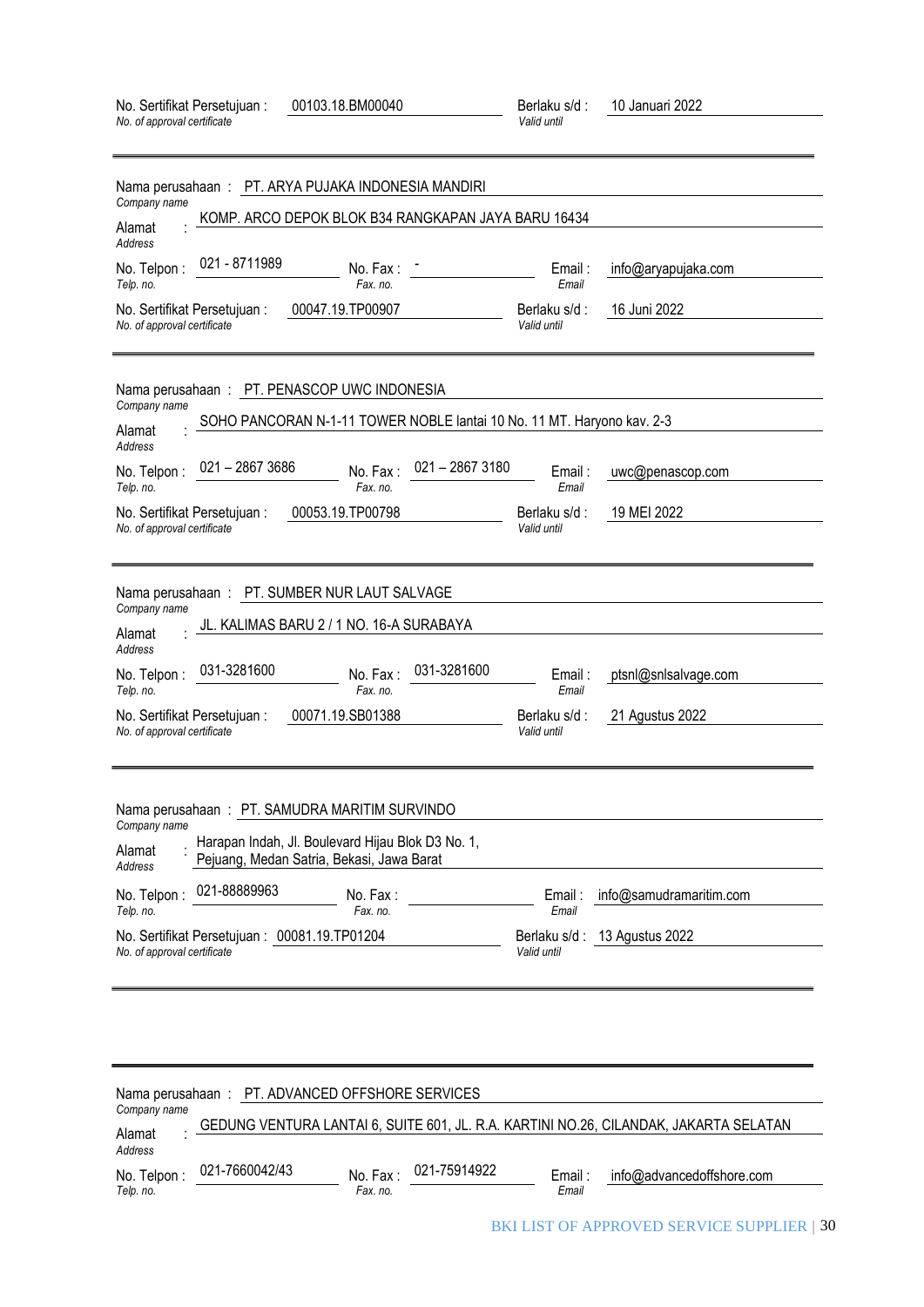| 00089.19.TP01651<br>No. Sertifikat Persetujuan:<br>No. of approval certificate                                                                                                                                                                                                                                                                 | 20 Oktober 2022<br>Berlaku s/d :<br>Valid until                                                     |
|------------------------------------------------------------------------------------------------------------------------------------------------------------------------------------------------------------------------------------------------------------------------------------------------------------------------------------------------|-----------------------------------------------------------------------------------------------------|
| Nama perusahaan: PT. BINTANG SUBSEA INDONESIA                                                                                                                                                                                                                                                                                                  |                                                                                                     |
| Company name<br>Jl. RS Fatmawati No.62, Cilandak Barat, Jakarta Selatan, Jakarta - Indonesia 12430<br>Alamat<br>Address                                                                                                                                                                                                                        |                                                                                                     |
| +62 21 2765 2238<br>+62 21 2765 2227<br>No. Telpon:<br>No. Fax:<br>Fax. no.<br>Telp. no.                                                                                                                                                                                                                                                       | office@bintangsubsea.com<br>Email:<br>Email                                                         |
| No. Sertifikat Persetujuan: 00051.20.LP00012<br>No. of approval certificate                                                                                                                                                                                                                                                                    | Berlaku s/d: 31 Maret 2023<br>Valid until                                                           |
|                                                                                                                                                                                                                                                                                                                                                |                                                                                                     |
| Nama perusahaan: PT. TRIJAYA TIRTA MUSTIKA<br>Company name<br>The Garden Center Building, #05-10, 5th Floor, Jalan Raya Cilandak KKO, Jakarta                                                                                                                                                                                                  |                                                                                                     |
| Alamat<br><b>Address</b>                                                                                                                                                                                                                                                                                                                       |                                                                                                     |
| +62 21 7884 1128<br>+62 21 7884 1129<br>No. Fax:<br>No. Telpon:<br>Telp. no.<br>Fax. no.                                                                                                                                                                                                                                                       | Email:<br>lerov@owa.com.sa<br>Email                                                                 |
| 00080.20.LP00017<br>No. Sertifikat Persetujuan:<br>No. of approval certificate                                                                                                                                                                                                                                                                 | 24 Juni 2023<br>Berlaku s/d:<br>Valid until                                                         |
| Nama perusahaan: PT. SAMUDERA MBIANTU SESAMI<br>Company name<br>Gedung Samudera Indonesia, Jl. Letjen S.Parman Kav.35 Lt.5, Jakarta 11480 - Indonesia<br>Alamat<br>Address<br>021-5328566<br>021-5346464<br>No. Fax:<br>No. Telpon:<br>Telp. no.<br>Fax. no.<br>00098.20.SB01732<br>No. Sertifikat Persetujuan:<br>No. of approval certificate | Email :<br>Info.sms@samudera.id<br>Email<br>2 November 2023<br>Berlaku s/d:<br>Valid until          |
| Nama perusahaan: PT. ANTASENA MARITIM JAYA<br>Company name                                                                                                                                                                                                                                                                                     |                                                                                                     |
| Komp Balikpapan Baru Ruko Sentra Eropa AC 5 No 10 Balikpapan, Kalimantan Timur<br>Alamat<br>Address                                                                                                                                                                                                                                            |                                                                                                     |
| 081250279872<br>No. Telpon:<br>No. Fax:<br>Telp. no.<br>Fax. no.                                                                                                                                                                                                                                                                               | info@underwaterservices-amj.com<br>Email :<br>Email                                                 |
| 00111.20.BP03460<br>No. Sertifikat Persetujuan:<br>No. of approval certificate                                                                                                                                                                                                                                                                 | Berlaku s/d:<br>2 Desember 2023<br>Valid until                                                      |
| Nama perusahaan: PT. PT. SINAR BAHARI SALVINDO<br>Company name                                                                                                                                                                                                                                                                                 |                                                                                                     |
| Alamat<br>Petamburan, Jakarta, Indonesia<br><b>Address</b>                                                                                                                                                                                                                                                                                     | Soho Capital Building Floor 32nd Unit 7 Jl. S.Parman Kav.28, RT03/05, Tanjung Duren Selatan, Grogol |
| +62811-9530-585<br>No. Telpon:<br>$No.$ Fax :<br>Telp. no.<br>Fax. no.                                                                                                                                                                                                                                                                         | Email:<br>info@sbsalvindo.com<br>Email                                                              |
| No. Sertifikat Persetujuan :<br>000114.20.TP01737                                                                                                                                                                                                                                                                                              | Berlaku s/d:<br>6 Desember 2023                                                                     |

BKI LIST OF APPROVED SERVICE SUPPLIER | 31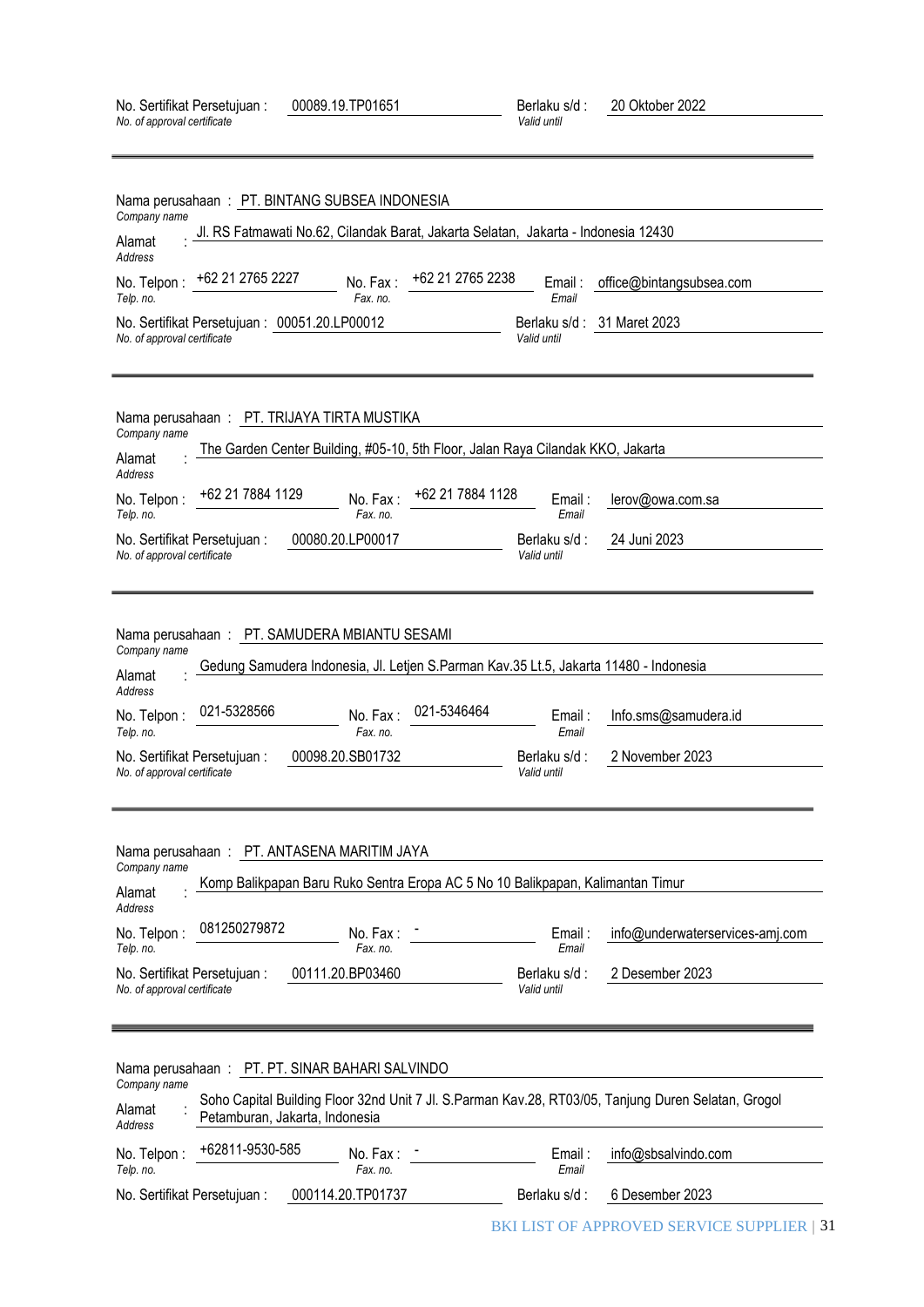| Nama perusahaan : PT. THREE G DIVING<br>Company name<br>Jl. Bandar II No. 8 Rt 006 Rw 006 Kel. Rawa Badak Selatan, Kec. Koja Jakarta Utara - Indonesia<br>Alamat<br>Address |                              |                        |
|-----------------------------------------------------------------------------------------------------------------------------------------------------------------------------|------------------------------|------------------------|
| 62 21 43 61016<br>62 21 4360024<br>No. Telpon:<br>$No.$ Fax :<br>Fax. no.<br>Telp. no.                                                                                      | $E$ mail:<br>Email           | abdul@threegdiving.com |
| 00002.21.TP01689<br>No. Sertifikat Persetujuan:<br>No. of approval certificate                                                                                              | Berlaku s/d:<br>Valid until  | 29 November 2023       |
| Nama perusahaan : PT. CAKRA BHAKTI SAMUDRA<br>Company name<br>CITRAGRAN CIBUBUR THE WEST POINT BLOK T3 NO.1 JATISAMPURNA - BEKASI<br>Alamat                                 |                              |                        |
| Address<br>0816716594<br>No. Telpon:<br>No. Fax:<br>Telp. no.<br>Fax. no.                                                                                                   | $E$ mail:<br>Email           | info@cakrabhakti.co.id |
| 00072.21.TP00552<br>No. Sertifikat Persetujuan:<br>No. of approval certificate                                                                                              | Berlaku s/d :<br>Valid until | 18 April 2024          |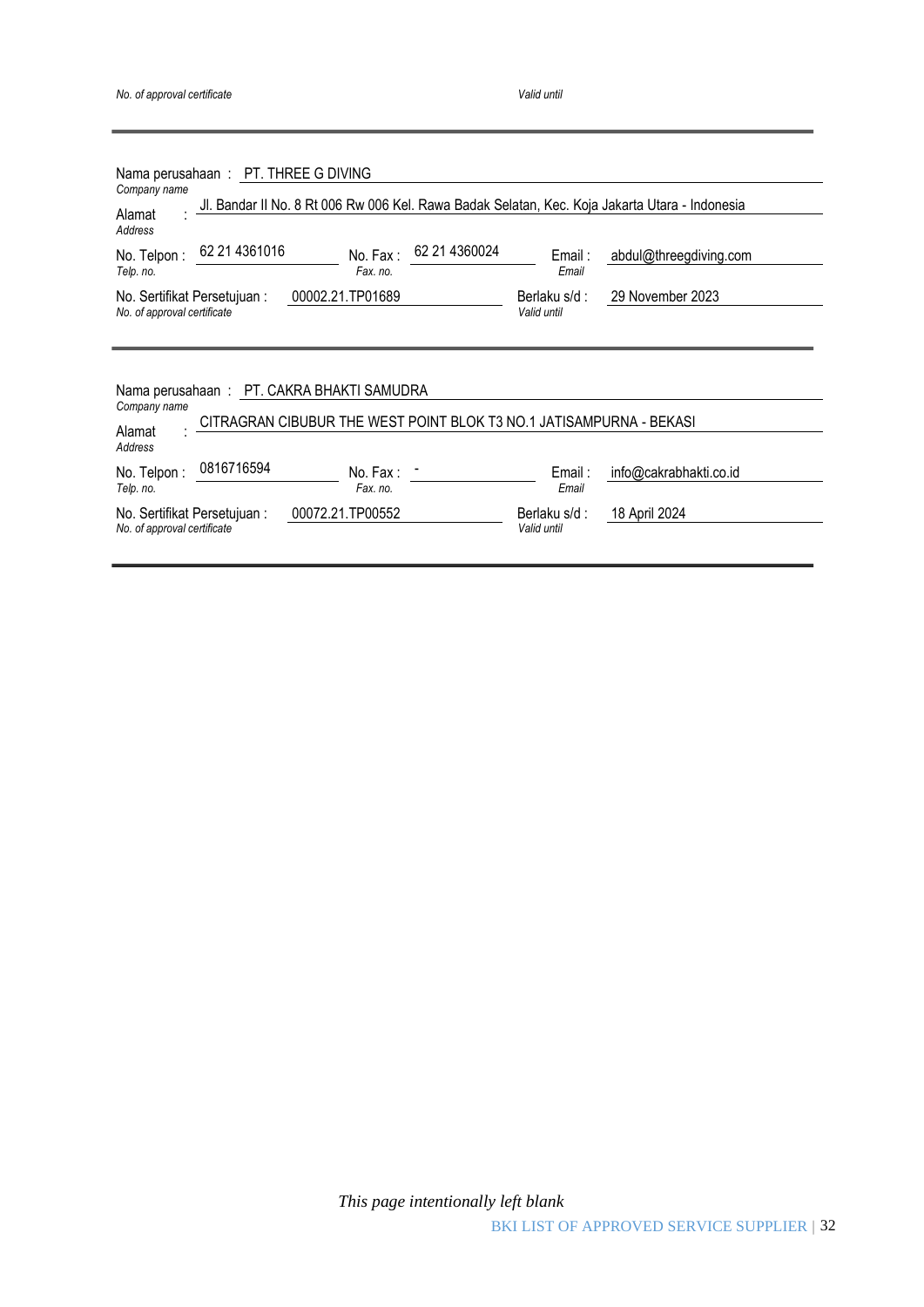# <span id="page-32-0"></span>**4.** Firms Carrying Out Service of Fire Fighting Equipment and system

| Nama perusahaan: CV. MITRA DINAMIS<br>Company name          |                                                                          |                      |                           |                                          |                                  |
|-------------------------------------------------------------|--------------------------------------------------------------------------|----------------------|---------------------------|------------------------------------------|----------------------------------|
| Alamat<br><b>Address</b>                                    | Komplek Pertokoan Seruni Blok B. No.12 Sei Panas - Batam                 |                      |                           |                                          |                                  |
| No. Telpon: 0778-427933<br>Telp. no.                        |                                                                          | No. Fax:<br>Fax. no. | 0778-431140               | Email:<br>Email                          | beny@mitradinamis.com            |
| No. Sertifikat Persetujuan:<br>No. of approval certificate  | 026.17.BM0875                                                            |                      |                           | Berlaku s/d:<br>Valid until              | 8 Januari 2022                   |
| Company name                                                | Nama perusahaan: PT. SURYA SEGARA SAFETY MARINE                          |                      |                           |                                          |                                  |
| Alamat<br>Address                                           | Jalan Perak Timur No. 358, Surabaya - Indonesia                          |                      |                           |                                          |                                  |
| No. Telpon:<br>Telp. no.                                    | +6231-3292021<br>+6231-3292022                                           | No. Fax:<br>Fax. no. | +6231 3291423             | Email:<br>Email                          |                                  |
| No. Sertifikat Persetujuan:<br>No. of approval certificate  | 00104.17.SB02028                                                         |                      |                           | Berlaku s/d :<br>Valid until             | 13 Desember 2022                 |
| Company name                                                | Nama perusahaan: PT. SEGARA PERMAI                                       |                      |                           |                                          |                                  |
| Alamat<br>Address                                           | JI Samudra No. 5 Rawa Badak Selatan Koja Jakarta Utara                   |                      |                           |                                          |                                  |
| No. Telpon: 021-4309653<br>Telp. no.                        |                                                                          | Fax. no.             | No. Fax: 021-4309655      | Email:<br>Email                          | info@segara permai.com           |
| No. Sertifikat Persetujuan:<br>No. of approval certificate  | 00044.18.TP00228                                                         |                      |                           | Berlaku s/d :<br>Valid until             | 13 Februari 2023                 |
| Company name                                                | Nama perusahaan: PT. Destini Marine Safety                               |                      |                           |                                          |                                  |
| Alamat<br>Address                                           | Pergudangan Bumi Benowo, JI Jawar Surabaya Blok B7, Surabaya - Indonesia |                      |                           |                                          |                                  |
| Telp. no.                                                   | No. Telpon: +62 31 3992 6075                                             | Fax. no.             | No. Fax: +62 31 3992 6075 | Email                                    | Email: joseph@dms-services.co.id |
| No. of approval certificate                                 | No. Sertifikat Persetujuan: 00083.18.BP01879                             |                      |                           | Berlaku s/d: 09 Juli 2023<br>Valid until |                                  |
| Company name                                                | Nama perusahaan : PT Global Marinedo Safety Indonesia                    |                      |                           |                                          |                                  |
| Alamat<br><b>Address</b>                                    | : Jl. Brigjend Katamso KM.3, Tanjung Uncang, Batam                       |                      |                           |                                          |                                  |
| Telp. no.                                                   | No. Telpon: 0778 - 391330                                                | Fax. no.             | No. Fax: 0778 - 391364    | Email                                    | Email: gmsi@gmsi.co.id           |
| No. Sertifikat Persetujuan :<br>No. of approval certificate |                                                                          | 00096.18.BM01239     |                           | Berlaku s/d: 30 Juli 2023<br>Valid until |                                  |
|                                                             |                                                                          |                      |                           |                                          |                                  |

Nama perusahaan : *Company name* PT Citra Marine Service International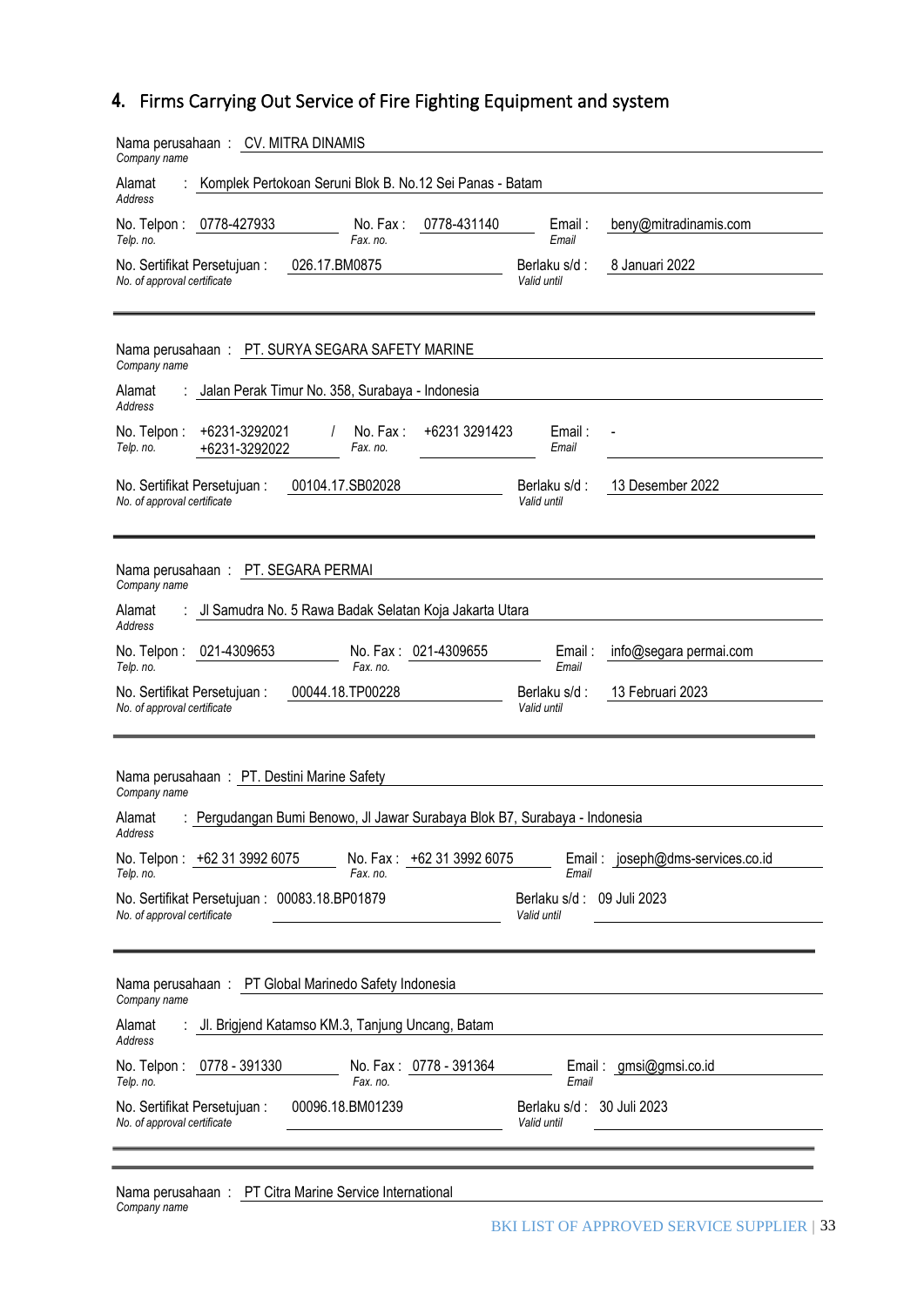| Alamat<br><b>Address</b>                                    |                                       | Komplek Pasar SP, Blok D No. 3 & 4, Batu Aji, Batam, Kep. Riau                 |                           |                             |                                                                                                  |
|-------------------------------------------------------------|---------------------------------------|--------------------------------------------------------------------------------|---------------------------|-----------------------------|--------------------------------------------------------------------------------------------------|
| Telp. no.                                                   | No. Telpon: 0778 395063               | Fax. no.                                                                       | No. Fax: 0778 305058      | Email                       | Email: cs@citramarine.com                                                                        |
| No. Sertifikat Persetujuan:<br>No. of approval certificate  |                                       | 0074.20.BM01041                                                                |                           | Berlaku s/d:<br>Valid until | 17 Juni 2023                                                                                     |
| Company name                                                |                                       | Nama perusahaan: PT. MULIA SAFETY SERVICE                                      |                           |                             |                                                                                                  |
| Alamat<br><b>Address</b>                                    |                                       | : Bumi Wanamukti Blok H1 No.19, Tembalang, Semarang - 50276                    |                           |                             |                                                                                                  |
| Telp. no.                                                   | No. Telpon: 02925150543               | No. Fax: $-$<br>Fax. no.                                                       |                           | Email :<br>Email            | ptmssgeneral@gmail.com,<br>cs@muliaservice.co.id                                                 |
| No. Sertifikat Persetujuan:<br>No. of approval certificate  |                                       | 00025.21.SM00008                                                               |                           | Berlaku s/d:<br>Valid until | 28 Januari 2024                                                                                  |
| Company name<br>Alamat<br><b>Address</b>                    | Nama perusahaan: PT. Baruna Indo Nusa | : Komp. Ruko Permata Hijau Blok D No. 12.A, Batam, Kepulaun Riau               |                           |                             |                                                                                                  |
| Telp. no.                                                   | No. Telpon: 0778 391777               | Fax. no.                                                                       | No. Fax: 0778 392827      | Email                       | Email: sales@barunaindonusa.com                                                                  |
| No. Sertifikat Persetujuan:<br>No. of approval certificate  |                                       | 00065.21.PB00299                                                               |                           | Berlaku s/d:<br>Valid until | 30 Mei 2024                                                                                      |
| Company name                                                |                                       | Nama perusahaan: CV. GLOBAL SAFETY                                             |                           |                             |                                                                                                  |
| Alamat<br>Address                                           |                                       |                                                                                |                           |                             | : Jl.Dapur 12 Kavling Bukit Seroja Blok E No.178, Sei Pelunggut, Kec Sagulung, Batam - Indonesia |
| Telp. no.                                                   | No. Telpon: (+62) 778 394749          | Fax. no.                                                                       | No. Fax: (+62) 7784091430 | Email                       | Email: mitra@cvglobalsafety.com                                                                  |
| No. Sertifikat Persetujuan:<br>No. of approval certificate  |                                       | 00127.21.BM01718                                                               |                           | Berlaku s/d:<br>Valid until | 29 September 2024                                                                                |
| Company name                                                |                                       | Nama perusahaan: PT. MEGA SATRIA PERSADA                                       |                           |                             |                                                                                                  |
| Alamat<br>Address                                           |                                       | Komp. Taman Niaga Sukajadi Blok H1 No.5 Kel. Sukajadi, Kec. Batam - Kota Batam |                           |                             |                                                                                                  |
| No. Telpon:<br>Telp. no.                                    | 0778-4806419                          | Fax. no.                                                                       | No. Fax: 0778-4806418     | Email                       | Email: msp@megasatria.com                                                                        |
| No. Sertifikat Persetujuan :<br>No. of approval certificate |                                       | 00128.21.BM01760                                                               |                           | Berlaku s/d:<br>Valid until | 04 Oktober 2024                                                                                  |

Nama perusahaan : *Company name* PT.DWI CITRA SEJAHTERA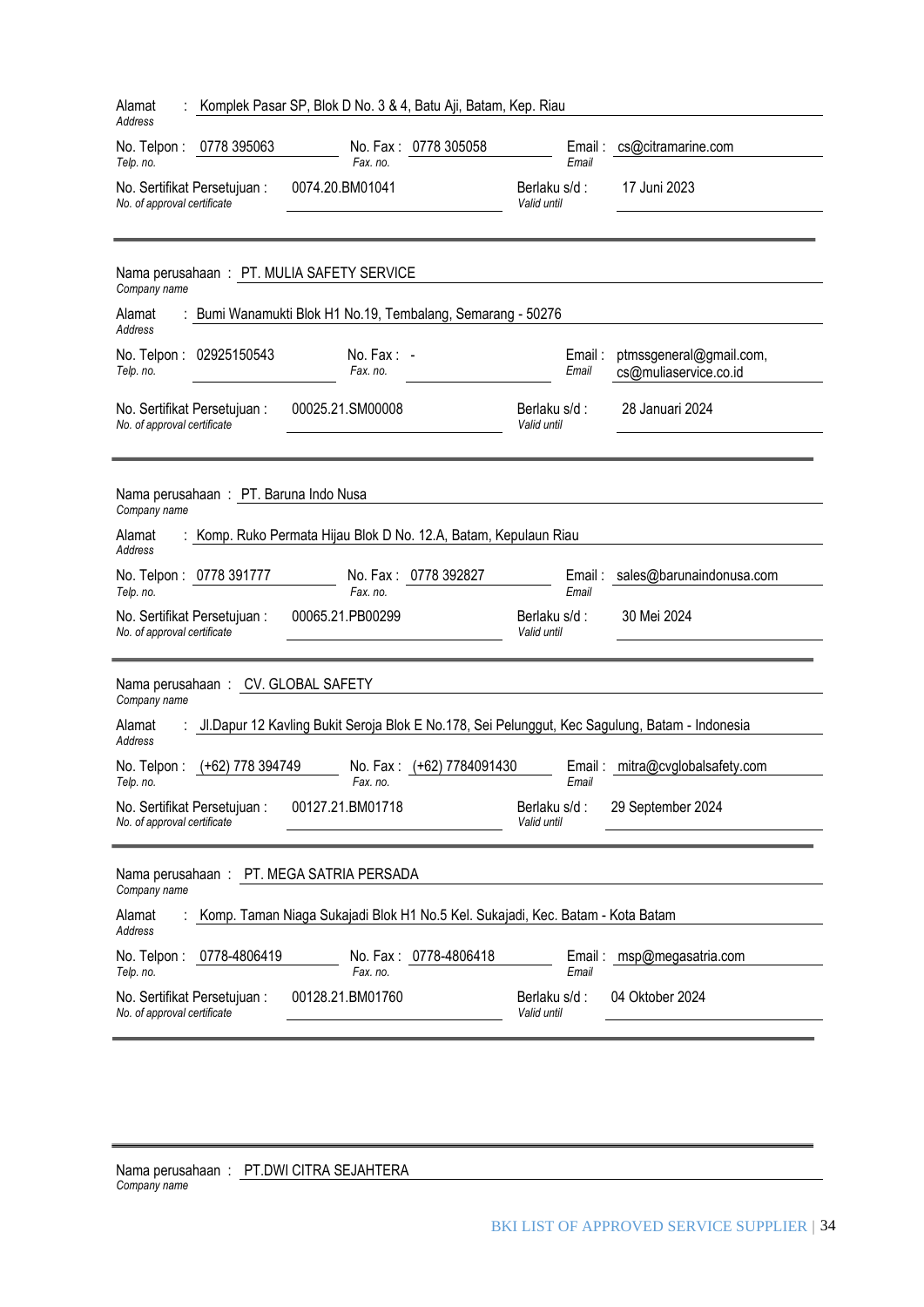| : Perum Bumi Cibeber Kencana (BCK) Blok F10 No.10, RT02/RW09, Kel.Cibeber, Kec.Cibeber, Kota Cilegon,<br>Alamat<br>Address<br>Prov. Banten |                              |                                                                                                                                                                 |  |  |  |
|--------------------------------------------------------------------------------------------------------------------------------------------|------------------------------|-----------------------------------------------------------------------------------------------------------------------------------------------------------------|--|--|--|
| $No. Fax: -$<br>Fax. no.                                                                                                                   | Email                        | Email: pt.dwicitrasejahtera@gmail.com                                                                                                                           |  |  |  |
| 00150.21.CG01439                                                                                                                           | Berlaku s/d:<br>Valid until  | 13 Oktober 2024                                                                                                                                                 |  |  |  |
| Nama perusahaan: PT. JATITENGAH PERDANA                                                                                                    |                              |                                                                                                                                                                 |  |  |  |
|                                                                                                                                            |                              |                                                                                                                                                                 |  |  |  |
| $No. Fax: -$<br>Fax. no.                                                                                                                   | Email                        | Email: jpmarinesafety@yahoo.com                                                                                                                                 |  |  |  |
| 00155.21.CG01478                                                                                                                           | Berlaku s/d:<br>Valid until  | 06 Desember 2024                                                                                                                                                |  |  |  |
| Nama perusahaan: PT. SEGARA INTERSERVIS                                                                                                    |                              |                                                                                                                                                                 |  |  |  |
|                                                                                                                                            |                              |                                                                                                                                                                 |  |  |  |
| $No. Fax: -$<br>Fax. no.                                                                                                                   | Email :<br>Email             | segaraintersevis@yahoo.com                                                                                                                                      |  |  |  |
| 00162.21.CG01572                                                                                                                           | Berlaku s/d :<br>Valid until | 27 Desember 2024                                                                                                                                                |  |  |  |
|                                                                                                                                            |                              | : Link. Gerem Raya Rt.001 Rw.004 Kelurahan Gerem Kecamatan Grogol Kota Cilegon<br>: Komp. Taman Cilegon Indah Cluster Heliconia Blok C-6 No.5, Cilegon - Banten |  |  |  |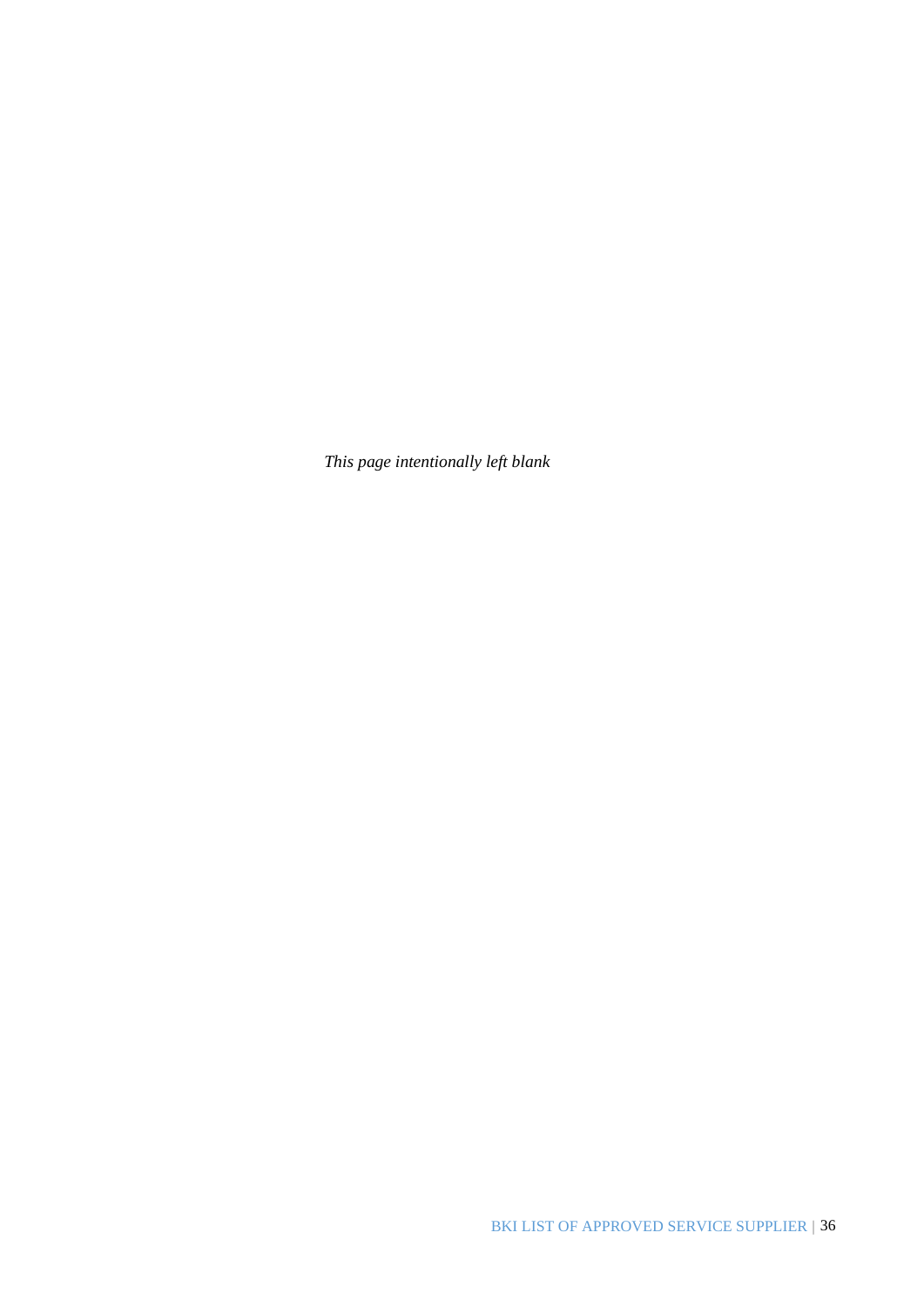## <span id="page-36-0"></span>5. Firms Engaged in Services of Life-Saving Appliances, Lifeboats, Launching Appliances and On-load Release Gear Firms Carrying Out Service of Live-Saving Appliances

|                          | Nama perusahaan: CV. MITRA DINAMIS<br>Company name                                                                 |                                                           |                            |
|--------------------------|--------------------------------------------------------------------------------------------------------------------|-----------------------------------------------------------|----------------------------|
| Alamat<br><b>Address</b> | Komplek Pertokoan Seruni Blok B. No.12 Sei Panas - Batam                                                           |                                                           |                            |
| Telp. no.                | 0778-427933<br>No. Fax:<br>0778-431140<br>No. Telpon:<br>Fax. no.                                                  | Email:<br>Fmail                                           | beny@mitradinamis.com      |
| No.<br>No.               | Jenis Jasa<br>Kind of Service                                                                                      | No. Sertifikat Persetujuan<br>No. of approval certificate | Berlaku s/d<br>Valid until |
| 1                        | Services of Live-Saving Appliances                                                                                 | 027.17.BM0215                                             | 8 januari 2022             |
| Alamat                   | Nama perusahaan: PT. SURYA SEGARA SAFETY MARINE<br>Company name<br>Jalan Perak Timur No. 358, Surabaya - Indonesia |                                                           |                            |
| Address<br>Telp. no.     | No. Telpon:<br>+62 31-3292021 / +62<br>No. Fax:<br>+62 31 3291423<br>Fax. no.<br>31-3292022                        | $Email: -$<br>Email                                       |                            |
|                          |                                                                                                                    |                                                           |                            |
| No.<br>No.               | Jenis Jasa<br><b>Kind of Service</b>                                                                               | No. Sertifikat Persetujuan<br>No. of approval certificate | Berlaku s/d<br>Valid until |
| 1                        | Services of Lifeboats, Launching Appliances, and On-load<br>Release Gear                                           | 00113.17.SB02239                                          | 13 Desember 2022           |
| 2                        | Services of Live-Saving Appliances                                                                                 | 00105.17.SB02029                                          | 13 Desember 2022           |
|                          | Nama perusahaan: PT. SEGARA PERMAI<br>Company name                                                                 |                                                           |                            |
| Alamat<br>Address        | : Jl Samudra No. 5 Rawa Badak Selatan Koja Jakarta Utara                                                           |                                                           |                            |
| Telp. no.                | No. Telpon: 021-4309653<br>No. Fax: 021-4309655<br>Fax. no.                                                        | Email:<br>Email                                           | info@segara permai.com     |
| No.<br>No.               | Jenis Jasa<br>Kind of Service                                                                                      | No. Sertifikat Persetujuan<br>No. of approval certificate | Berlaku s/d<br>Valid until |
| 1                        | Services of Lifeboats, Launching Appliances, and On-load<br>Release Gear                                           | 00042.18.TP00229                                          | 13 Februari 2023           |
| $\overline{2}$           | Services of Live-Saving Appliances                                                                                 | 00041.18.TP00227                                          | 13 Februari 2023           |
|                          |                                                                                                                    |                                                           |                            |
|                          | Nama perusahaan: PT Global Marinedo Safety Indonesia<br>Company name                                               |                                                           |                            |

| Alamat<br>Address | : Jl. Brigjend Katamso KM.3, Tanjung Uncang, Batam |          |                        |       |                        |
|-------------------|----------------------------------------------------|----------|------------------------|-------|------------------------|
| Telp. no.         | No. Telpon: 0778 - 391330                          | Fax. no. | No. Fax: 0778 - 391364 | Email | Email: gmsi@gmsi.co.id |
|                   |                                                    |          |                        |       |                        |

| No. | Jenis Jasa                                               | No. Sertifikat Persetujuan  | Berlaku s/d  |
|-----|----------------------------------------------------------|-----------------------------|--------------|
| No. | Kind of Service                                          | No. of approval certificate | Valid until  |
|     | Services of Lifeboats, Launching Appliances, and On-load | 00099.18.BM01239            | 30 Juli 2023 |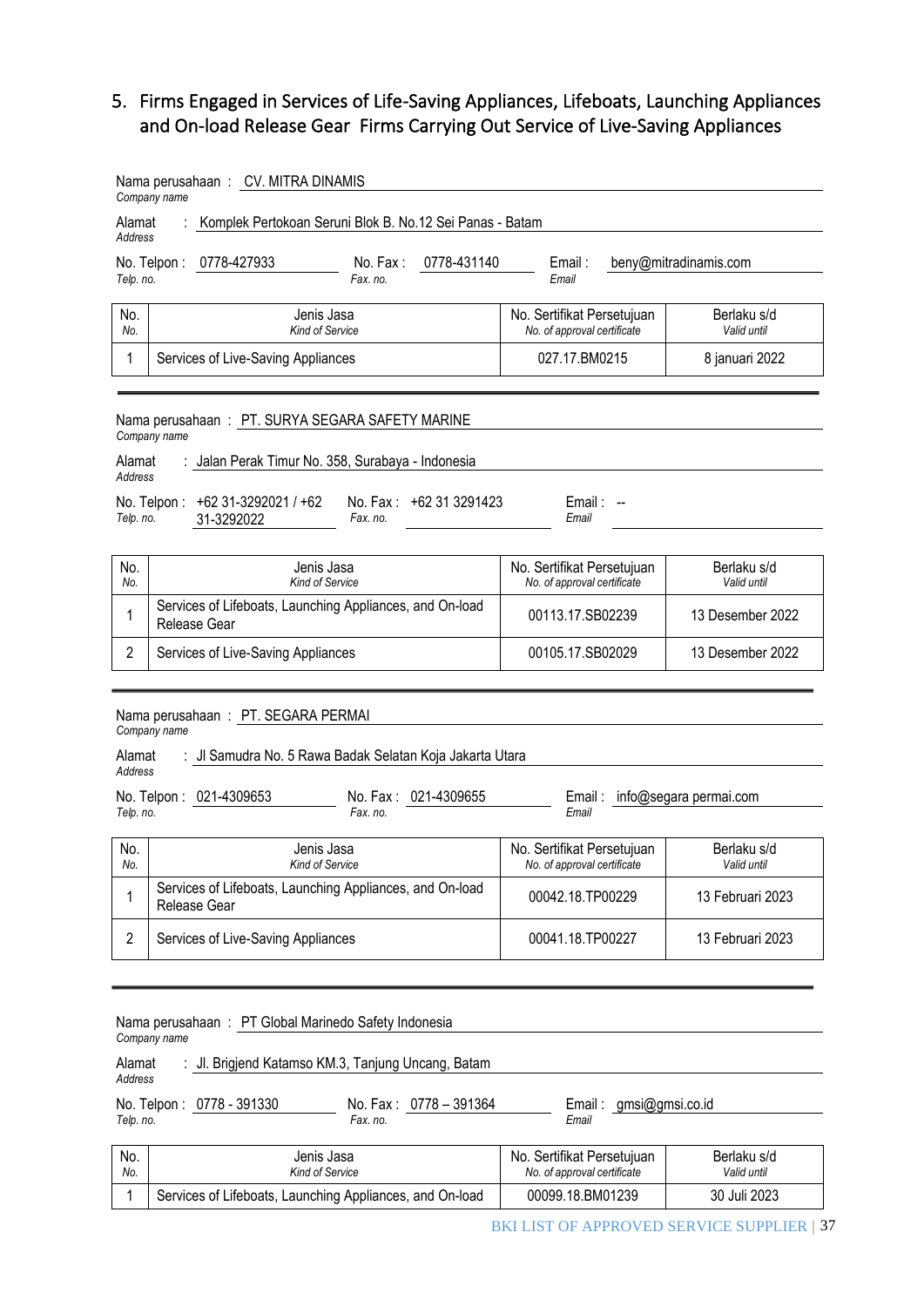| Release Gear                       |                  |              |
|------------------------------------|------------------|--------------|
| Services of Live-Saving Appliances | 00097.18.BM01239 | 30 Juli 2023 |

|                   | Nama perusahaan: PT. Destini Marine Safety                                 |                                                           |                            |
|-------------------|----------------------------------------------------------------------------|-----------------------------------------------------------|----------------------------|
|                   | Company name                                                               |                                                           |                            |
| Alamat<br>Address | : Pergudangan Bumi Benowo, JI Jawar Surabaya Blok B7, Surabaya - Indonesia |                                                           |                            |
| Telp. no.         | No. Telpon: +62 31 3992 6075<br>No. Fax: +62 31 3992 6075<br>Fax. no.      | Email: joseph@dms-services.co.id<br>Email                 |                            |
| No.<br>No.        | Jenis Jasa<br>Kind of Service                                              | No. Sertifikat Persetujuan<br>No. of approval certificate | Berlaku s/d<br>Valid until |
|                   | Services of Live-Saving Appliances                                         | 00101.18.BP01894                                          | 9 Juli 2023                |

Nama perusahaan : PT. Bahtera Garda Indonesia *Company name*

### Alamat *Address* Kawasan Industridan pergudangan Marunda Center Blok Q2 No.29, Jl.Marunda Makmur, Bekasi ‐ Jawa Barat

Email: -

No. Telpon : 021 - 29466102 No. Fax : *Telp. no. Fax. no.* 021‐ 2248093 Email : *Email*

| No.<br>No. | Jenis Jasa<br>Kind of Service                                           | No. Sertifikat Persetujuan<br>No. of approval certificate | Berlaku s/d<br>Valid until |
|------------|-------------------------------------------------------------------------|-----------------------------------------------------------|----------------------------|
|            | Services of Live-Saving Appliances                                      | 00106.19.TP01639                                          | 16 Oktober 2024            |
|            | Services of Lifeboats, Launching Appliances and On-load<br>Release Gear | 00107.19.TP01639                                          | 16 Oktober 2024            |

## Nama perusahaan : PT Citra Marine Service International *Company name*

## Alamat : *Address* : Komplek Pasar SP, Blok D No. 3 & 4, Batu Aji, Batam, Kep. Riau

| No. Telpon: 0778 395063 | No. Fax: 0778 305058 | $E$ mail:<br>cs@citramarine.com |
|-------------------------|----------------------|---------------------------------|
| Telp. no.               | Fax. no.             | Email                           |
|                         |                      |                                 |

| No.<br>No. | Jenis Jasa<br>Kind of Service                                                                                                                 | No. Sertifikat Persetujuan<br>No. of approval certificate | Berlaku s/d<br>Valid until |
|------------|-----------------------------------------------------------------------------------------------------------------------------------------------|-----------------------------------------------------------|----------------------------|
|            | Services of inflatable liferafts, inflatable lifejackets,<br>hydrostatic release units, inflatable rescue boats, marine<br>evacuation systems | 00075.20 BM01043                                          | 17 Juni 2023               |
|            | Servicing and maintenance of lifeboats, launching<br>appliances, on-load release gear and davit-launched liferaft<br>automatic release hooks  | 00076.20.BM01042                                          | 17 Juni 2023               |

Nama perusahaan : PT. Baruna Indo Nusa *Company name*

| Alamat<br>Address |                         | Komp. Ruko Permata Hijau Blok D No. 12.A, Batam, Kepulaun Riau |       |                                 |
|-------------------|-------------------------|----------------------------------------------------------------|-------|---------------------------------|
| Telp. no.         | No. Telpon: 0778 391777 | No. Fax: 0778 392827<br>Fax. no.                               | Email | Email: sales@barunaindonusa.com |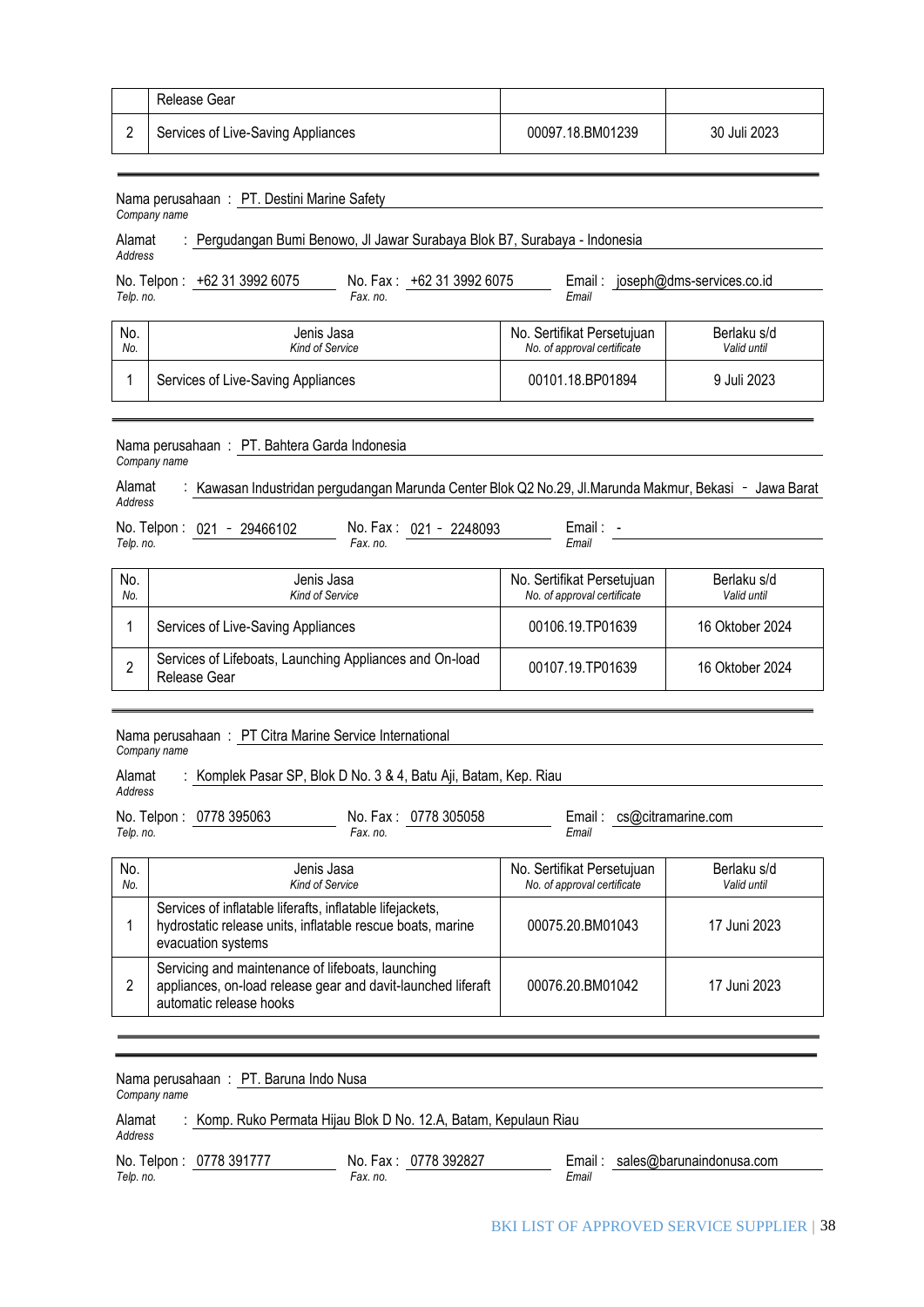| No.<br>No. | Jenis Jasa<br>Kind of Service                                                                                                                    | No. Sertifikat Persetujuan<br>No. of approval certificate | Berlaku s/d<br>Valid until |
|------------|--------------------------------------------------------------------------------------------------------------------------------------------------|-----------------------------------------------------------|----------------------------|
|            | Servicing and maintenance of lifeboats, launching<br>appliances, on-load release gear and davit-launched liferaft<br>automatic release hooks     | 00066.21 PB00298                                          | 30 Mei 2024                |
|            | Services of Inflatable Liferafts, Inflatable Lifejackets,<br>Hydrostatic Release Units, Inflatable Rescue Boats and<br>Marine Evacuation Systems | 00067.21.PB00297                                          | 30 Mei 2024                |

Nama perusahaan : PT. MULIA SAFETY SERVICE

*Company name*

| Alamat    |                         | Bumi Wanamukti Blok H1 No.19, Tembalang, Semarang - 50276 |       |                                                         |
|-----------|-------------------------|-----------------------------------------------------------|-------|---------------------------------------------------------|
| Address   |                         |                                                           |       |                                                         |
| Telp. no. | No. Telpon: 02925150543 | No. Fax $: -$<br>Fax. no.                                 | Email | Email: ptmssgeneral@gmail.com,<br>cs@muliaservice.co.id |

| No.<br>No. | Jenis Jasa<br>Kind of Service                                                                                                                 | No. Sertifikat Persetujuan<br>No. of approval certificate | Berlaku s/d<br>Valid until |
|------------|-----------------------------------------------------------------------------------------------------------------------------------------------|-----------------------------------------------------------|----------------------------|
|            | Servicing and maintenance of lifeboats, launching<br>appliances, on-load release gear and davit-launched liferaft<br>automatic release hooks  | 00023.21.SM00037                                          | 27 Februari 2024           |
|            | services of inflatable liferafts, inflatable lifejackets,<br>hydrostatic release units, inflatable rescue boats, marine<br>evacuation systems | 00024.21.SM00036                                          | 27 Februari 2024           |

#### Nama perusahaan : PT. Baruna Indo Nusa

*Company name* Alamat *Address* Komp. Ruko Permata Hijau Blok D No. 12.A, Batam, Kepulaun Riau

| Telp. no.  | No. Telpon: 0778 391777                                                                                  | No. Fax: 0778 392827<br>Fax. no. | Email                                                     | Email: sales@barunaindonusa.com |
|------------|----------------------------------------------------------------------------------------------------------|----------------------------------|-----------------------------------------------------------|---------------------------------|
| No.<br>No. |                                                                                                          | Jenis Jasa<br>Kind of Service    | No. Sertifikat Persetujuan<br>No. of approval certificate | Berlaku s/d<br>Valid until      |
|            | Servicing and maintenance of lifeboats, launching<br>appliances, on-load release gear and davit-launched |                                  | 00066.21.PB00298                                          | 30 Mei 2024                     |

|  | liferaft automatic release hooks                                                                                                              |                  |             |
|--|-----------------------------------------------------------------------------------------------------------------------------------------------|------------------|-------------|
|  | services of inflatable liferafts, inflatable lifejackets,<br>hydrostatic release units, inflatable rescue boats, marine<br>evacuation systems | 00067.21.PB00297 | 30 Mei 2024 |

|                                                                                              | Nama perusahaan: CV. GLOBAL SAFETY<br>Company name                                                         |                                      |          |  |                                                           |                            |
|----------------------------------------------------------------------------------------------|------------------------------------------------------------------------------------------------------------|--------------------------------------|----------|--|-----------------------------------------------------------|----------------------------|
| Address                                                                                      | : Jl.Dapur 12 Kavling Bukit Seroja Blok E No.178, Sei Pelunggut, Kec Sagulung, Batam - Indonesia<br>Alamat |                                      |          |  |                                                           |                            |
| No. Telpon: (+62) 778 394749<br>No. Fax: (+62) 7784091430<br>Email: mitra@cvglobalsafety.com |                                                                                                            |                                      |          |  |                                                           |                            |
| Telp. no.                                                                                    |                                                                                                            |                                      | Fax. no. |  | Email                                                     |                            |
| No.<br>No.                                                                                   |                                                                                                            | Jenis Jasa<br><b>Kind of Service</b> |          |  | No. Sertifikat Persetujuan<br>No. of approval certificate | Berlaku s/d<br>Valid until |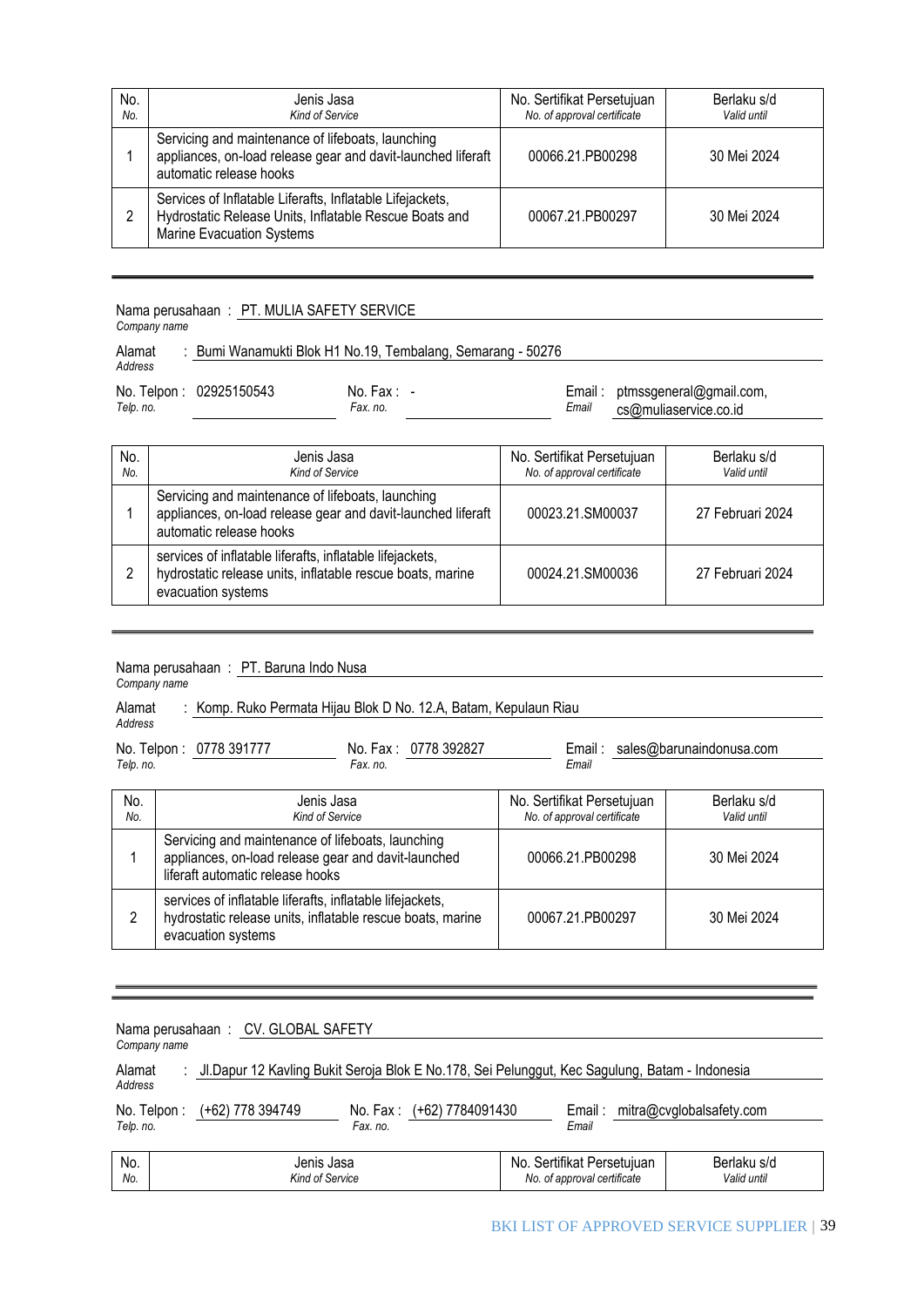| Servicing and maintenance of lifeboats, launching<br>appliances, on-load release gear and davit-launched liferaft<br>automatic release hooks  | 00126.21.BM01659 | 29 September 2024 |
|-----------------------------------------------------------------------------------------------------------------------------------------------|------------------|-------------------|
| Services of inflatable liferafts, inflatable lifejackets,<br>hydrostatic release units, inflatable rescue boats, marine<br>evacuation systems | 00131.21.BM01700 | 23 September 2024 |

|              | Nama perusahaan: PT. MEGA SATRIA PERSADA |
|--------------|------------------------------------------|
| Company name |                                          |

Alamat : Komp. Taman Niaga Sukajadi Blok H1 No.5 Kel. Sukajadi, Kec. Batam - Kota Batam *Address*

| Telp. no.  | 0778-4806419<br>No. Telpon :                                                                                                                  | No. Fax: 0778-4806418<br>Fax. no. | Email: msp@megasatria.com<br>Email                        |                            |
|------------|-----------------------------------------------------------------------------------------------------------------------------------------------|-----------------------------------|-----------------------------------------------------------|----------------------------|
| No.<br>No. | Jenis Jasa<br>Kind of Service                                                                                                                 |                                   | No. Sertifikat Persetujuan<br>No. of approval certificate | Berlaku s/d<br>Valid until |
|            | Services of inflatable liferafts, inflatable lifejackets,<br>hydrostatic release units, inflatable rescue boats, marine<br>evacuation systems |                                   | 00129.21.BM01761                                          | 04 Oktober 2024            |
|            | Servicing and maintenance of lifeboats, launching<br>appliances, on-load release gear and davit-launched liferaft<br>automatic release hooks  |                                   | 00130.21.BM01659                                          | 04 Oktober 2024            |

|                                                                                                                        | Nama perusahaan: PT.DWI CITRA SEJAHTERA<br>Company name                                                                                       |  |                               |  |                                                           |  |                            |
|------------------------------------------------------------------------------------------------------------------------|-----------------------------------------------------------------------------------------------------------------------------------------------|--|-------------------------------|--|-----------------------------------------------------------|--|----------------------------|
| Address                                                                                                                | : Perum Bumi Cibeber Kencana (BCK) Blok F10 No.10, RT02/RW09, Kel.Cibeber, Kec.Cibeber, Kota Cilegon,<br>Alamat<br>Prov. Banten               |  |                               |  |                                                           |  |                            |
| No. Telpon: 0878-7118-2223<br>Email: pt.dwicitrasejahtera@gmail.com<br>No. Fax $: -$<br>Telp. no.<br>Email<br>Fax. no. |                                                                                                                                               |  |                               |  |                                                           |  |                            |
| No.<br>No.                                                                                                             |                                                                                                                                               |  | Jenis Jasa<br>Kind of Service |  | No. Sertifikat Persetujuan<br>No. of approval certificate |  | Berlaku s/d<br>Valid until |
|                                                                                                                        | services of inflatable liferafts, inflatable lifejackets,<br>hydrostatic release units, inflatable rescue boats, marine<br>evacuation systems |  | 00149.21.CG01438              |  | 13 Oktober 2024                                           |  |                            |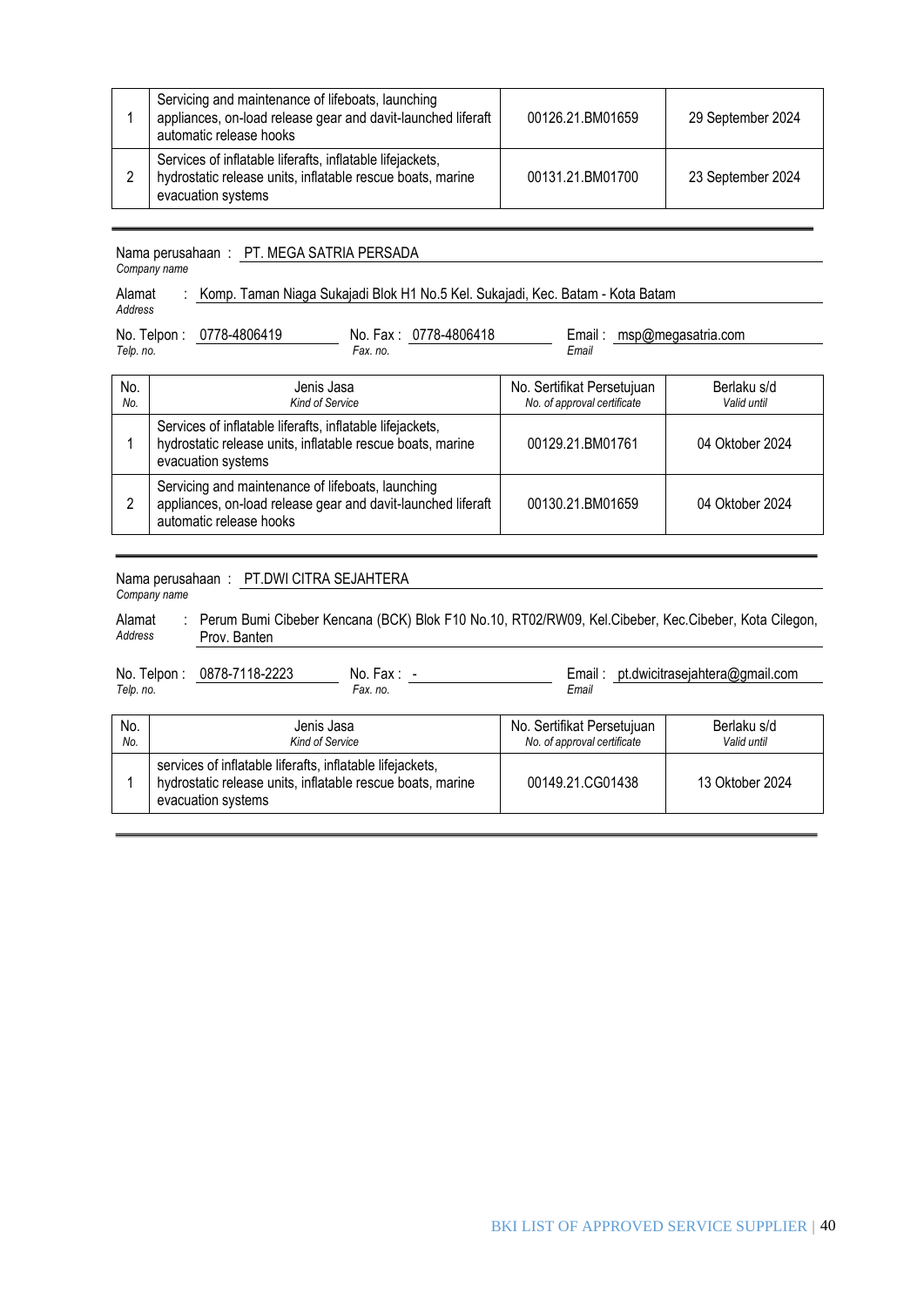|            | Nama perusahaan: PT. JATITENGAH PERDANA<br>Company name                                                                 |                          |                                                           |                                 |  |  |
|------------|-------------------------------------------------------------------------------------------------------------------------|--------------------------|-----------------------------------------------------------|---------------------------------|--|--|
| Address    | : Link. Gerem Raya Rt.001 Rw.004 Kelurahan Gerem Kecamatan Grogol Kota Cilegon<br>Alamat                                |                          |                                                           |                                 |  |  |
| Telp. no.  | 081213614889<br>No. Telpon:                                                                                             | $No. Fax: -$<br>Fax. no. | Email                                                     | Email: jpmarinesafety@yahoo.com |  |  |
| No.<br>No. | Jenis Jasa<br><b>Kind of Service</b>                                                                                    |                          | No. Sertifikat Persetujuan<br>No. of approval certificate | Berlaku s/d<br>Valid until      |  |  |
|            | services of inflatable liferafts, inflatable lifejackets,<br>hydrostatic release units, inflatable rescue boats, marine |                          | 00154.21.CG01477                                          | 06 Desember 2024                |  |  |

Nama perusahaan : PT. SEGARA INTERSERVIS *Company name*

evacuation systems

evacuation systems

Alamat *Address* Komp.Taman Cilegon Indah Cluster Heliconia Blok C-6 No.5, Cilegon - Banten No. Telpon : 0254-384529 No. Fax : *Telp. no.* **No. Fax:** <u>-</u><br>*Fax. no.* - Email : segaraintersevis@yahoo.com *Email* No. *No.* Jenis Jasa *Kind of Service* No. Sertifikat Persetujuan *No. of approval certificate* Berlaku s/d *Valid until* 1 Servicing and maintenance of lifeboats, launching appliances, on-load release gear and davit-launched liferaft automatic release hooks 00161.21.CG01573 27 Desember 2024 2 services of inflatable liferafts, inflatable lifejackets, hydrostatic release units, inflatable rescue boats, marine 00163.21.CG01571 27 Desember 2024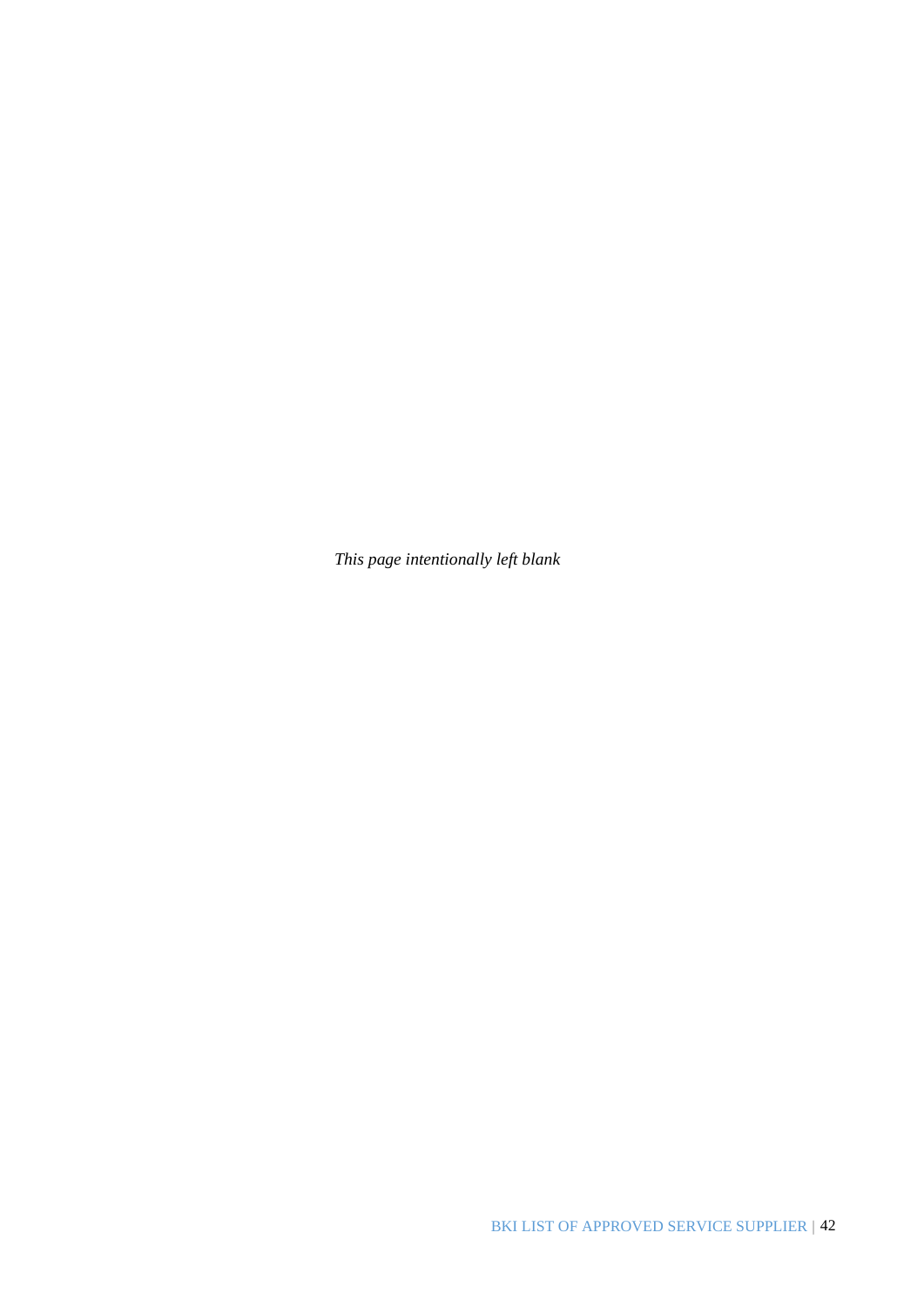# <span id="page-42-0"></span>6. Firms Engaged in Servicing and Testing of Radio Communication Equipment

| Nama perusahaan: PT. SULENDRA PUTRA SUKSES<br>Company name                                                                      |                              |                                 |  |  |  |  |
|---------------------------------------------------------------------------------------------------------------------------------|------------------------------|---------------------------------|--|--|--|--|
| Jl. Bangunan Barat No.26 Jakarta Timur<br>Alamat<br><b>Address</b>                                                              |                              |                                 |  |  |  |  |
| +6221-4894236,<br>No. Fax:<br>62-21-4759066<br>No. Telpon:<br>Telp. no.<br>Fax. no.<br>4754921, 47860759                        | Email:<br>Email              | office@sulendraputra.net        |  |  |  |  |
| 00020.21.TP00113<br>No. Sertifikat Persetujuan:<br>No. of approval certificate                                                  | Berlaku s/d :<br>Valid until | 28 Januari 2024                 |  |  |  |  |
| Nama perusahaan: PT. CIPTA PRIMA ARYATAMA<br>Company name                                                                       |                              |                                 |  |  |  |  |
| Komplek Graha Mas Pemuda Blok AD No.16, Jl. Pemuda Kav.1 Jakarta Timur - 13220<br>Alamat<br><b>Address</b>                      |                              |                                 |  |  |  |  |
| 021-22473738<br>021-4712488<br>No. Telpon:<br>No. Fax:<br>Telp. no.<br>Fax. no.                                                 | Email:<br>Email              | support@ciptaprimaaryatama.com  |  |  |  |  |
| 00005.21.TP00090<br>No. Sertifikat Persetujuan:<br>No. of approval certificate                                                  | Berlaku s/d:<br>Valid until  | 25 Januari 2024                 |  |  |  |  |
|                                                                                                                                 |                              |                                 |  |  |  |  |
| Nama perusahaan: PT. KRESNA ADIKARSA<br>Company name                                                                            |                              |                                 |  |  |  |  |
| Ruko Kalibata Indah No.9 AM. Jl. Rawa Jati Timur - Pancoran, Jakarta Selatan 12750<br>Alamat<br><b>Address</b>                  |                              |                                 |  |  |  |  |
| No. Telpon: +62 21 7991 909<br>+62 21-799130<br>No. Fax:<br>Telp. no.<br>Fax. no.                                               | Email:<br>Email              | general@kresnaadikarsa.co.id    |  |  |  |  |
| 00076.21.CG00866<br>No. Sertifikat Persetujuan:<br>No. of approval certificate                                                  | Berlaku s/d :<br>Valid until | 5 Agustus 2024                  |  |  |  |  |
| Nama perusahaan: PT. JASON ELEKTRONIKA<br>Company name                                                                          |                              |                                 |  |  |  |  |
| Komplek Marinatama Mangga Dua, Blok A No. 34, Jl. Gunung Sahari Raya 2, Pademangan, Jakarta - 14420<br>Alamat<br><b>Address</b> |                              |                                 |  |  |  |  |
| $(021) 6404400$ ,<br>(021) 64717612<br>No. Telpon:<br>No. Fax:<br>Telp. no.<br>Fax. no.<br>64717582                             | Email :<br>Email             | service-indonesia@jasonasia.com |  |  |  |  |
| 00037.18.TP02218<br>No. Sertifikat Persetujuan:<br>No. of approval certificate                                                  | Berlaku s/d:<br>Valid until  | 19 Desember 2022                |  |  |  |  |
|                                                                                                                                 |                              |                                 |  |  |  |  |
| SAKANA ELECTRONIC & SERVICES<br>Nama perusahaan:<br>Company name                                                                |                              |                                 |  |  |  |  |
| 61 KAKI BUKIT AVE 1 #05-04 SHUN LIN INDUSTRIAL PARK SINGAPORE 417943<br>Alamat<br>Address                                       |                              |                                 |  |  |  |  |
| +65 68418878<br>+65 68417212<br>No. Telpon :<br>No. Fax $\colon$<br>Telp. no.<br>Fax. no.                                       | Email:<br>Email              | sales@sakana.com.sg             |  |  |  |  |
| 00094.20.SP00481<br>No.Sertifikat Persetujuan:<br>No. of approval certificate                                                   | Berlaku s/d :<br>Valid until | 11 Oktober 2023                 |  |  |  |  |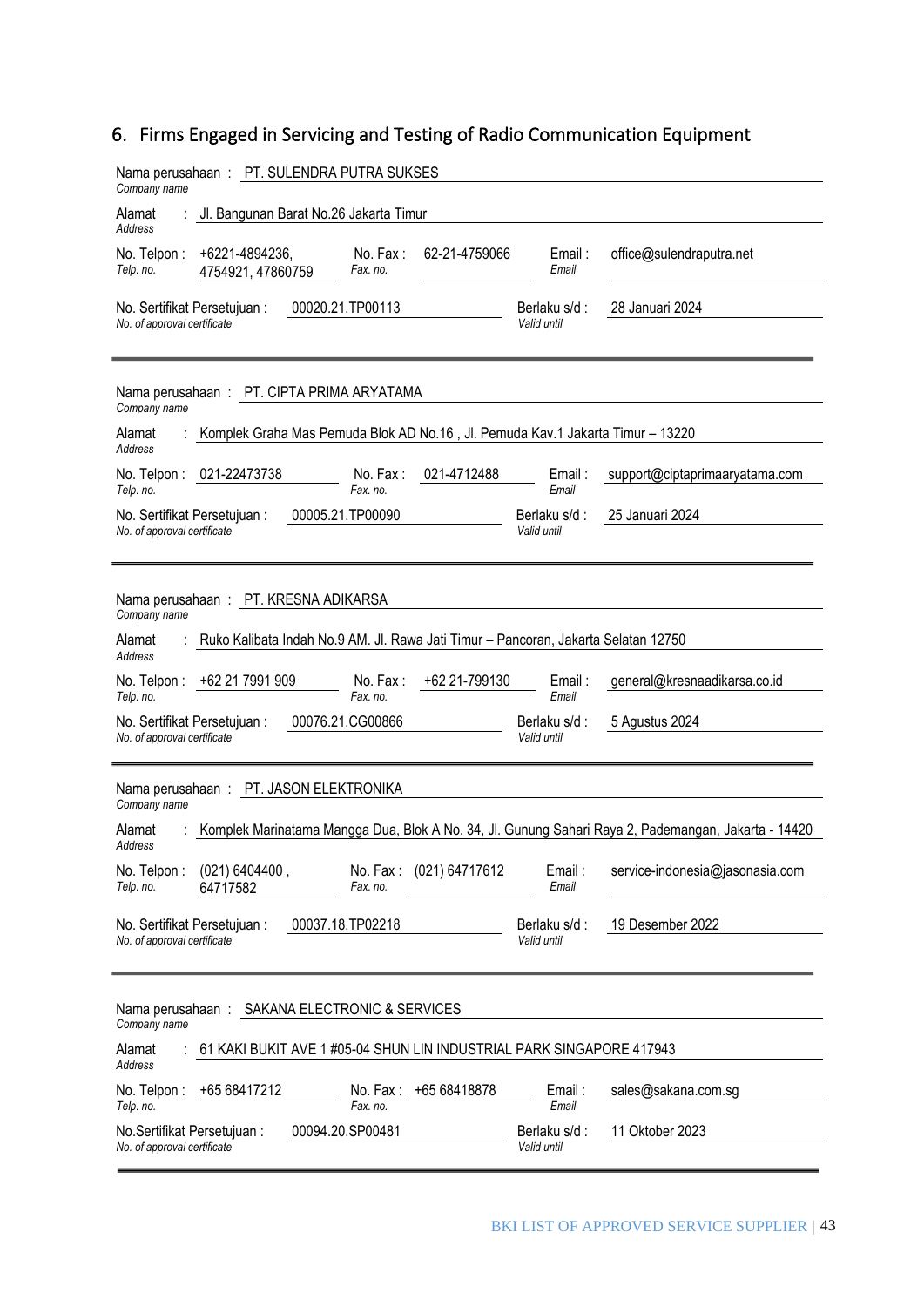| Nama perusahaan: PT. Orbit Multi Teknologi<br>Company name                                                                     |                              |                         |  |  |  |  |
|--------------------------------------------------------------------------------------------------------------------------------|------------------------------|-------------------------|--|--|--|--|
| Jalan Raya Hankam No.206D, Jatirahayu, Kec. Pondok Melati, Kota Bekasi, Jawa Barat - 17414<br>Alamat<br>Address                |                              |                         |  |  |  |  |
| +62-21-8552-6000<br>No. Telpon:<br>No. Fax :<br>Telp. no.<br>Fax. no.                                                          | Email:<br>Email              | sales@orbitmulti.co.id  |  |  |  |  |
| 00022.21.TP00110<br>No. Sertifikat Persetujuan:<br>No. of approval certificate                                                 | Berlaku s/d :<br>Valid until | 28 Januari 2024         |  |  |  |  |
| Nama perusahaan: PT. Destini Marine Safety<br>Company name                                                                     |                              |                         |  |  |  |  |
| Komplek Executive Centre Blok 6 No. 03, Kel. Sungai Panas, Kec. Batam Kota - Batam - Indonesia<br>Alamat<br>Address            |                              |                         |  |  |  |  |
| No. Telpon: +62-0778-456364<br>No. Fax $: -$<br>Telp. no.<br>Fax. no.                                                          | Email:<br>Email              | info@dms-services.co.id |  |  |  |  |
| No. Sertifikat Persetujuan: 00107.21.CG00670<br>No. of approval certificate                                                    | Berlaku s/d:<br>Valid until  | 17 Juni 2024            |  |  |  |  |
| Nama perusahaan: PT. MEGA ADVANS TEKNOLOGI<br>Company name                                                                     |                              |                         |  |  |  |  |
| Jl. Malaka II No. 34A RT006/RW002 Kel. Roa Malaka, Kec. Tambora,<br>Alamat<br>Address<br>Kota Administrasi Jakarta Barat 11230 |                              |                         |  |  |  |  |
| No. Telpon: 021 2262 2222<br>No. Fax: $-$<br>Telp. no.<br>Fax. no.                                                             | Email :<br>Email             | generalaffair@ptmat.id  |  |  |  |  |
| No. Sertifikat Persetujuan: 00138.21.TP01397<br>No. of approval certificate                                                    | Berlaku s/d:<br>Valid until  | 25 Oktober 2024         |  |  |  |  |
| Nama perusahaan: PT. RADIO NAVIGASI INTERNASIONAL<br>Company name                                                              |                              |                         |  |  |  |  |
| Ruko Permata Hijau Jln. Diponegoro Block C no. 2 & 3 Batu Aji, Batam - Indonesia<br>Alamat<br>Address                          |                              |                         |  |  |  |  |
| No. Telpon: +62778391627<br>No. Fax: $-$<br>Telp. no.<br>Fax no                                                                | Email:<br>Fmail              | info@radionavigasi.com  |  |  |  |  |
| No. Sertifikat Persetujuan: 00143.21.BM01862<br>No. of approval certificate                                                    | Berlaku s/d:<br>Valid until  | 18 Oktober 2024         |  |  |  |  |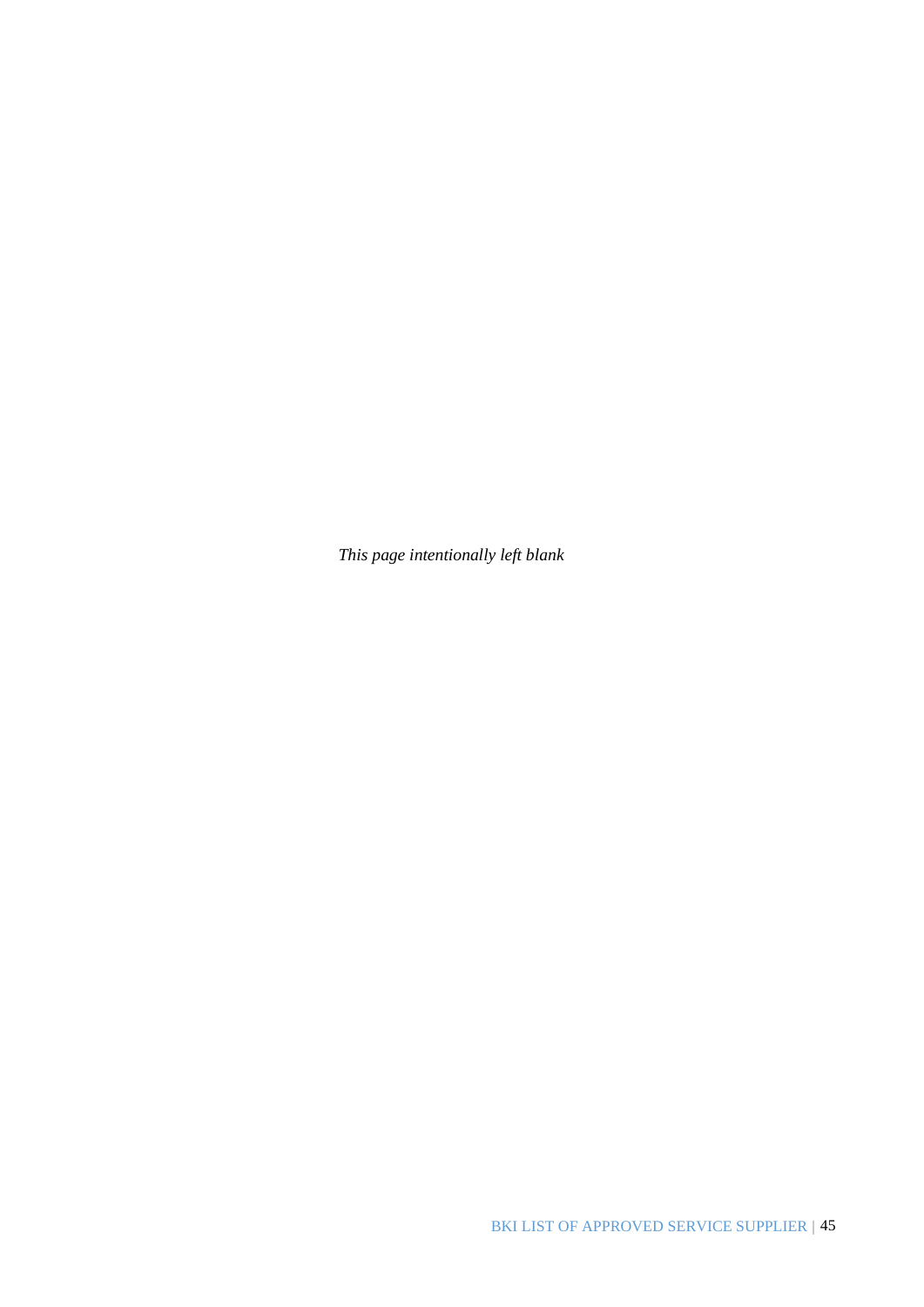# <span id="page-45-0"></span>7. Firms Engaged in Performance Tests of Voyage Data Recorders (VDRs)

| Nama perusahaan: PT. CIPTA PRIMA ARYATAMA                                                                 |                                                 |  |  |  |  |  |  |
|-----------------------------------------------------------------------------------------------------------|-------------------------------------------------|--|--|--|--|--|--|
| Company name                                                                                              |                                                 |  |  |  |  |  |  |
| Komplek Graha Mas Pemuda Blok AD No.16, Jl. Pemuda Kav.1 Jakarta Timur – 13220<br>Alamat                  |                                                 |  |  |  |  |  |  |
| Address                                                                                                   |                                                 |  |  |  |  |  |  |
| 021-22473738<br>No. Fax:<br>021-4712488<br>No. Telpon :                                                   | Email:<br>support@ciptaprimaaryatama.com        |  |  |  |  |  |  |
| Telp. no.<br>Fax. no.                                                                                     | Email                                           |  |  |  |  |  |  |
| 00012.21.TP00092<br>No. Sertifikat Persetujuan:                                                           | Berlaku s/d:<br>25 Januari 2024                 |  |  |  |  |  |  |
| No. of approval certificate                                                                               | Valid until                                     |  |  |  |  |  |  |
|                                                                                                           |                                                 |  |  |  |  |  |  |
|                                                                                                           |                                                 |  |  |  |  |  |  |
|                                                                                                           |                                                 |  |  |  |  |  |  |
|                                                                                                           |                                                 |  |  |  |  |  |  |
| Nama perusahaan: PT. KRESNA ADIKARSA<br>Company name                                                      |                                                 |  |  |  |  |  |  |
|                                                                                                           |                                                 |  |  |  |  |  |  |
| : Ruko Kalibata Indah No.9 AM. Jl. Rawa Jati Timur - Pancoran, Jakarta Selatan 12750<br>Alamat<br>Address |                                                 |  |  |  |  |  |  |
|                                                                                                           |                                                 |  |  |  |  |  |  |
| No. Fax:<br>+62 21-799130<br>+62 21 7991 909<br>No. Telpon:<br>Telp. no.<br>Fax. no.                      | general@kresnaadikarsa.co.id<br>Email:<br>Email |  |  |  |  |  |  |
| 00075.21.CG00867<br>No. Sertifikat Persetujuan :                                                          | Berlaku s/d:<br>5 Agustus 2024                  |  |  |  |  |  |  |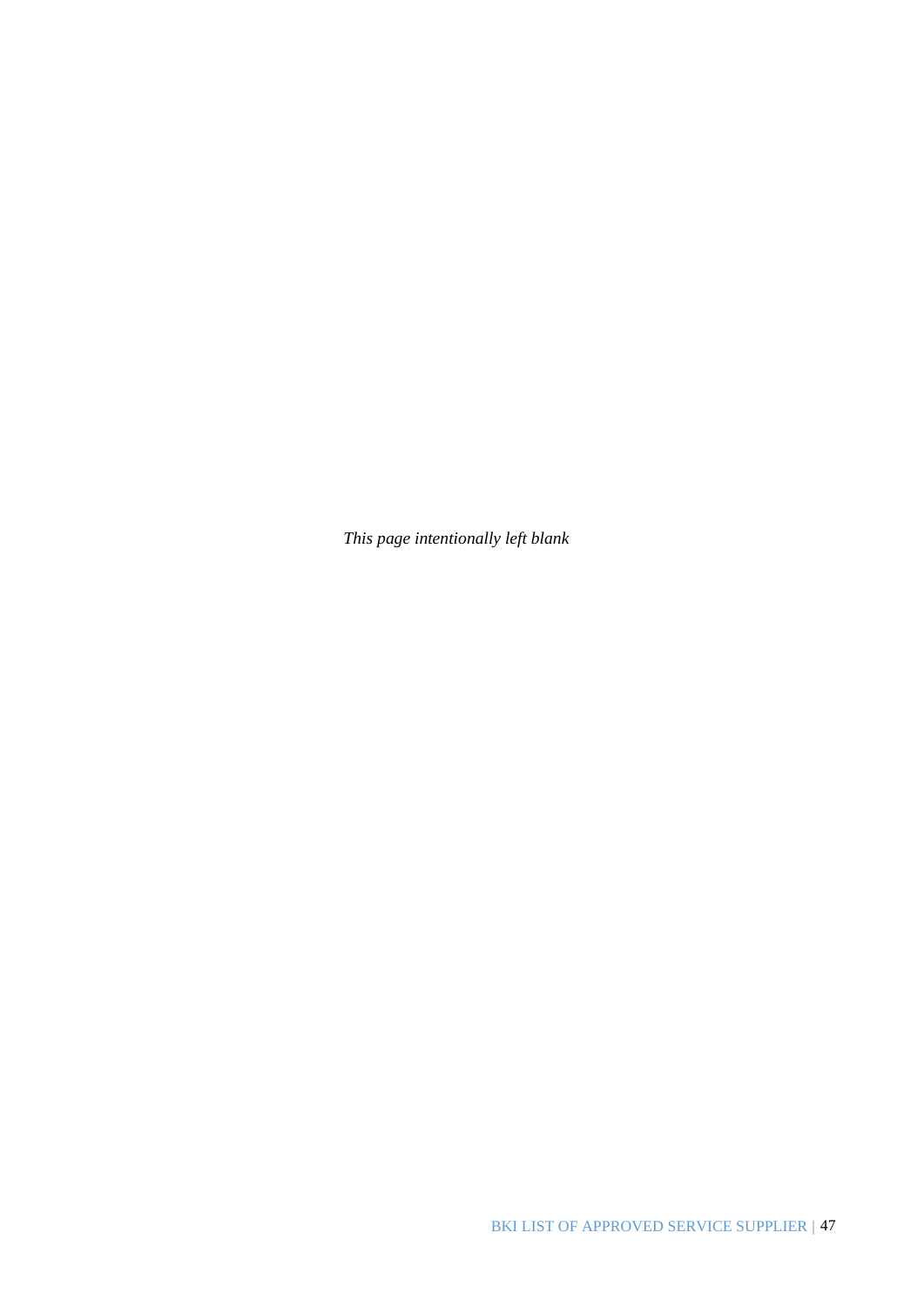# <span id="page-47-0"></span>8. Firms Engaged in Inspections and Maintenance of Self Contained Breathing Apparatus

| Nama perusahaan: PT. SURYA SEGARA SAFETY MARINE<br>Company name                                                                                                                                           |                                                                                  |                           |                                      |                                        |  |
|-----------------------------------------------------------------------------------------------------------------------------------------------------------------------------------------------------------|----------------------------------------------------------------------------------|---------------------------|--------------------------------------|----------------------------------------|--|
| Alamat<br><b>Address</b>                                                                                                                                                                                  | Jalan Perak Timur No. 358, Surabaya                                              |                           |                                      |                                        |  |
| +6231-3292021 /<br>No. Telpon:<br>Telp. no.<br>+6231-3292022                                                                                                                                              | No. Fax:<br>Fax. no.                                                             | +6231 3291423             | Email:<br>Email                      |                                        |  |
| No. Sertifikat Persetujuan:<br>No. of approval certificate                                                                                                                                                | 00112.17.SB02238                                                                 |                           | Berlaku s/d :<br>Valid until         | 13 Desember 2022                       |  |
| Nama perusahaan: PT. SEGARA PERMAI<br>Company name                                                                                                                                                        |                                                                                  |                           |                                      |                                        |  |
| Alamat<br><b>Address</b>                                                                                                                                                                                  | Jl Samudra No. 5 Rawa Badak Selatan Koja Jakarta Utara                           |                           |                                      |                                        |  |
| No. Telpon: +62 21 4309653<br>Telp. no.                                                                                                                                                                   | No. Fax:<br>Fax. no.                                                             | 021-4309655               | Email:<br>Email                      | info@segara permai.com                 |  |
| No. Sertifikat Persetujuan:<br>No. of approval certificate                                                                                                                                                | 00045.18.TP00230                                                                 |                           | Berlaku s/d:<br>Valid until          | 13 Februari 2023                       |  |
| Nama perusahaan : PT Global Marinedo Safety Indonesia<br>Company name<br>Alamat<br><b>Address</b><br>No. Telpon: 0778 - 391330<br>Telp. no.<br>No. Sertifikat Persetujuan:<br>No. of approval certificate | Jl. Brigjend Katamso KM.3, Tanjung Uncang, Batam<br>Fax. no.<br>00098.18.BM01239 | No. Fax: 0778 - 391364    | Email<br>Berlaku s/d:<br>Valid until | Email: gmsi@gmsi.co.id<br>30 Juli 2023 |  |
| Nama perusahaan : PT Citra Marine Service International<br>Company name                                                                                                                                   |                                                                                  |                           |                                      |                                        |  |
| Alamat<br><b>Address</b>                                                                                                                                                                                  | Komplek Pasar SP, Blok D No. 3 & 4, Batu Aji, Batam, Kep. Riau                   |                           |                                      |                                        |  |
| No. Telpon:<br>0778 395063<br>Telp. no.                                                                                                                                                                   | Fax. no.                                                                         | No. Fax: 0778 305058      | Email                                | Email: cs@citramarine.com              |  |
| No. Sertifikat Persetujuan:<br>No. of approval certificate                                                                                                                                                | 00077.20.BM01040                                                                 |                           | Berlaku s/d:<br>Valid until          | 17 Juni 2023                           |  |
| Nama perusahaan: CV. GLOBAL SAFETY<br>Company name                                                                                                                                                        |                                                                                  |                           |                                      |                                        |  |
| Jl.Dapur 12 Kavling Bukit Seroja Blok E No.178, Sei Pelunggut, Kec Sagulung, Batam - Indonesia<br>Alamat<br>Address                                                                                       |                                                                                  |                           |                                      |                                        |  |
| No. Telpon: (+62) 778 394749<br>Telp. no.                                                                                                                                                                 | Fax. no.                                                                         | No. Fax: (+62) 7784091430 | Email                                | Email: mitra@cvglobalsafety.com        |  |
| No. Sertifikat Persetujuan:<br>No. of approval certificate                                                                                                                                                | 00125.21.BM01695                                                                 |                           | Berlaku s/d:<br>Valid until          | 29 September 2024                      |  |